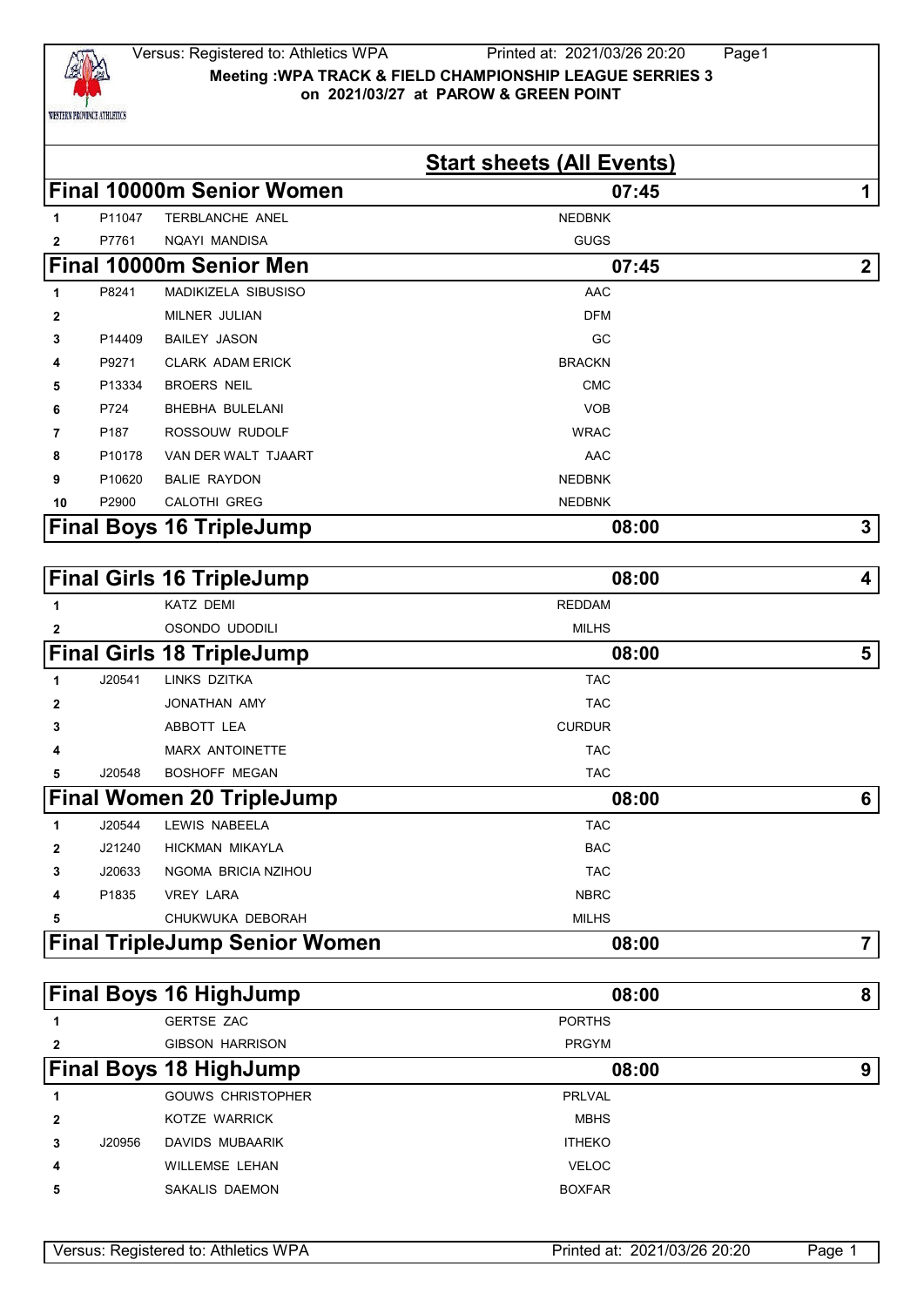

#### Versus: Registered to: Athletics WPA Printed at: 2021/03/26 20:21 Page2 **Meeting :WPA TRACK & FIELD CHAMPIONSHIP LEAGUE SERRIES 3 on 2021/03/27 at PAROW & GREEN POINT**

**Final Men 20 HighJump 08:00 10**

| 1            | J20703 | YON DIONDRE                      | <b>SPAAC</b>  |    |
|--------------|--------|----------------------------------|---------------|----|
| $\mathbf{2}$ |        | SMAL AZHAR                       | <b>STLBRG</b> |    |
| 3            |        | BEZUIDENHOUT NOAH                | <b>BOXFAR</b> |    |
| 4            | J20702 | <b>WEASELS JESSE</b>             | <b>SPAAC</b>  |    |
| 5            |        | YON GARTH                        | PRLVAL        |    |
| 6            |        | <b>JOOSTE LIAM</b>               | <b>STLBRG</b> |    |
| 7            |        | <b>WESSELS MARCEL</b>            | <b>MBHS</b>   |    |
|              |        | <b>Final HighJump Senior Men</b> | 08:00         | 11 |
| 1            | J20155 | FIELD JAMIE                      | <b>ULTRA</b>  |    |
| 2            | P15335 | JONES SAFWAAN                    | <b>SPAAC</b>  |    |
| 3            | P15333 | <b>URION TROY</b>                | <b>SPAAC</b>  |    |
| 4            | P15332 | <b>MARAIS DANIEL</b>             | <b>SPAAC</b>  |    |
| 5            | P15337 | <b>BENJAMIN VALESCA</b>          | <b>SPAAC</b>  |    |
|              |        | Final Girls 16 3000m             | 08:40         | 12 |
| $\mathbf 1$  |        | TULIS LEONA                      | PRLVAL        |    |
| $\mathbf{2}$ |        | <b>TAYLOR GRACE</b>              | PRLVAL        |    |
|              |        | Final Girls 18 3000m             | 08:40         | 13 |
| 1            | J20396 | MRWEBI NANDE                     | <b>GUGS</b>   |    |
| 2            |        | <b>FELITI SINOKUHLE</b>          | <b>VOB</b>    |    |
| 3            |        | <b>VENTER ANDREA</b>             | <b>JVRHS</b>  |    |
| 4            |        | <b>CILLIERS MARIETJIE</b>        | <b>PRLVAL</b> |    |
| 5            |        | PHILLIPPS KATIE                  | <b>BOXFAR</b> |    |
|              |        | Final Women 20 3000m             | 08:40         | 14 |
| 1            | P437   | JORDAAN ALMé                     | AA            |    |
| $\mathbf{2}$ | J20283 | ABOUZAID LAILA                   | <b>NEDBNK</b> |    |
|              |        | Final Boys 16 3000m              | 09:00         | 15 |
| 1            | J20395 | KROKRANI SINOTHANDO              | <b>GUGS</b>   |    |
| $\mathbf{2}$ |        | <b>HENDRIKS VENCHINO</b>         | EAC           |    |
| 3            |        | <b>CORNELIUS ROWALDO</b>         | <b>BOTAC</b>  |    |

 J20732 SWARTLAND LEVERTE **EXACTED AT A STATE**  CILLIERS CHRISTO **PRLVAL**  KNOTT GARETH **RALSS**  J20864 PEARCE RENALDO MAC J20253 AFRICA JOSHUA ATC JOHNSON JAMIAL **PREVAL Final Boys 18 3000m** 16 DIEDERICKS ALBERT **CURDUR**  WILLIAMS UGANDRIC BOTAC ROJI CWENGA SOPHS J20387 MCWABENI AVELA GUGS J20668 JOSHUA JODY UWC J20984 DANIELS KEAGAN DURAC DURAC

|        | Versus: Registered to: Athletics WPA | Printed at: 2021/03/26 20:21 | Page 2 |
|--------|--------------------------------------|------------------------------|--------|
| J20290 | MAKHONXA UZUKHANYE                   | VOB                          |        |
|        | TURKSTRA STEFAN                      | JVRHS                        |        |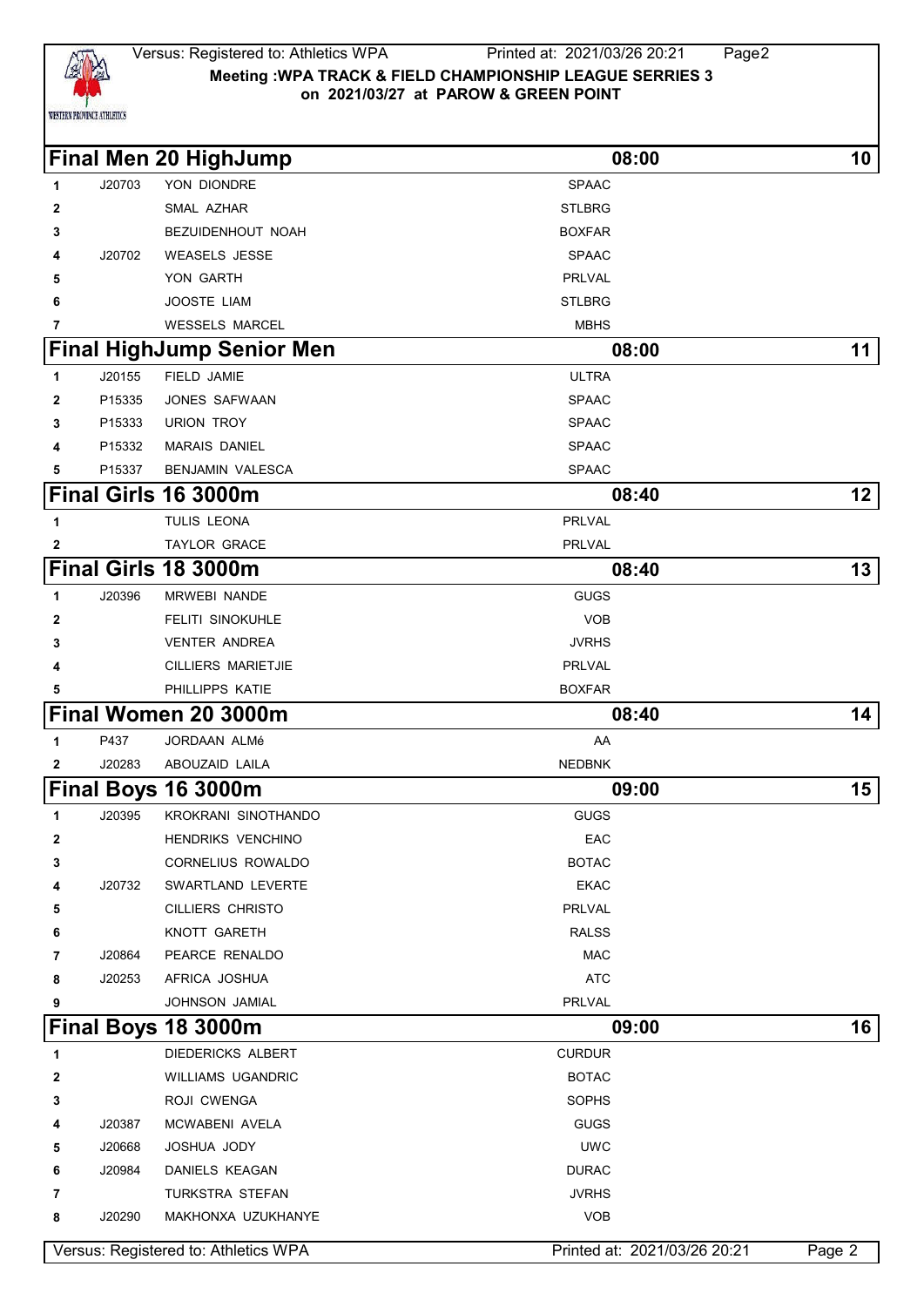

### Versus: Registered to: Athletics WPA Printed at: 2021/03/26 20:21 Page3 **Meeting :WPA TRACK & FIELD CHAMPIONSHIP LEAGUE SERRIES 3 on 2021/03/27 at PAROW & GREEN POINT**

| 9            | J21233 | MARUWE TADUWANASHE                   | CAPAC                        |        |
|--------------|--------|--------------------------------------|------------------------------|--------|
| 10           |        | KOTZE CHRISTIAAN                     | PRLVAL                       |        |
| 11           |        | STRYDOM PAUL                         | <b>PRLVAL</b>                |        |
|              |        | <b>Final Men 20 3000m</b>            | 09:00                        | 17     |
| 1            | J21098 | DAVIDSON ROBERT                      | <b>VOB</b>                   |        |
| $\mathbf{2}$ | J20382 | AYYOUB ELYAS                         | <b>VOB</b>                   |        |
| 3            | J20436 | <b>BLAAUW RUCHEN</b>                 | <b>UWC</b>                   |        |
| 4            | J20779 | MAKIBI THEMBE                        | <b>VOB</b>                   |        |
| 5            | J20990 | ROBINSON WALDI                       | <b>DURAC</b>                 |        |
|              |        | <b>Final Boys 16 LongJump</b>        | 09:30                        | 18     |
| 1            | J20157 | MALLUM SAEED                         | <b>ULTRA</b>                 |        |
| $\mathbf{2}$ | J20177 | HAJWANI YAASEEN                      | <b>ULTRA</b>                 |        |
| 3            |        | PETERSEN TYLER MIKYLE                | <b>TYGHS</b>                 |        |
| 4            | J20162 | <b>ISAACS ZAYD</b>                   | <b>ULTRA</b>                 |        |
| 5            | J20150 | JACOBS FURQAAN                       | <b>ULTRA</b>                 |        |
| 6            |        | <b>MARTIN LUKE</b>                   | <b>TYGHS</b>                 |        |
| 7            | J20945 | RYAN KIRON                           | <b>TAC</b>                   |        |
| 8            |        | <b>HENDRICKS NA'EEM</b>              | <b>PLUMHS</b>                |        |
| 9            |        | STEYN ZINEDINE                       | <b>PORTHS</b>                |        |
| 10           | J20891 | JACOBS SOHAIL                        | <b>ITHEKO</b>                |        |
|              |        | <b>Final Boys 18 LongJump</b>        | 09:30                        | 19     |
| 1            |        | DU TOIT MIGUEL                       | <b>VELOC</b>                 |        |
| $\mathbf{2}$ | J21082 | KOTZE ETHAN                          | <b>TAC</b>                   |        |
| 3            | J20956 | DAVIDS MUBAARIK                      | <b>ITHEKO</b>                |        |
| 4            |        | THOMAS JEVON LEE                     | <b>VELOC</b>                 |        |
| 5            |        | BOYES COLE                           | <b>VELOC</b>                 |        |
| 6            | J21054 | TSHANGANA YANDA                      | <b>MPT</b>                   |        |
| 7            |        | <b>GEORGE SHEYLIN</b>                | <b>PLUMHS</b>                |        |
| 8            |        | <b>WALTERS ZANE</b>                  | <b>BAC</b>                   |        |
|              |        | <b>Final Men 20 LongJump</b>         | 09:30                        | 20     |
| 1            | J20703 | YON DIONDRE                          | <b>SPAAC</b>                 |        |
| 2            | J20702 | <b>WEASELS JESSE</b>                 | <b>SPAAC</b>                 |        |
| 3            |        | <b>BOOYSEN AUSTIN</b>                | <b>MBHS</b>                  |        |
| 4            | J20152 | CASSIEM JAWAAD                       | <b>ULTRA</b>                 |        |
| 5            |        | TAYLOR JOSIAH                        | <b>BAC</b>                   |        |
| 6            |        | LANDERS JOSH                         | <b>TAC</b>                   |        |
| 7            |        | MBOMBO SHAGUY                        | <b>PLUMHS</b>                |        |
| 8            | J20147 | TITO ISMA-EEL                        | <b>UWC</b>                   |        |
|              |        | <b>Final LongJump Senior Men</b>     | 09:30                        | 21     |
| 1            | J20174 | MANASSA MIKHAIL                      | <b>ULTRA</b>                 |        |
| 2            | J20155 | FIELD JAMIE                          | <b>ULTRA</b>                 |        |
| 3            | P15335 | JONES SAFWAAN                        | <b>SPAAC</b>                 |        |
| 4            | P15332 | <b>MARAIS DANIEL</b>                 | <b>SPAAC</b>                 |        |
| 5            | P15333 | URION TROY                           | <b>SPAAC</b>                 |        |
| 6            | P11266 | SASMAN BEVAN                         | <b>UWC</b>                   |        |
|              |        |                                      |                              |        |
|              |        | Versus: Registered to: Athletics WPA | Printed at: 2021/03/26 20:21 | Page 3 |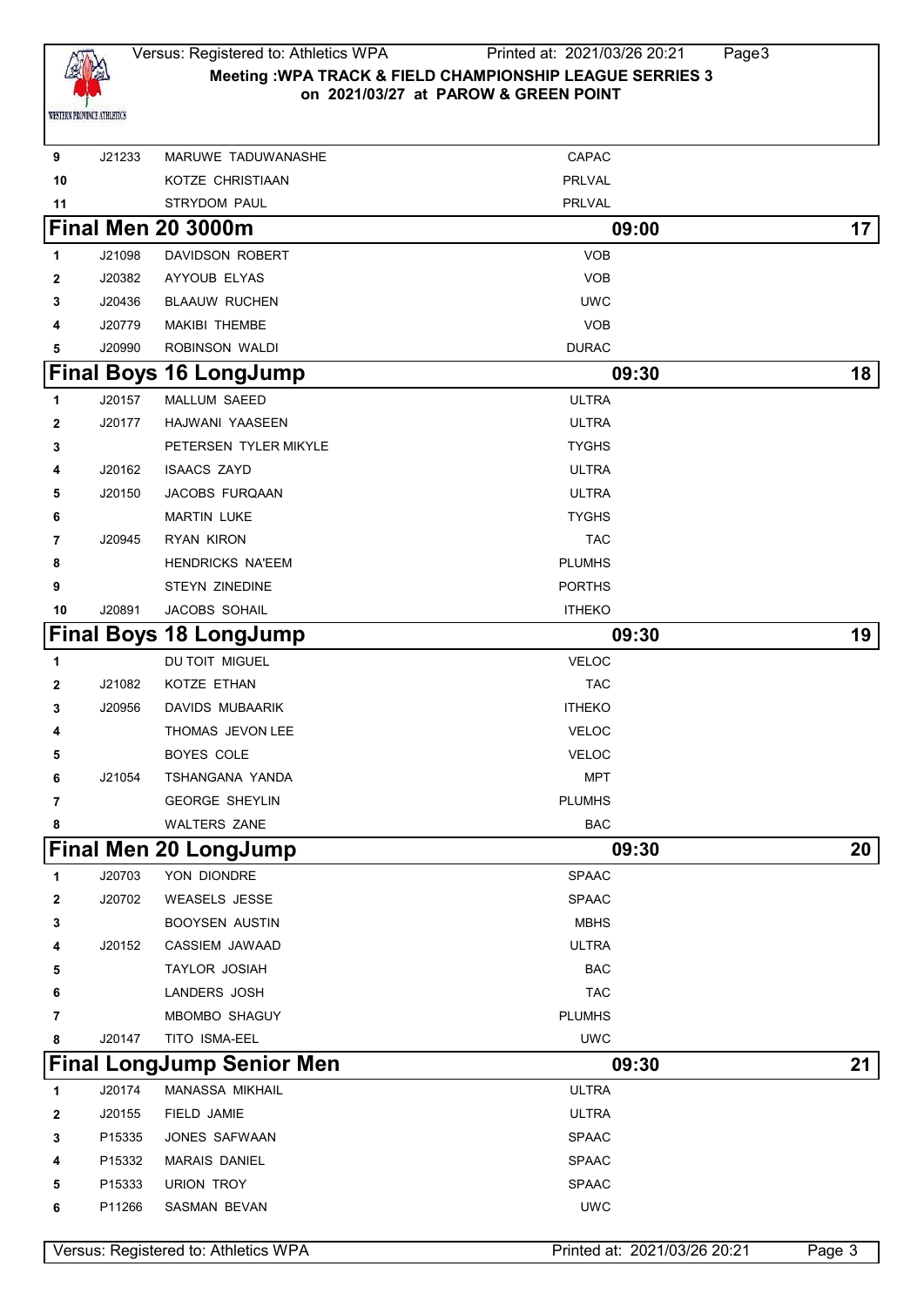

P12259 BALOYI NEO UCT

| 8  | P <sub>1</sub>  | <b>MHLONGO MPUMELELO</b>               | <b>UWC</b>                   |      |        |
|----|-----------------|----------------------------------------|------------------------------|------|--------|
| 9  | P15337          | <b>BENJAMIN VALESCA</b>                | <b>SPAAC</b>                 |      |        |
| 10 |                 | NDLOVU KATLEGO                         | <b>KAC</b>                   |      |        |
| 11 | P10586          | <b>DEAN JOHN</b>                       | <b>EKAC</b>                  |      |        |
|    |                 | <b>Final Girls 16 HighJump</b>         | 10:00                        |      | 22     |
|    |                 | <b>Final Girls 18 HighJump</b>         | 10:00                        |      | 23     |
| 1  |                 | ABRAHAMS ISABELLA                      | <b>TAC</b>                   |      |        |
| 2  |                 | PARRIS ANITA                           | <b>BOXFAR</b>                |      |        |
| 3  | J2840           | AMOO RIYANA                            | <b>ITHEKO</b>                |      |        |
|    | J21238          | MULLER MARICHéL                        | <b>BAC</b>                   |      |        |
|    |                 | <b>Final Women 20 HighJump</b>         | 10:00                        |      | 24     |
| 1  |                 | NEL ZANé                               | <b>TYGHS</b>                 |      |        |
|    |                 | <b>Final HighJump Senior Women</b>     | 10:00                        |      | 25     |
| 1  | P <sub>18</sub> | <b>LAZARUS GABRIELLE</b>               | <b>UWC</b>                   |      |        |
|    |                 | <b>Final Girls 16 90m Hurdles</b>      | 09:30                        |      | 26     |
| 3  |                 | <b>KOEN CAMERON</b>                    | <b>MBHS</b>                  |      |        |
|    |                 | TEN CATE AMY                           | <b>BAC</b>                   |      |        |
| 5  |                 | OBERHOLZER LANA                        | <b>BAC</b>                   |      |        |
| 6  |                 | <b>SOLOMON BIANCA</b>                  | <b>PORTHS</b>                |      |        |
|    |                 | MILLIGAN NATASHA                       | <b>MBHS</b>                  |      |        |
|    |                 | <b>Final Girls 18 100m Hurdles</b>     | 09:40                        |      | 27     |
| 3  |                 | <b>OTTO ABIGAIL</b>                    | <b>TYGHS</b>                 |      |        |
|    |                 | AGENBAG JANE                           | <b>STLBRG</b>                |      |        |
| 5  | J20095          | THERON ALET                            | <b>BAC</b>                   |      |        |
| 6  | J20163          | <b>BOLTMAN JADE</b>                    | <b>ULTRA</b>                 |      |        |
|    |                 | Final Women 20 100m Hurdles            | 09:50                        |      | 28     |
| 4  | P30             | VAN DER LINDE MARGA RITA               | <b>BAC</b>                   |      |        |
|    | J427            | SWILE LEAH                             | AA                           |      |        |
| 6  | J20845          | NAIDU LEHARA                           | <b>IND</b>                   |      |        |
|    |                 | <b>Final 100m Hurdles Senior Women</b> | 09:50                        |      | 29     |
| 5  | J20130          | DONOUGH AMEERAH                        | <b>UWC</b>                   |      |        |
|    |                 | Final 1 of 2 Boys 16 100m Hurdles      | 10:00                        | 84cm | 30     |
| 3  |                 | ARNOSTER CHAD                          | <b>STLBRG</b>                |      |        |
| 4  | J20618          | LEHMENSICH CHRISTIAAN                  | <b>BAC</b>                   |      |        |
| 5  |                 | FRITZ JAYDEN                           | <b>ITHEKO</b>                |      |        |
| 6  |                 | ROCHERT CALEB                          | <b>PORTHS</b>                |      |        |
| 7  |                 | <b>HENDRICKS CAYDEN</b>                | <b>PORTHS</b>                |      |        |
|    |                 | Final 2 of 2 Boys 16 100m Hurdles      | 10:00                        | 84cm | 30     |
| 3  |                 | SALIE CJAY                             | <b>PORTHS</b>                |      |        |
|    | J20754          | SOLOMONS JADEN                         | <b>ITHEKO</b>                |      |        |
| 5  |                 | PRINSLOO IMMANUEL PHENYO               | <b>PRLAC</b>                 |      |        |
| 6  |                 | HART JOSHUA                            | <b>BOXFAR</b>                |      |        |
|    |                 | Versus: Registered to: Athletics WPA   | Printed at: 2021/03/26 20:21 |      | Page 4 |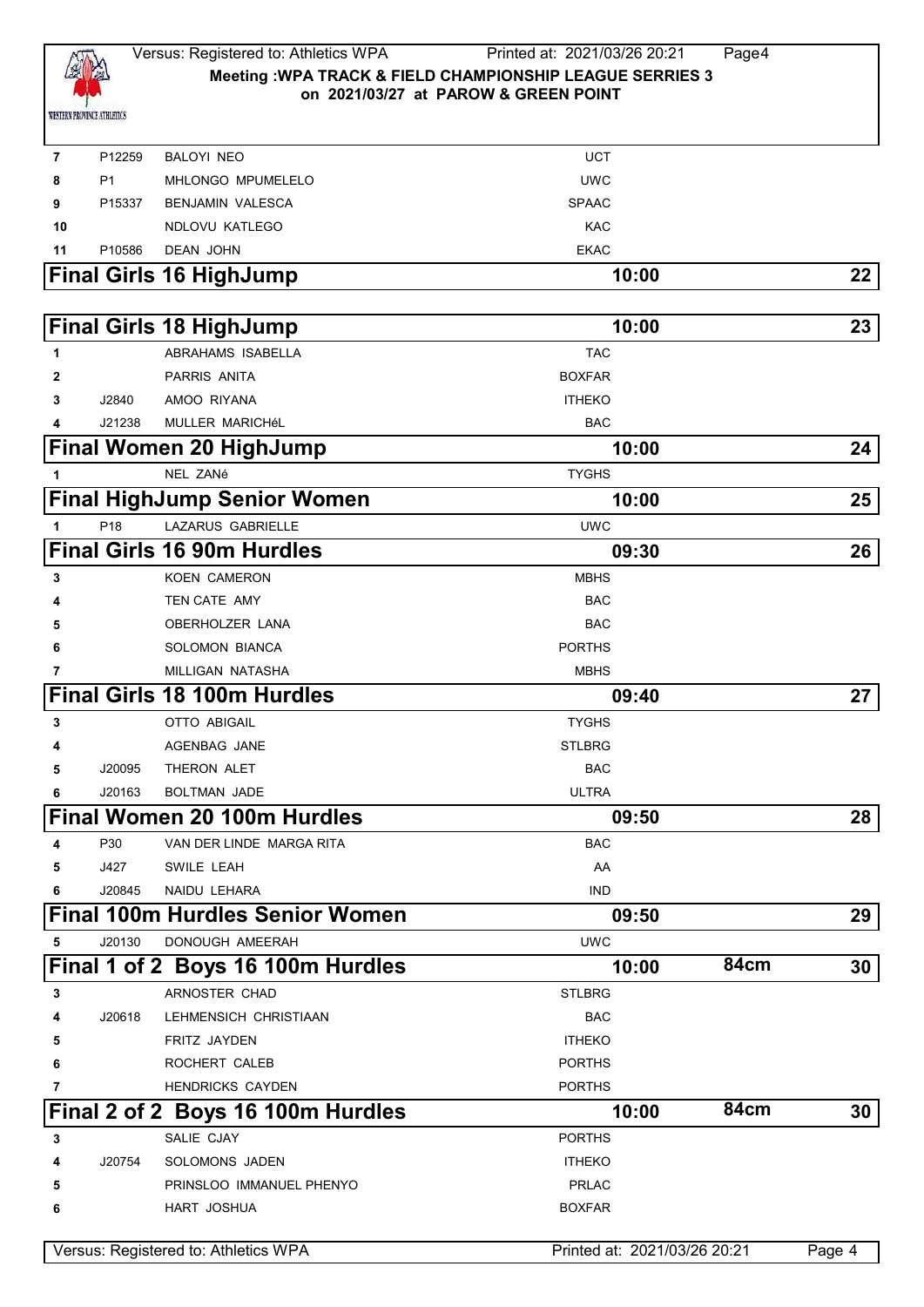

# Versus: Registered to: Athletics WPA Printed at: 2021/03/26 20:21 Page5 **Meeting :WPA TRACK & FIELD CHAMPIONSHIP LEAGUE SERRIES 3 on 2021/03/27 at PAROW & GREEN POINT**

| 7 |         | PETERSEN TYLER MIKYLE                | <b>TYGHS</b>                 |        |
|---|---------|--------------------------------------|------------------------------|--------|
|   |         | <b>Final Boys 18 110m Hurdles</b>    | 10:10                        | 31     |
| 3 | J20956  | DAVIDS MUBAARIK                      | <b>ITHEKO</b>                |        |
| 4 | J21115  | CONSTANT JUNAID                      | <b>ITHEKO</b>                |        |
| 5 | J206659 | <b>ISMAIL MUJAAHID</b>               | <b>ITHEKO</b>                |        |
| 6 |         | LEE MARNEY JORDAN                    | <b>TYGHS</b>                 |        |
|   |         | Final Men 20 110m Hurdles            | 10:20                        | 32     |
| 1 | J20702  | <b>WEASELS JESSE</b>                 | <b>SPAAC</b>                 |        |
| 2 | J20152  | CASSIEM JAWAAD                       | <b>ULTRA</b>                 |        |
| 3 | J20631  | SOLOMON JADéN                        | <b>BAC</b>                   |        |
| 4 |         | <b>COETZEE DYLAN</b>                 | <b>MATIES</b>                |        |
| 5 | J21111  | <b>JACOBS DENMAR</b>                 | <b>TAC</b>                   |        |
| 6 |         | <b>SIMON CAMERON</b>                 | <b>BAC</b>                   |        |
| 7 | J20703  | YON DIONDRE                          | <b>SPAAC</b>                 |        |
| 8 |         | KANNEMEYER BERNARD                   | <b>UWC</b>                   |        |
|   |         | Final 1 of 2 110m Hurdles Senior Men | 10:30                        | 33     |
| 3 | P15332  | <b>MARAIS DANIEL</b>                 | <b>SPAAC</b>                 |        |
| 4 | P11270  | <b>MADINI AZILE</b>                  | <b>UWC</b>                   |        |
| 5 | P13276  | RIDDLES DARREN                       | <b>BAC</b>                   |        |
| 6 |         | DE JAGER MARCELLE                    | <b>CPUT</b>                  |        |
| 7 | J20174  | <b>MANASSA MIKHAIL</b>               | <b>ULTRA</b>                 |        |
| 8 | P15335  | JONES SAFWAAN                        | <b>SPAAC</b>                 |        |
|   |         | Final 2 of 2 110m Hurdles Senior Men | 10:30                        | 33     |
| 3 | P15333  | <b>URION TROY</b>                    | <b>SPAAC</b>                 |        |
| 4 |         | NTSHANGASE MTHOKOZISI                | <b>UCT</b>                   |        |
| 5 | P11221  | PIENAAR MARCELLO                     | <b>UWC</b>                   |        |
| 6 | P15337  | <b>BENJAMIN VALESCA</b>              | <b>SPAAC</b>                 |        |
| 7 | J20155  | FIELD JAMIE                          | <b>ULTRA</b>                 |        |
| 8 |         | ALKANA ANTONIO                       | <b>BAC</b>                   |        |
|   |         | Final 1 of 2 Girls 16 400m           | 10:40                        | 34     |
| 3 |         | DU BRUYN MONYA                       | <b>UWC</b>                   |        |
| 4 | J20416  | DUMEZWENI SINESIPHO                  | <b>VOB</b>                   |        |
| 5 | J21245  | AUCAMP MILA                          | <b>BAC</b>                   |        |
| 6 |         | <b>DAVIDS BRIDGET</b>                | <b>BOTAC</b>                 |        |
| 7 |         | WHITTAKER LAUREN                     | <b>TAC</b>                   |        |
| 8 | P11099  | LOUW ANTONIA                         | <b>BOXDUR</b>                |        |
|   |         | <b>Final 2 of 2 Girls 16 400m</b>    | 10:40                        | 34     |
| 3 |         | SLABBERT LIZAAN                      | <b>PRLVAL</b>                |        |
| 4 |         | PIENAAR MARLI                        | <b>STLBRG</b>                |        |
| 5 | J21246  | NEL MARNE                            | <b>BAC</b>                   |        |
| 6 | P11109  | <b>CARNEIRO ISABELLA</b>             | <b>BOXFAR</b>                |        |
| 7 |         | OBERHOLZER LANA                      | <b>BAC</b>                   |        |
| 8 | J20151  | CROUS QAADIRAH                       | <b>ULTRA</b>                 |        |
|   |         | Final 1 of 2 Boys 16 400m            | 10:50                        | 35     |
| 3 |         | <b>LAMONT REECE</b>                  | <b>PORTHS</b>                |        |
|   |         | Versus: Registered to: Athletics WPA | Printed at: 2021/03/26 20:21 | Page 5 |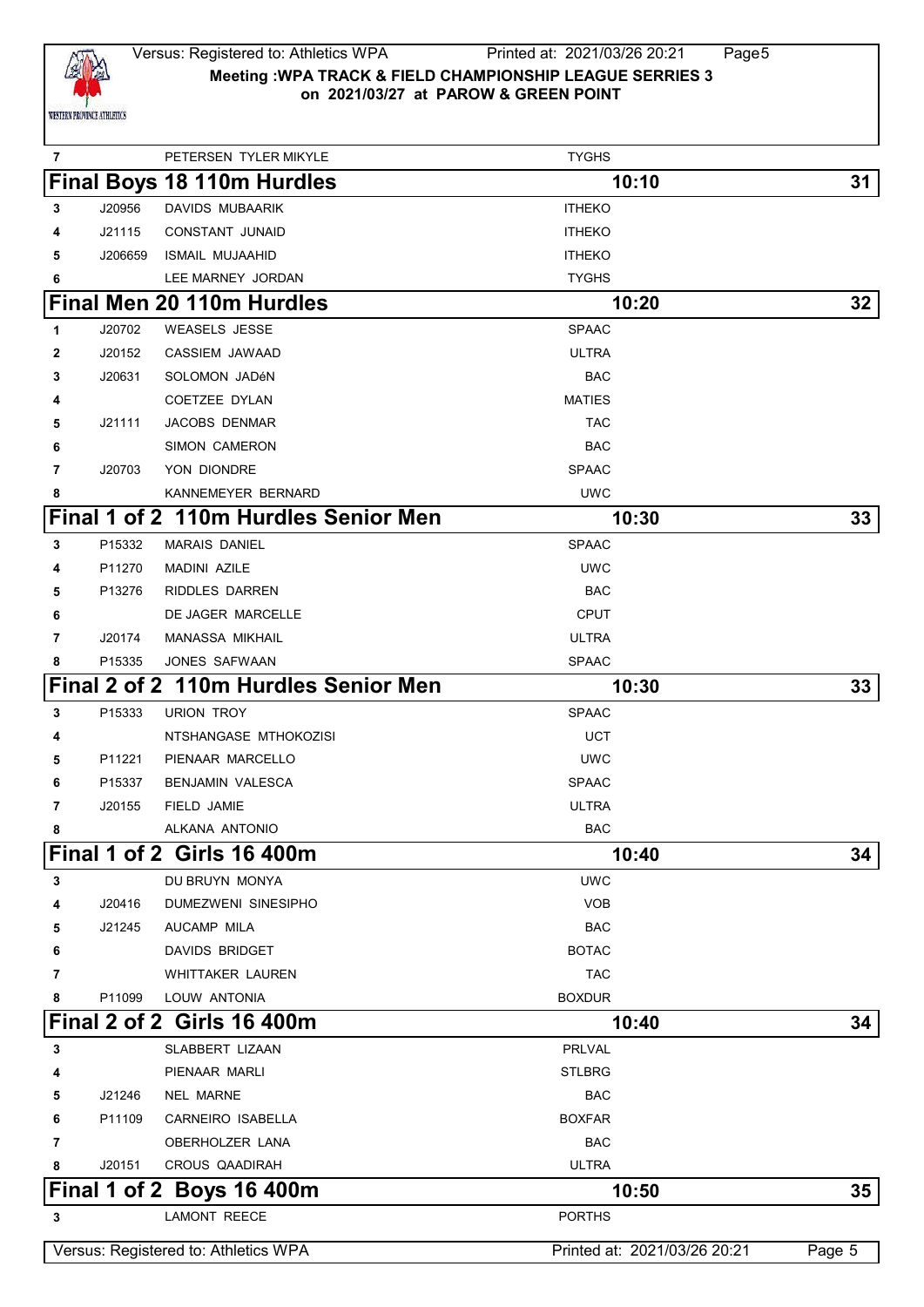

# Versus: Registered to: Athletics WPA Printed at: 2021/03/26 20:21 Page6 **Meeting :WPA TRACK & FIELD CHAMPIONSHIP LEAGUE SERRIES 3 on 2021/03/27 at PAROW & GREEN POINT**

| 4            |        | <b>CERES ABDUL QAADIER</b>           | <b>ITHEKO</b>                |        |
|--------------|--------|--------------------------------------|------------------------------|--------|
| 5            |        | FISHER GERSHOM                       | <b>BCAC</b>                  |        |
| 6            |        | SIMON HILTON                         | <b>BOTAC</b>                 |        |
| 7            |        | <b>MARTIN LUKE</b>                   | <b>TYGHS</b>                 |        |
| 8            |        | DE JAGER DAVID                       | <b>PRLVAL</b>                |        |
|              |        | Final 2 of 2 Boys 16 400m            | 10:50                        | 35     |
| 3            |        | SAMUELS WADE                         | <b>TYGHS</b>                 |        |
| 4            |        | SMITH REUBEN                         | <b>BOXFAR</b>                |        |
| 5            |        | LINVILLE DYLAN                       | <b>ITHEKO</b>                |        |
| 6            |        | <b>CILLIERS CHRISTO</b>              | PRLVAL                       |        |
| 7            |        | HASSEN NIYAZ                         | <b>TAC</b>                   |        |
| 8            |        | <b>MANG OWEN</b>                     | <b>MILHS</b>                 |        |
|              |        | <b>Final Girls 16 LongJump</b>       | 11:00                        | 36     |
| 1            |        | CORBETT SAADIQAH                     | <b>BAC</b>                   |        |
| $\mathbf{2}$ |        | MAGGOTT SHANA                        | <b>STLBRG</b>                |        |
| 3            |        | <b>WATKINS ALICIA</b>                | <b>MBHS</b>                  |        |
| 4            |        | <b>GERTENBACH AIMEE</b>              | <b>BAC</b>                   |        |
| 5            |        | <b>KATZ DEMI</b>                     | <b>REDDAM</b>                |        |
| 6            | J20274 | <b>BEST NALA</b>                     | <b>BAC</b>                   |        |
|              |        | <b>Final Girls 18 LongJump</b>       | 11:00                        | 37     |
| 1            |        | <b>GROBBELAAR ZANE</b>               | <b>MBHS</b>                  |        |
| $\mathbf{2}$ | P11698 | JENNIKER COURTNEY                    | <b>ULTRA</b>                 |        |
| 3            |        | <b>BULCKE MIANCA</b>                 | <b>MBHS</b>                  |        |
| 4            |        | JONATHAN AMY                         | <b>TAC</b>                   |        |
| 5            | J20697 | <b>JIRI ANGELINA</b>                 | <b>SPAAC</b>                 |        |
| 6            | J20541 | LINKS DZITKA                         | <b>TAC</b>                   |        |
| 7            |        | <b>MARX ANTOINETTE</b>               | <b>TAC</b>                   |        |
|              |        | <b>Final Women 20 LongJump</b>       | 11:00                        | 38     |
| 1            | J20544 | LEWIS NABEELA                        | <b>TAC</b>                   |        |
| $\mathbf{2}$ | J20633 | NGOMA BRICIA NZIHOU                  | <b>TAC</b>                   |        |
| 3            |        | CHUKWUKA DEBORAH                     | <b>MILHS</b>                 |        |
|              |        | <b>Final LongJump Senior Women</b>   | 11:00                        | 39     |
| 1            | P18    | LAZARUS GABRIELLE                    | <b>UWC</b>                   |        |
| $\mathbf{2}$ | P12195 | YAZE ZANDILE                         | <b>UCT</b>                   |        |
| 3            |        | <b>DUNCAN LENE</b>                   | <b>TAC</b>                   |        |
|              |        | <b>Final Girls 18 400m</b>           | 11:00                        | 44     |
| 2            |        | ZGERSKI AVA                          | <b>MILHS</b>                 |        |
| 3            |        | <b>APRIL MIAH</b>                    | <b>MILHS</b>                 |        |
| 4            | J20270 | VAN DER MERWE ISOBELLA               | <b>BAC</b>                   |        |
| 5            |        | <b>BOSMAN ANKIA</b>                  | <b>BAC</b>                   |        |
| 6            | J20731 | DEELIE ELKANAH                       | <b>EKAC</b>                  |        |
| 7            | J21152 | <b>VEITCH CAMILLA</b>                | <b>BOXFAR</b>                |        |
| 8            | P11698 | JENNIKER COURTNEY                    | <b>ULTRA</b>                 |        |
|              |        | Final 1 of 3 Boys 18 400m            | 11:10                        | 45     |
| $\mathbf{2}$ | J21082 | KOTZE ETHAN                          | <b>TAC</b>                   |        |
|              |        | Versus: Registered to: Athletics WPA | Printed at: 2021/03/26 20:21 | Page 6 |
|              |        |                                      |                              |        |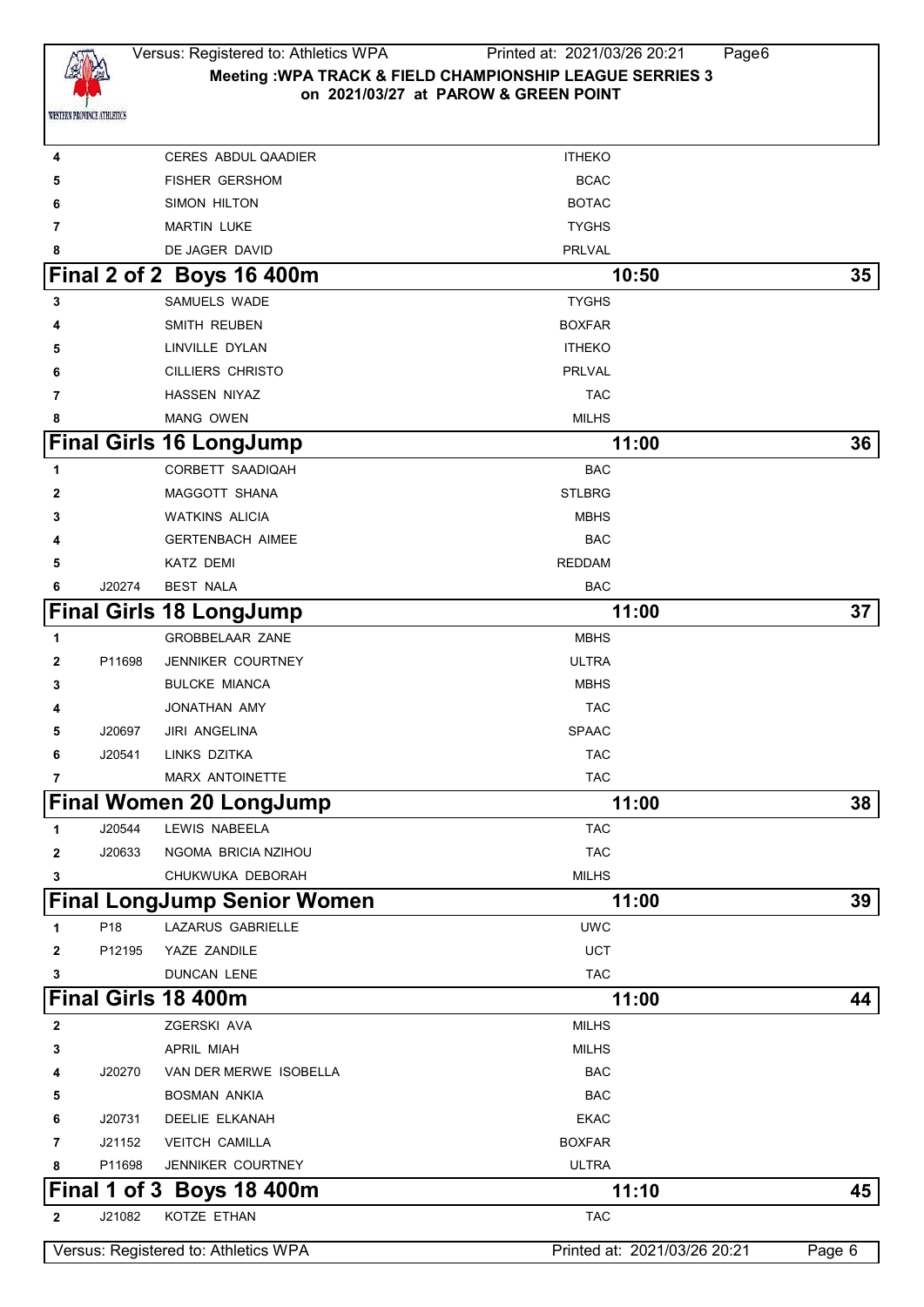

 J20635 LOOTS LIAN BAC PERRANG CALEB UWC J21048 LOMBAART DUWAYNE UWC **6** JURD REECE **TYGHS**  J20064 WAKEFIELD JUNAUDE EAC THOMAS JOSHUA **BAC Final 2 of 3 Boys 18 400m** 11:10 **45**  MALIWA NHLAHLA **GUGS**  J20956 DAVIDS MUBAARIK **ITHEKO**  J20523 REUTER DANIEL BONACCE BONACCE BONACCE BONACCE DANIELS JERONCIO ARSENIO **BOACCACCIONS**  CHEPAPE TUMELO **GUGS**  BLANKERBERG MONTELL MBHS SAMUELS AADAM **ITHEKO**  BRITZ DAMIAN **EXAMPLE 20** BRITZ DAMIAN **Final 3 of 3 Boys 18 400m 11:10 45** J20775 SCHROEDER CHAD TAC **OTITOOLA FIKAYO MPT**  KAHUYA MUANZA **CAPAC**  J21049 LAKAY XAVIER UWC J21115 CONSTANT JUNAID ITHEKO THOMAS JEVON LEE VELOC **FIPAZA MVELO TAC**  P12111 BOSCH DAMIAN CPUT **Final Women 20 400m 11:20 46** BAUERMEESTER CELINA TYGHS J20389 MALOYI LESEDI GUGS J20092 CROUS TIA BAC PRETORIUS KASHA MILHS **Final 1 of 3 Men 20 400m 11:30 47** FARO DUVAN TYGHS KOOPMAN KEAUNO HCHS SAMANGA ANGELO S'MANGALISO UWC J20800 VAN ZYL ARNO JOHAN BAC BLOCK WAYLON BOTAC HENDRICKS ADRIAN MBHS **Final 2 of 3 Men 20 400m 11:30 47**  TOMMY KIAN TOMMY STATES TO THE STATE OF THE STATE OF THE STATE OF THE STATE OF THE STATE OF THE STATE OF THE STATE OF THE STATE OF THE STATE OF THE STATE OF THE STATE OF THE STATE OF THE STATE OF THE STATE OF THE STATE J21046 CUMMINGS WASHINGTON ITHEKO P2856 JOHNSON KIAN NEDBNK WILSON ASHWIN JVRHS J20703 YON DIONDRE SPAAC J20156 SOCHOP KEANAN BAC **Final 3 of 3 Men 20 400m 11:30 47**

J20702 WEASELS JESSE SPAAC

Versus: Registered to: Athletics WPA Printed at: 2021/03/26 20:21 Page 7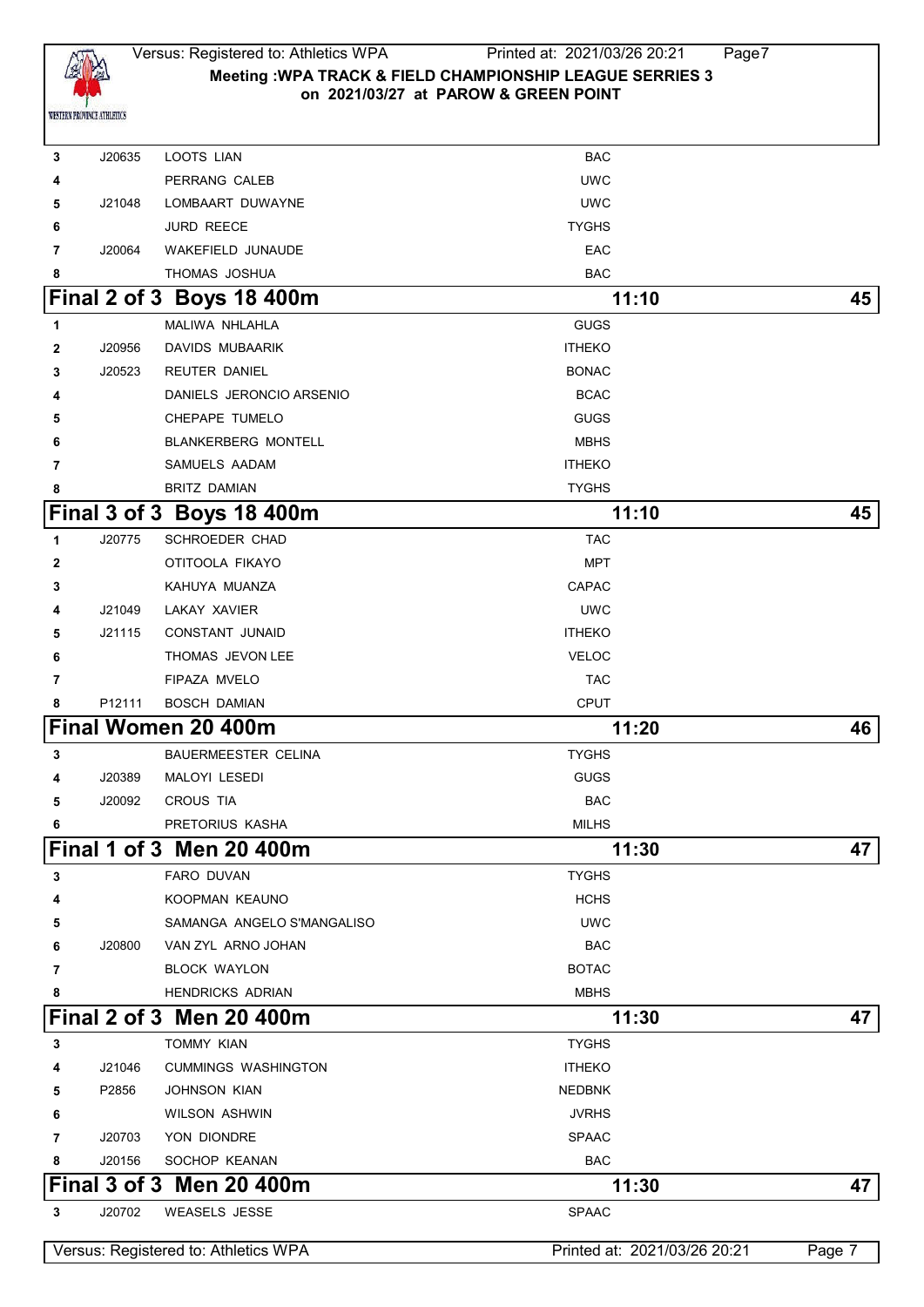

# Versus: Registered to: Athletics WPA Printed at: 2021/03/26 20:21 Page8 **Meeting :WPA TRACK & FIELD CHAMPIONSHIP LEAGUE SERRIES 3 on 2021/03/27 at PAROW & GREEN POINT**

| 4            | J20770 | <b>BUGAN NATHAN MARTIN</b>           | <b>UWC</b>                   |        |
|--------------|--------|--------------------------------------|------------------------------|--------|
| 5            |        | RUDOLPH ROWIN MARTIN                 | <b>BCAC</b>                  |        |
| 6            | J20398 | NDALASI ATHABILE                     | <b>GUGS</b>                  |        |
| 7            |        | MULLINS MUHAMMED                     | <b>STLBRG</b>                |        |
|              |        | <b>Final 400m Senior Women</b>       | 11:40                        | 48     |
| 4            |        | LONGDEN HANNAH                       | <b>IND</b>                   |        |
| 5            | P11251 | <b>JONATHAN LAUREN</b>               | <b>UWC</b>                   |        |
| 6            | P13279 | KOTZE RETHA                          | BAC                          |        |
|              |        | Final 1 of 2 400m Senior Men         | 11:50                        | 49     |
| $\mathbf{2}$ | J20594 | <b>VOSTER MORGAN</b>                 | <b>UWC</b>                   |        |
| 3            |        | <b>JAMBAWO MUNASHE</b>               | <b>UWC</b>                   |        |
| 4            |        | YOUNG ROSCO                          | <b>PNAC</b>                  |        |
| 5            | P15688 | <b>WELCOME TAHRIQ</b>                | <b>ITHEKO</b>                |        |
| 6            |        | KANNEMEYER REINHOLDT                 | <b>HELHAR</b>                |        |
| 7            | P15333 | URION TROY                           | <b>SPAAC</b>                 |        |
| 8            |        | PETERSEN ASRAF                       | <b>VELOC</b>                 |        |
|              |        | Final 2 of 2 400m Senior Men         | 11:50                        | 49     |
| 1            | P15576 | VAN SCHALKWYK JEAN-JACQUES           | <b>BAC</b>                   |        |
| 2            | P15335 | JONES SAFWAAN                        | <b>SPAAC</b>                 |        |
| 3            | P11285 | JELWANA JEREMIAH                     | <b>UWC</b>                   |        |
| 4            |        | * SIPHOSETHU                         | <b>CURDUR</b>                |        |
| 5            | P16668 | VAN DER MERWE KEEGAN                 | <b>ITHEKO</b>                |        |
| 6            |        | NTSHANGASE MTHOKOZISI                | UCT                          |        |
| 7            | P15337 | <b>BENJAMIN VALESCA</b>              | <b>SPAAC</b>                 |        |
| 8            | P15332 | <b>MARAIS DANIEL</b>                 | <b>SPAAC</b>                 |        |
|              |        | <b>Final Boys 18 TripleJump</b>      | 12:00                        | 50     |
| 1            |        | OTITOOLA FIKAYO                      | <b>MPT</b>                   |        |
| $\mathbf{2}$ | J21115 | CONSTANT JUNAID                      | <b>ITHEKO</b>                |        |
|              |        | Final 1 of 2 Girls 16 800m           | 12:10                        | 51     |
| 1            | J20278 | <b>SCHOLTZ MEGAN</b>                 | BAC                          |        |
| 2            |        | RUDOLPH ZOE                          | <b>UWC</b>                   |        |
| 3            |        | JONKERS JONIKA                       | <b>HTSD</b>                  |        |
| 4            |        | SYFERS LEE-TIN                       | <b>HTSD</b>                  |        |
| 5            | J21248 | <b>BESTER KIARA</b>                  | <b>VOB</b>                   |        |
| 6            |        | VAN LIEROP MARLI                     | <b>IND</b>                   |        |
| 7            |        | VAN TONDER CHARNé                    | <b>DFM</b>                   |        |
| 8            |        | LAMBRECHT VD LEECK ZARA-BELLE        | <b>MBHS</b>                  |        |
| 9            |        | <b>FURNESS MIYA</b>                  | <b>MILHS</b>                 |        |
|              |        | Final 2 of 2 Girls 16 800m           | 12:10                        | 51     |
| 1            |        | DU BRUYN MONYA                       | <b>UWC</b>                   |        |
| 2            | P11109 | CARNEIRO ISABELLA                    | <b>BOXFAR</b>                |        |
| 3            | J20346 | CHARLES RACHEL                       | SS                           |        |
| 4            |        | MATTHYSEN SHAKIRA                    | <b>HTSD</b>                  |        |
| 5            |        | <b>FORTUIN EMILIA</b>                | <b>HTSD</b>                  |        |
| 6            |        | PIETERS EMMERENCIA                   | <b>HTSD</b>                  |        |
|              |        |                                      |                              |        |
|              |        | Versus: Registered to: Athletics WPA | Printed at: 2021/03/26 20:21 | Page 8 |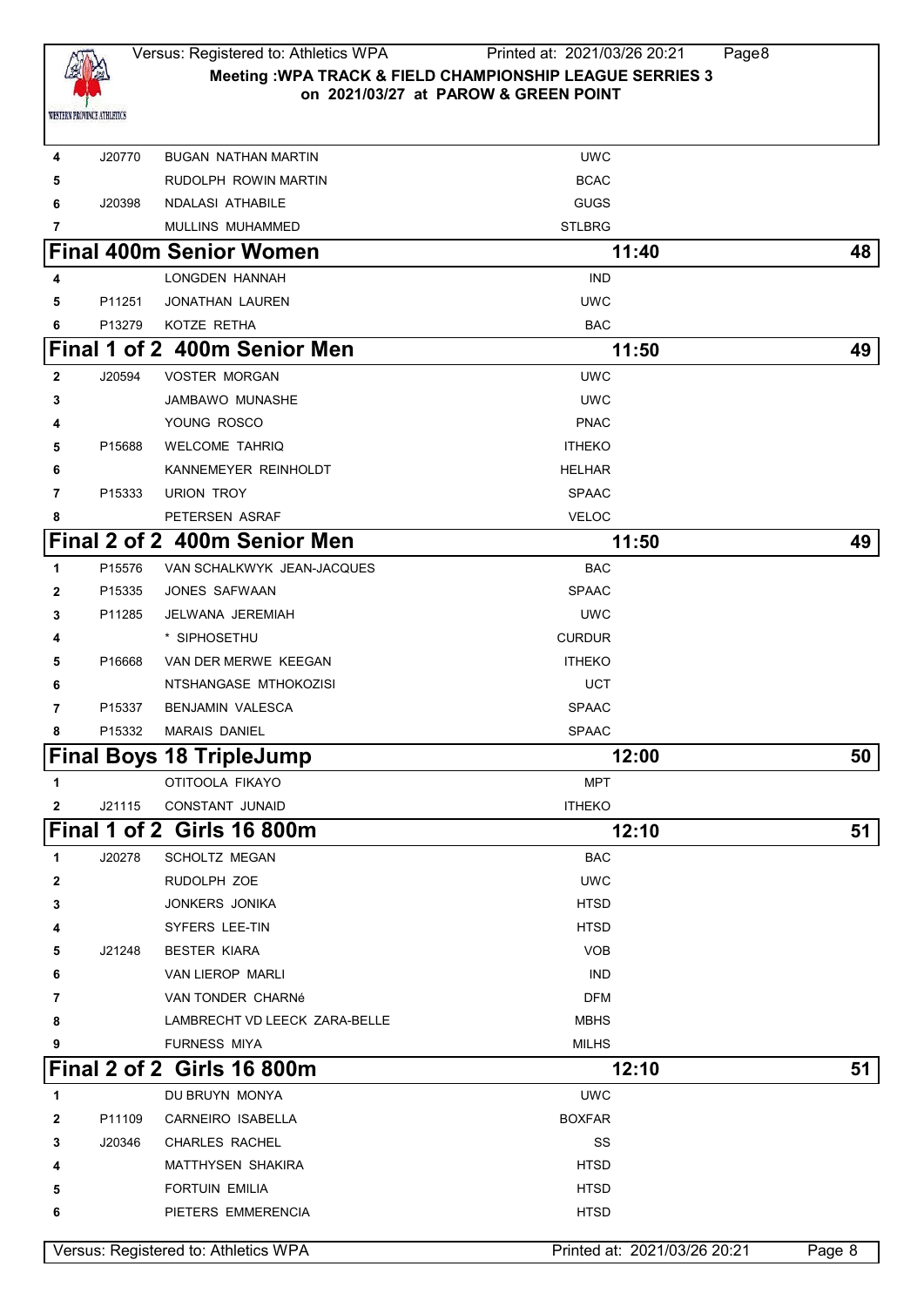

## Versus: Registered to: Athletics WPA Printed at: 2021/03/26 20:21 Page9 **Meeting :WPA TRACK & FIELD CHAMPIONSHIP LEAGUE SERRIES 3 on 2021/03/27 at PAROW & GREEN POINT**

| $\overline{7}$ | J21247 | <b>GALANT SAMA</b>                   | <b>VOB</b>                   |        |
|----------------|--------|--------------------------------------|------------------------------|--------|
| 8              |        | PETERSEN KEIRA                       | <b>SUPNO</b>                 |        |
| 9              | P11099 | LOUW ANTONIA                         | <b>BOXDUR</b>                |        |
| 10             |        | QUMBA AKHILE                         | <b>UWC</b>                   |        |
|                |        | Final 1 of 2 Boys 16 800m            | 12:20                        | 52     |
| 1              |        | DE JAGER DAVID                       | PRLVAL                       |        |
| 2              |        | <b>MARTIN LUKE</b>                   | <b>TYGHS</b>                 |        |
| 3              |        | ROBSON KAYLEM                        | <b>PORTHS</b>                |        |
| 4              | J20253 | AFRICA JOSHUA                        | ATC                          |        |
| 5              |        | NOVEMBER JUEYREN                     | <b>HTSD</b>                  |        |
| 6              |        | J VAN RENSBURG DANIEL                | <b>BOXFAR</b>                |        |
| 7              | J20395 | KROKRANI SINOTHANDO                  | <b>GUGS</b>                  |        |
| 8              | J21030 | <b>MBATSA INAM</b>                   | <b>VOB</b>                   |        |
|                |        | Final 2 of 2 Boys 16 800m            | 12:20                        | 52     |
| 1              | J21144 | NQAYI THABISO                        | <b>GUGS</b>                  |        |
| 2              |        | SMITH REUBEN                         | <b>BOXFAR</b>                |        |
| 3              |        | <b>HURLING MJ</b>                    | <b>BOXFAR</b>                |        |
| 4              |        | ANEMA TOMAS                          | <b>VOB</b>                   |        |
| 5              | J20863 | <b>BARENDS JOHNWIN</b>               | <b>MAC</b>                   |        |
| 6              |        | SMITH KIERIN                         | <b>PORTHS</b>                |        |
| 7              |        | PRESENCE JAVIN                       | <b>MILHS</b>                 |        |
| 8              |        | CERES ABDUL QAADIER                  | <b>ITHEKO</b>                |        |
| 9              |        | HASSEN NIYAZ                         | <b>TAC</b>                   |        |
|                |        | Final Girls 18 800m                  | 12:30                        | 53     |
| 1              | J21152 | <b>VEITCH CAMILLA</b>                | <b>BOXFAR</b>                |        |
| 2              |        | THERON LIZA                          | <b>DFM</b>                   |        |
| 3              | J20731 | DEELIE ELKANAH                       | EKAC                         |        |
| 4              |        | HORN JOANIQUE                        | <b>HTSD</b>                  |        |
| 5              |        | SAS CHENIQUE                         | <b>HTSD</b>                  |        |
| 6              | J20292 | O'CUINNEAGAIN CAITLIN                | <b>VOB</b>                   |        |
| 7              | J20697 | <b>JIRI ANGELINA</b>                 | <b>SPAAC</b>                 |        |
| 8              |        | <b>OLSEN NADIA</b>                   | <b>BOXSTE</b>                |        |
| 9              |        | <b>GROBBELAAR ZANE</b>               | <b>MBHS</b>                  |        |
| 10             | J21151 | ROBBERTS KYRA                        | <b>BOXFAR</b>                |        |
| 11             | P11095 | MCHARDY ZOE                          | <b>BOXFAR</b>                |        |
|                |        | Final Women 20 800m                  | 12:40                        | 54     |
| 3              | J21149 | HENRY PAIGE DOUGLAS                  | <b>BOXFAR</b>                |        |
| 4              |        | AFRICA VIRGELL-LEE                   | <b>HTSD</b>                  |        |
| 5              | J20413 | <b>BACKEBERG ANNA</b>                | <b>VOB</b>                   |        |
| 6              | J203   | DU PREEZ SELMA CHRISTINA             | <b>SWLAC</b>                 |        |
| 7              |        | <b>BAUERMEESTER CELINA</b>           | <b>TYGHS</b>                 |        |
|                |        | <b>Final 800m Senior Women</b>       | 12:50                        | 55     |
| 3              | P2919  | SCHUTTE ROLANDI                      | <b>NEDBNK</b>                |        |
| 4              | P6850  | MTHETHO NOCWAKA                      | LANGA                        |        |
| 5              | P1749  | <b>BOER SHARLAN</b>                  | <b>ITHEKO</b>                |        |
|                |        | Versus: Registered to: Athletics WPA | Printed at: 2021/03/26 20:21 | Page 9 |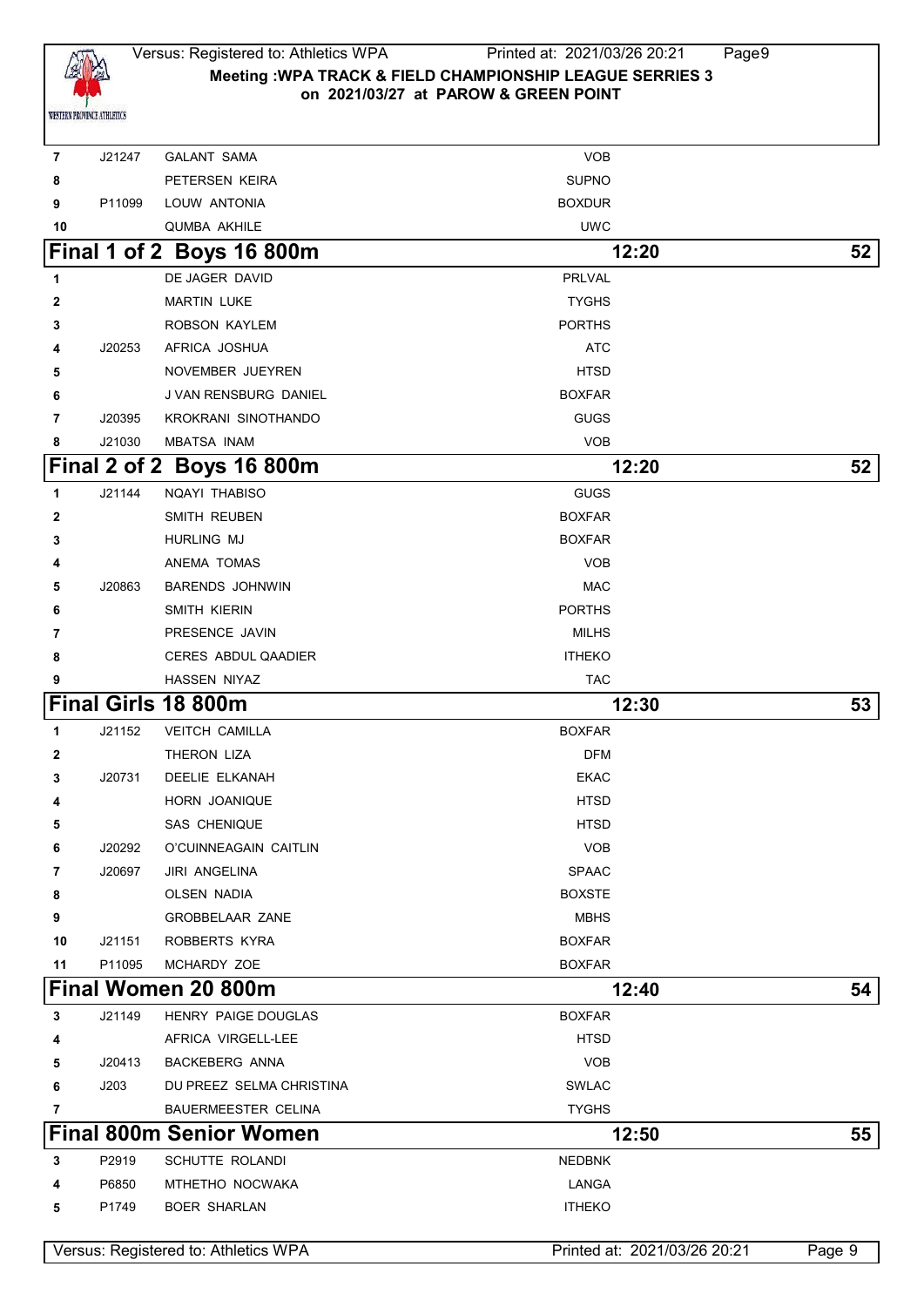

## Versus: Registered to: Athletics WPA Printed at: 2021/03/26 20:21 Page10 **Meeting :WPA TRACK & FIELD CHAMPIONSHIP LEAGUE SERRIES 3 on 2021/03/27 at PAROW & GREEN POINT**

| 6            |        | SWANEPOEL MEAGAN                     | <b>ITHEKO</b>                |         |
|--------------|--------|--------------------------------------|------------------------------|---------|
|              |        | <b>Final Men 20 TripleJump</b>       | 13:00                        | 56      |
| 1            |        | <b>CLOETE MATTHEW</b>                | <b>TYGHS</b>                 |         |
| 2            |        | <b>MATATA LEON</b>                   | <b>TYGHS</b>                 |         |
| 3            |        | MBOMBO SHAGUY                        | <b>PLUMHS</b>                |         |
| 4            | J21252 | MATUWANE LUBABALO                    | <b>BAC</b>                   |         |
|              |        | <b>Final TripleJump Senior Men</b>   | 13:00                        | 57      |
| 1            | P12129 | SEWANYANA JASON                      | <b>TAC</b>                   |         |
| $\mathbf{2}$ | J360   | KORTJE CHESLIN                       | <b>MATIES</b>                |         |
| 3            | P353   | FAROA TRISTAN                        | <b>MATIES</b>                |         |
|              |        | Final 1 of 2 Boys 18 800m            | 13:00                        | 62      |
| 1            | P12111 | <b>BOSCH DAMIAN</b>                  | CPUT                         |         |
| 2            |        | TITUS CHARLTON                       | <b>MPT</b>                   |         |
| 3            |        | TERBLANCHE MANUEL                    | <b>DFM</b>                   |         |
| 4            | J20159 | KERBELKER ABDUL KAREEM               | <b>VOB</b>                   |         |
| 5            |        | JOOSTE WAYLON                        | <b>UWC</b>                   |         |
| 6            |        | MALIWA NHLAHLA                       | <b>GUGS</b>                  |         |
| 7            |        | STEYN LU-WYK                         | JVRHS                        |         |
| 8            | J20411 | SIMANGA SIPHIWO                      | <b>GUGS</b>                  |         |
| 9            |        | KOTZE JORDAN                         | <b>MBHS</b>                  |         |
|              |        | Final 2 of 2 Boys 18 800m            | 13:00                        | 62      |
| 1            |        | VAN DER WERF LEO                     | <b>BOXPBH</b>                |         |
| 2            | J21145 | MALOYI AYABONGA                      | <b>GUGS</b>                  |         |
| 3            | J20345 | <b>CHARLES THOMAS</b>                | SS                           |         |
| 4            |        | CHEPAPE TUMELO                       | GUGS                         |         |
| 5            | J822   | PRINS MARCO                          | <b>HSRAC</b>                 |         |
| 6            |        | <b>KAYSER BEURICK</b>                | <b>CURDUR</b>                |         |
| 7            |        | JAFTA CHARLTON                       | <b>BOTAC</b>                 |         |
| 8            | J20665 | JOSHUA JAYDEN                        | <b>UWC</b>                   |         |
| 9            | J21150 | J VAN RENSBURG XANDER                | <b>BOXFAR</b>                |         |
|              |        | <b>Final 1 of 2 Men 20 800m</b>      | 13:10                        | 63      |
| $\mathbf{2}$ |        | VAN NIEKERK MICHAEL JOHN             | <b>PRLVAL</b>                |         |
| 3            |        | <b>HENDRICKS MANEDO</b>              | <b>VELOC</b>                 |         |
| 4            | J20800 | VAN ZYL ARNO JOHAN                   | <b>BAC</b>                   |         |
| 5            | J20785 | RUDOLPH DYLAN                        | <b>VOB</b>                   |         |
| 6            | J20527 | FORTUIN ADIEL                        | <b>ITHEKO</b>                |         |
| 7            | P11108 | <b>LOESCH KEENAN</b>                 | <b>BOXFAR</b>                |         |
| 8            |        | <b>HENDRICKS ADRIAN</b>              | <b>MBHS</b>                  |         |
|              |        | Final 2 of 2 Men 20 800m             | 13:10                        | 63      |
| $\mathbf{2}$ | P2856  | <b>JOHNSON KIAN</b>                  | <b>NEDBNK</b>                |         |
| 3            |        | <b>TOMMY KIAN</b>                    | <b>TYGHS</b>                 |         |
| 4            |        | <b>WILSON ASHWIN</b>                 | <b>JVRHS</b>                 |         |
| 5            |        | ABRAHAMS COLE                        | <b>WBHS</b>                  |         |
| 6            | J20436 | <b>BLAAUW RUCHEN</b>                 | <b>UWC</b>                   |         |
| 7            |        | SATHYAN SHERRY                       | <b>BOXFAR</b>                |         |
|              |        |                                      |                              |         |
|              |        | Versus: Registered to: Athletics WPA | Printed at: 2021/03/26 20:21 | Page 10 |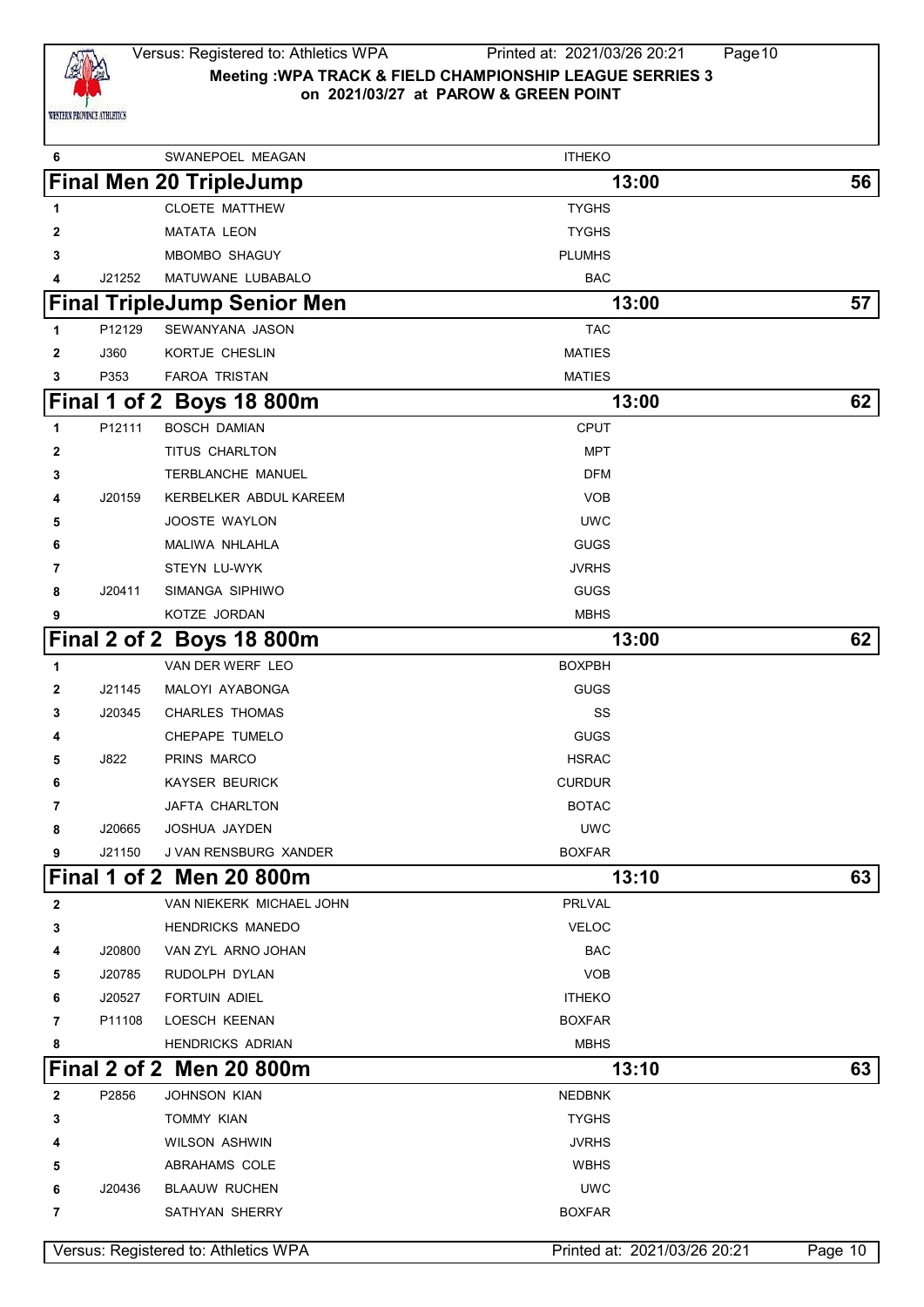

| 8              | J20878          | DE WEE JAYDON                        | <b>VELOC</b>                 |         |
|----------------|-----------------|--------------------------------------|------------------------------|---------|
|                |                 | Final 1 of 2 800m Senior Men         | 13:20                        | 64      |
| $\mathbf{2}$   | P873            | <b>MUNNIK LUAN</b>                   | <b>NWU</b>                   |         |
| 3              |                 | CLOETE DONVEITHO                     | <b>HELHAR</b>                |         |
| 4              | J20594          | <b>VOSTER MORGAN</b>                 | <b>UWC</b>                   |         |
| 5              | P12220          | COTCHOBOS CHRISTIAN                  | <b>UCT</b>                   |         |
| 6              | P11250          | WILLIAMS ALEX                        | <b>UWC</b>                   |         |
| 7              | P1649           | PHILANDER TOBIAS                     | <b>ITHEKO</b>                |         |
| 8              | P6942           | ZANA FABIAN                          | LANGA                        |         |
|                |                 | Final 2 of 2 800m Senior Men         | 13:20                        | 64      |
| 1              | P1209           | MOTSAU JERRY                         | <b>PTC</b>                   |         |
| 2              | P785            | VAN ROOYEN DILLAN                    | <b>NWU</b>                   |         |
| 3              | P <sub>19</sub> | FLINK CARLO                          | <b>ITHEKO</b>                |         |
| 4              | P1635           | LOTT KEATON                          | <b>ITHEKO</b>                |         |
| 5              | P2826           | <b>BESTENBIER OSCAR</b>              | <b>NEDBNK</b>                |         |
| 6              | P2825           | <b>BESTENBIER AUSTIN</b>             | NEDBNK                       |         |
| 7              | J20526          | <b>BOOYSEN CURTIS</b>                | <b>ITHEKO</b>                |         |
| 8              | P11502          | <b>TAIT SEAN</b>                     | <b>MTD</b>                   |         |
|                |                 | <b>Final 1 of 5 Girls 16 100m</b>    | 13:30                        | 65      |
| $\mathbf{2}$   | J20953          | <b>WELCOME JAMIA</b>                 | <b>ITHEKO</b>                |         |
| 3              |                 | <b>WATKINS ALICIA</b>                | <b>MBHS</b>                  |         |
| 4              |                 | <b>BUCK KAITLYN</b>                  | <b>PINEHS</b>                |         |
| 5              | J20274          | <b>BEST NALA</b>                     | <b>BAC</b>                   |         |
| 6              |                 | OKONKWO ANIKA                        | <b>UWC</b>                   |         |
| $\overline{7}$ |                 | MAGGOTT SHANA                        | <b>STLBRG</b>                |         |
| 8              | J20729          | <b>KLEIN PHOEBE</b>                  | <b>EKAC</b>                  |         |
|                |                 | <b>Final 2 of 5 Girls 16 100m</b>    | 13:30                        | 65      |
| $\mathbf{2}$   |                 | <b>EDROSS JALEELA</b>                | <b>ITHEKO</b>                |         |
| 3              |                 | CORBETT SAADIQAH                     | <b>BAC</b>                   |         |
| 4              |                 | <b>KATZ DEMI</b>                     | <b>REDDAM</b>                |         |
| 5              | J20774          | BYMAN LAURE                          | <b>UWC</b>                   |         |
| 6              | J20078          | HARTZENBERG TAMZYNE                  | <b>UWC</b>                   |         |
| 7              |                 | MILLIGAN NATASHA                     | <b>MBHS</b>                  |         |
| 8              |                 | OSONDO EBERECHUKWU                   | <b>MILHS</b>                 |         |
|                |                 | Final 3 of 5 Girls 16 100m           | 13:30                        | 65      |
| 1              |                 | VAN STADEN CHANEL                    | <b>STLBRG</b>                |         |
| 2              |                 | NGOMA KETSIA NZIHOU                  | <b>TYGHS</b>                 |         |
| 3              | J21019          | <b>SAAL LANNICE</b>                  | <b>VELOC</b>                 |         |
| 4              |                 | <b>GERTENBACH AIMEE</b>              | <b>BAC</b>                   |         |
| 5              | J21251          | <b>VORSTER SOPHIA</b>                | <b>BAC</b>                   |         |
| 6              |                 | <b>HENDRICKS SHAKIRA</b>             | <b>BAC</b>                   |         |
| 7              |                 | OBERHOLZER LANA                      | <b>BAC</b>                   |         |
| 8              |                 | ENGELBRECHT ASHLEY                   | <b>TYGHS</b>                 |         |
|                |                 | Final 4 of 5 Girls 16 100m           | 13:30                        | 65      |
| 1              |                 | CHIKAKA OLDINA                       | <b>TYGHS</b>                 |         |
|                |                 | Versus: Registered to: Athletics WPA | Printed at: 2021/03/26 20:21 | Page 11 |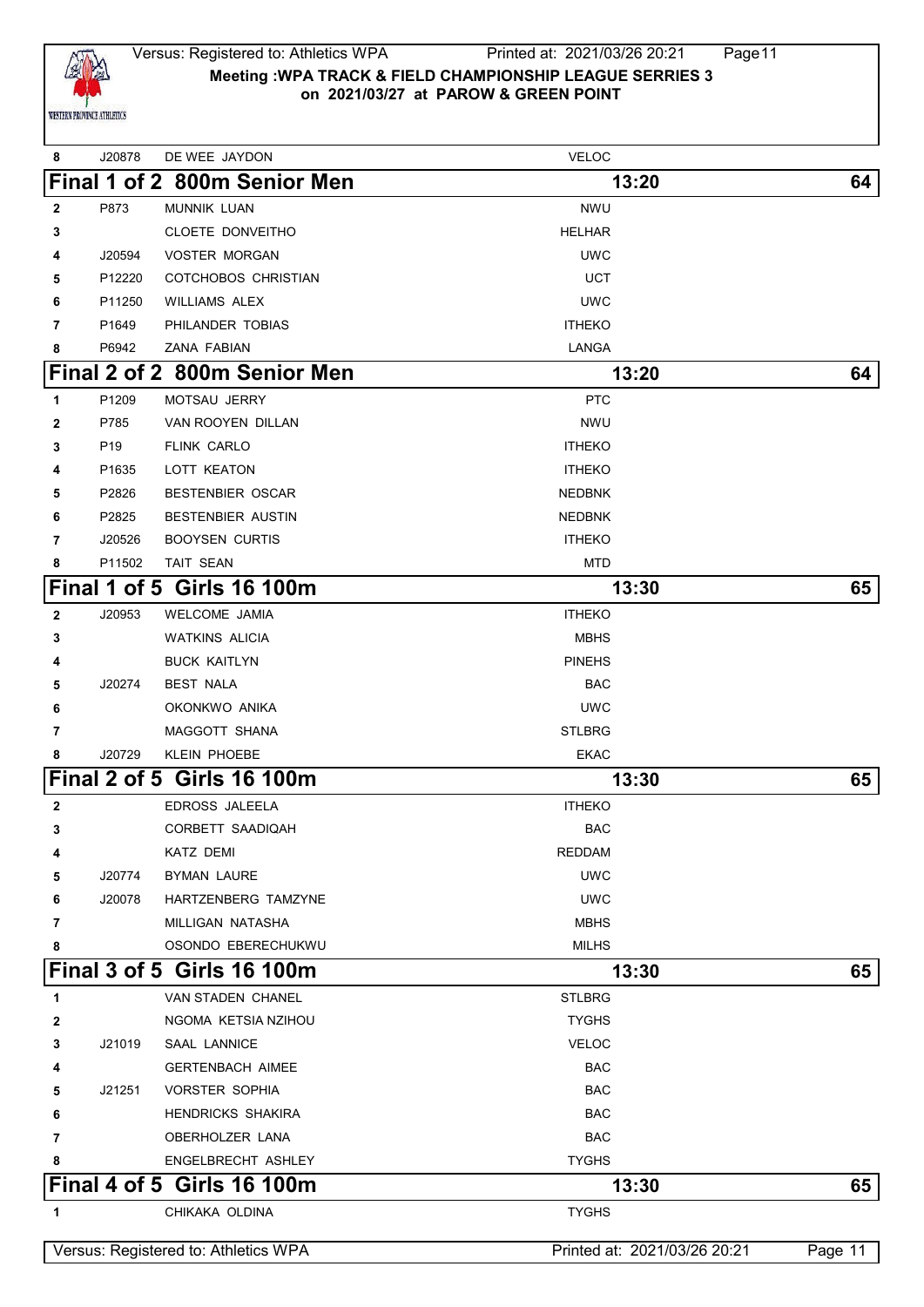

| 2            | J21254 | LANGEVELDT LISA                      | BAC                          |         |
|--------------|--------|--------------------------------------|------------------------------|---------|
| 3            | J21021 | <b>GOERGE TERESKE</b>                | <b>VELOC</b>                 |         |
| 4            |        | <b>VELDSMAN KIARAH</b>               | <b>ITHEKO</b>                |         |
| 5            |        | JAFTHA CARENECHIA ROWENA             | <b>BCAC</b>                  |         |
| 6            |        | OSONDO UDODILI                       | <b>MILHS</b>                 |         |
| 7            |        | <b>BRENNER ZAINUP</b>                | <b>TAC</b>                   |         |
| 8            |        | JANSE V VUUREN JAMIE-LEE             | <b>TYGHS</b>                 |         |
|              |        | Final 5 of 5 Girls 16 100m           | 13:30                        | 65      |
| 1            | J20753 | KAMISH SAARAH                        | <b>ITHEKO</b>                |         |
| $\mathbf{2}$ |        | MANHANGA AMARNA                      | <b>BOXFAR</b>                |         |
| 3            |        | * TAILYN                             | <b>MILHS</b>                 |         |
| 4            | J20893 | KARRIEM NABOEWEYAH                   | <b>ITHEKO</b>                |         |
| 5            | J21044 | <b>WALKER TAYLIAH</b>                | <b>ITHEKO</b>                |         |
| 6            |        | DU TOIT ANNERI                       | <b>STLBRG</b>                |         |
| 7            |        | DAVIDS BRIDGET                       | <b>BOTAC</b>                 |         |
| 8            |        | ROSSOUW DONELLE                      | <b>TYGHS</b>                 |         |
|              |        | Final 1 of 4 Boys 16 100m            | 13:40                        | 66      |
| $\mathbf{2}$ |        | ADAMS JADEN                          | <b>PORTHS</b>                |         |
| 3            |        | HART JOSHUA                          | <b>BOXFAR</b>                |         |
| 4            |        | APPEL DANTE                          | <b>PNAC</b>                  |         |
| 5            | J20618 | LEHMENSICH CHRISTIAAN                | <b>BAC</b>                   |         |
| 6            |        | <b>GERTSE LIAM</b>                   | <b>ITHEKO</b>                |         |
| 7            |        | SIMON HILTON                         | <b>BOTAC</b>                 |         |
| 8            | J20157 | MALLUM SAEED                         | <b>ULTRA</b>                 |         |
|              |        | <b>Final 2 of 4 Boys 16 100m</b>     | 13:40                        | 66      |
| $\mathbf{2}$ |        | PETERSEN TYLER MIKYLE                | <b>TYGHS</b>                 |         |
| 3            |        | FRITZ JAYDEN                         | <b>ITHEKO</b>                |         |
| 4            |        | OHLSON JORDAN                        | <b>ITHEKO</b>                |         |
| 5            |        | ARNOSTER CHAD                        | <b>STLBRG</b>                |         |
|              |        | MAZWI QHAMANI                        | <b>PORTHS</b>                |         |
| 7            | J20109 | <b>CEASER DUWAYNE</b>                | <b>VELOC</b>                 |         |
| 8            |        | HENDRICKS NA'EEM                     | <b>PLUMHS</b>                |         |
|              |        | Final 3 of 4 Boys 16 100m            | 13:40                        | 66      |
| $\mathbf{2}$ | J20177 | HAJWANI YAASEEN                      | <b>ULTRA</b>                 |         |
| 3            |        | PRINSLOO IMMANUEL PHENYO             | <b>PRLAC</b>                 |         |
| 4            | J20891 | JACOBS SOHAIL                        | <b>ITHEKO</b>                |         |
| 5            |        | CHOTIA ABDURAZZAAQ                   | <b>WBHS</b>                  |         |
| 6            |        | STEYN ZINEDINE                       | <b>PORTHS</b>                |         |
| 7            | J20674 | WILLIAMS COHEN                       | <b>UWC</b>                   |         |
| 8            | J20108 | PETERSEN KEERACO                     | <b>VELOC</b>                 |         |
|              |        | Final 4 of 4 Boys 16 100m            | 13:40                        | 66      |
| $\mathbf{2}$ | J20162 | <b>ISAACS ZAYD</b>                   | <b>ULTRA</b>                 |         |
| 3            | J20150 | JACOBS FURQAAN                       | <b>ULTRA</b>                 |         |
| 4            | J20253 | AFRICA JOSHUA                        | <b>ATC</b>                   |         |
| 5            |        | PETERSEN RIYAAZ                      | <b>ITHEKO</b>                |         |
|              |        | Versus: Registered to: Athletics WPA | Printed at: 2021/03/26 20:21 | Page 12 |
|              |        |                                      |                              |         |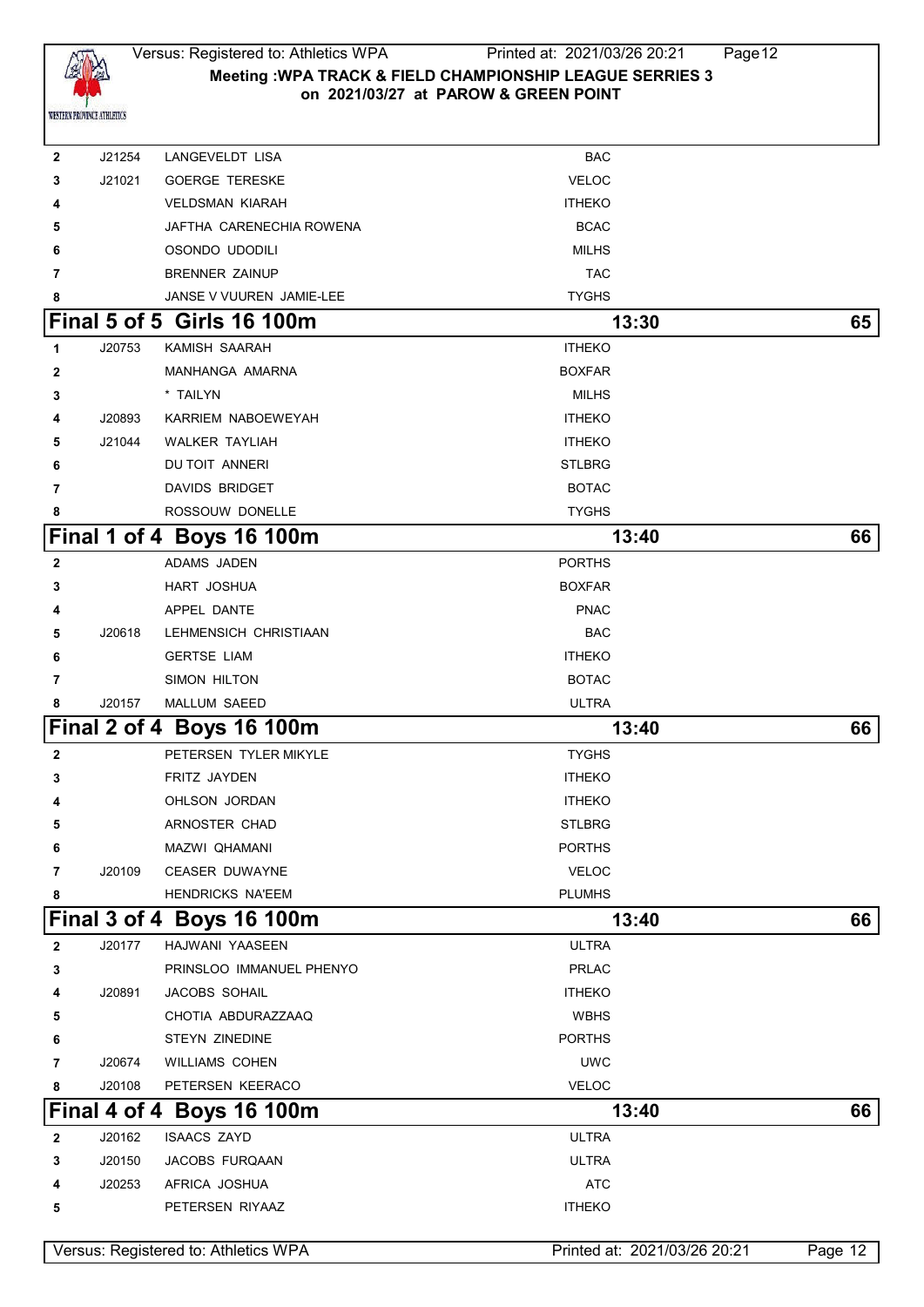

### Versus: Registered to: Athletics WPA Printed at: 2021/03/26 20:21 Page13 **Meeting :WPA TRACK & FIELD CHAMPIONSHIP LEAGUE SERRIES 3 on 2021/03/27 at PAROW & GREEN POINT**

| 6              |        | LA VIGRE AIDAN                       | <b>TYGHS</b>                 |         |
|----------------|--------|--------------------------------------|------------------------------|---------|
| 7              | J20945 | RYAN KIRON                           | <b>TAC</b>                   |         |
| 8              | J20754 | SOLOMONS JADEN                       | <b>ITHEKO</b>                |         |
|                |        | Final 1 of 3 Girls 18 100m           | 13:50                        | 67      |
| $\mathbf{2}$   |        | <b>BULCKE MIANCA</b>                 | <b>MBHS</b>                  |         |
| 3              |        | <b>MARTIN TRINITY</b>                | <b>MILHS</b>                 |         |
| 4              |        | <b>GALANT NABEELAH</b>               | <b>ITHEKO</b>                |         |
| 5              | J21034 | <b>CUPIDO MORGAN</b>                 | <b>MILHS</b>                 |         |
| 6              |        | GILBERT KIM                          | <b>PLUMHS</b>                |         |
| 7              |        | YOUNG THUHENIA                       | <b>PNAC</b>                  |         |
| 8              | J21253 | LANGEVELDT JADE                      | BAC                          |         |
|                |        | Final 2 of 3 Girls 18 100m           | 13:50                        | 67      |
| $\mathbf{2}$   |        | DREYDEN CHARNA-LEE                   | <b>TYGHS</b>                 |         |
| 3              |        | SCHOLTZ STEPHANIE                    | <b>BAC</b>                   |         |
| 4              |        | ARUM NAZLEY                          | <b>PNAC</b>                  |         |
| 5              | J20797 | <b>JOHNSON EMMA</b>                  | <b>BAC</b>                   |         |
| 6              | J20270 | VAN DER MERWE ISOBELLA               | <b>BAC</b>                   |         |
| 7              | J2840  | AMOO RIYANA                          | <b>ITHEKO</b>                |         |
| 8              |        | SHUMANE SOMILA EMIHLE                | <b>MILHS</b>                 |         |
|                |        | Final 3 of 3 Girls 18 100m           | 13:50                        | 67      |
| 3              |        | DU PLESSIS CHANTE                    | <b>JVRHS</b>                 |         |
| 4              | J20273 | <b>BEST NOEL DESIRE</b>              | <b>BAC</b>                   |         |
| 5              |        | OLIVER TIFFANY                       | <b>MILHS</b>                 |         |
| 6              |        | <b>CLOETE REIGN-ANTOINETTE</b>       | <b>PNAC</b>                  |         |
| 7              | J20679 | STEPHENS HANNAH                      | <b>TAC</b>                   |         |
| 8              |        | <b>CUPIDO KYRA</b>                   | <b>UWC</b>                   |         |
|                |        | Final 1 of 5 Boys 18 100m            | 14:00                        | 68      |
| $\overline{2}$ | J20694 | <b>RUITERS JADEN</b>                 | <b>SPAAC</b>                 |         |
| 3              | J20870 | <b>JACOBS CHADLIN</b>                | <b>VELOC</b>                 |         |
| 4              | J20768 | DAVIDS DIEGO                         | <b>UWC</b>                   |         |
| 5              | J20145 | <b>BUCK LIAM</b>                     | <b>UWC</b>                   |         |
| 6              |        | CHADWICK LUKE                        | <b>SACS</b>                  |         |
| 7              |        | VAN WYK CHAD                         | <b>STLBRG</b>                |         |
| 8              | J20105 | <b>VENTER ANDRé</b>                  | <b>BAC</b>                   |         |
|                |        | Final 2 of 5 Boys 18 100m            | 14:00                        | 68      |
| 2              | J20533 | <b>WILLIAMS XAVIER</b>               | <b>UWC</b>                   |         |
| 3              | J20068 | PAGE EUGENE                          | EAC                          |         |
| 4              |        | MWAPE GEDEON                         | <b>PLUMHS</b>                |         |
| 5              | J20890 | <b>GABIER LUQMAAN</b>                | <b>ITHEKO</b>                |         |
| 6              |        | STEYN LU-WYK                         | <b>JVRHS</b>                 |         |
| 7              |        | SAKALIS DAEMON                       | <b>BOXFAR</b>                |         |
| 8              |        | THOMAS DANIEL                        | <b>BOXFAR</b>                |         |
|                |        | Final 3 of 5 Boys 18 100m            | 14:00                        | 68      |
| $\mathbf{2}$   |        | KOTZE WARRICK                        | <b>MBHS</b>                  |         |
| 3              | J20447 | LIEBENBERG ZHUAN P                   | <b>VELOC</b>                 |         |
|                |        | Versus: Registered to: Athletics WPA | Printed at: 2021/03/26 20:21 | Page 13 |
|                |        |                                      |                              |         |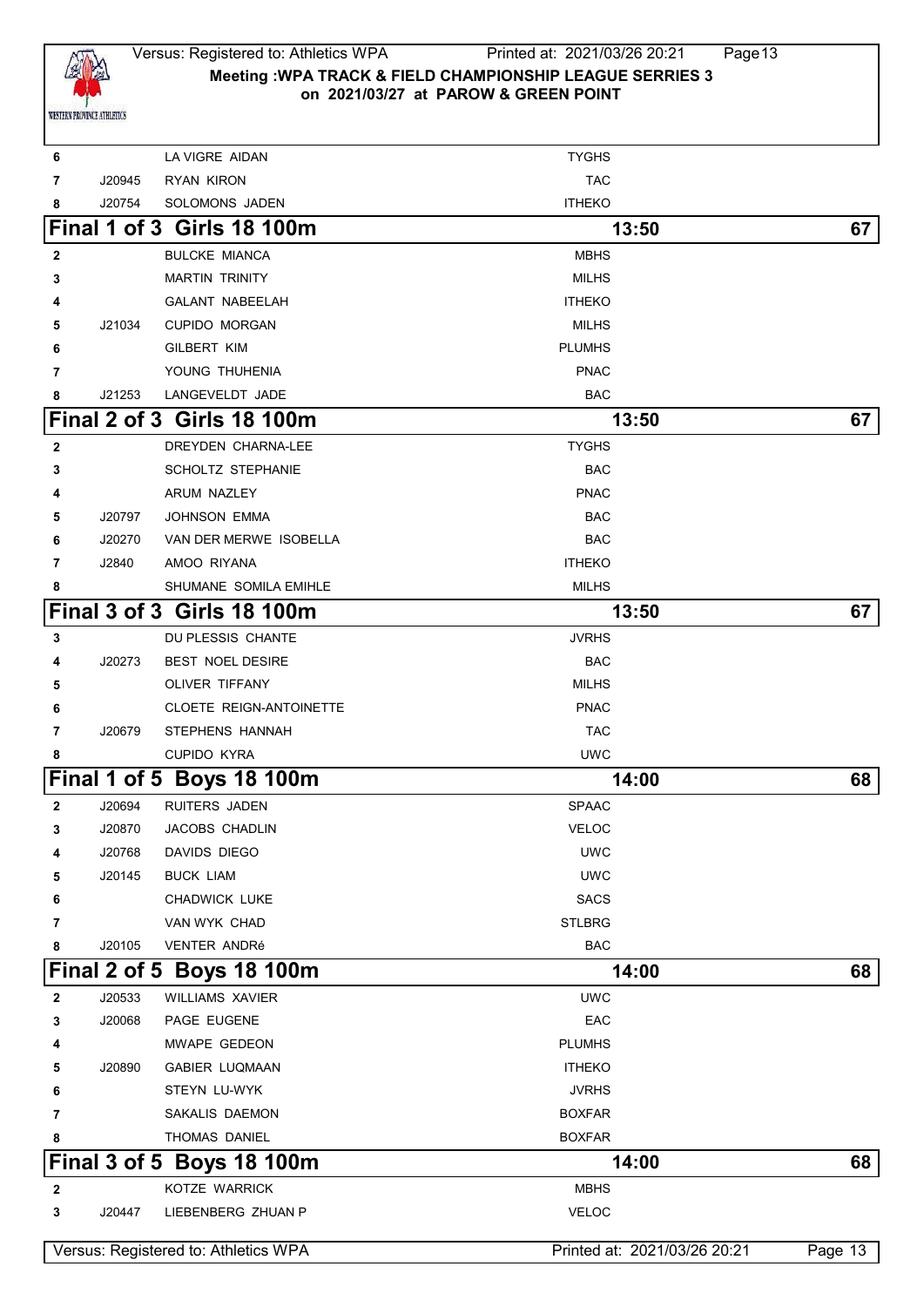

## Versus: Registered to: Athletics WPA Printed at: 2021/03/26 20:21 Page14 **Meeting :WPA TRACK & FIELD CHAMPIONSHIP LEAGUE SERRIES 3 on 2021/03/27 at PAROW & GREEN POINT**

| 4 |        | KINNEAR NOAH                         | <b>CURDUR</b>                |         |
|---|--------|--------------------------------------|------------------------------|---------|
| 5 |        | <b>FORTUIN TYREES</b>                | <b>ITHEKO</b>                |         |
| 6 |        | SALIE SUMAYAH                        | <b>ITHEKO</b>                |         |
| 7 |        | <b>BLANKERBERG MONTELL</b>           | <b>MBHS</b>                  |         |
| 8 |        | ABRAHAMS MARLON                      | <b>PRLVAL</b>                |         |
|   |        | Final 4 of 5 Boys 18 100m            | 14:00                        | 68      |
| 3 | J20107 | <b>BOOIS WAYDEN</b>                  | <b>VELOC</b>                 |         |
| 4 |        | <b>GEORGE SHEYLIN</b>                | <b>PLUMHS</b>                |         |
| 5 | J21025 | <b>DAVIDS SHARIQ</b>                 | <b>BISAC</b>                 |         |
| 6 | J21054 | TSHANGANA YANDA                      | MPT                          |         |
| 7 | J20523 | <b>REUTER DANIEL</b>                 | <b>BONAC</b>                 |         |
| 8 | J20857 | LIEBENBERG MATHEW                    | <b>VELOC</b>                 |         |
|   |        | Final 5 of 5 Boys 18 100m            | 14:00                        | 68      |
| 3 |        | TITUS DAMIAN                         | <b>VELOC</b>                 |         |
| 4 | J21120 | <b>FLUKS COLE</b>                    | <b>ITHEKO</b>                |         |
| 5 |        | DORFLING DANIËL                      | <b>PRLBH</b>                 |         |
| 6 |        | EBRAHIM ISHRAAQ                      | <b>ITHEKO</b>                |         |
| 7 | J20097 | TOLMIE DEJEAN                        | <b>BAC</b>                   |         |
| 8 | J20441 | ANDREWS ROMEO                        | <b>VELOC</b>                 |         |
|   |        | Final 1 of 2 Women 20 100m           | 14:10                        | 69      |
| 3 |        | HUMAN RACHELLE FRANCINA              | <b>DFM</b>                   |         |
| 4 | J20099 | DU PLESSIS STEFANI                   | <b>BAC</b>                   |         |
| 5 | J20726 | <b>ARRIES ALICHIA</b>                | <b>EKAC</b>                  |         |
| 6 | P11272 | <b>HILL LAWON</b>                    | <b>UWC</b>                   |         |
| 7 | J20101 | JORDAAN ZOë                          | <b>BAC</b>                   |         |
| 8 | J20510 | SLEE DAYSIE-LEE                      | LANGA                        |         |
|   |        | Final 2 of 2 Women 20 100m           | 14:10                        | 69      |
| 3 | J20845 | NAIDU LEHARA                         | <b>IND</b>                   |         |
| 4 | P12109 | CROTZ ERIN                           | <b>MILHS</b>                 |         |
| 5 | J20277 | THEART MONJA                         | <b>BAC</b>                   |         |
| 6 | J20128 | <b>KEYS ALECIA</b>                   | <b>UWC</b>                   |         |
| 7 | J20129 | RHODE CHELSEA ANN                    | <b>UWC</b>                   |         |
|   |        | Final 1 of 5 Men 20 100m             | 14:20                        | 70      |
| 2 |        | MULLINS MUHAMMED                     | <b>STLBRG</b>                |         |
| 3 | J20115 | FIELIES JEMYLE                       | <b>VELOC</b>                 |         |
| 4 |        | VISAGIE BRANDON                      | <b>PNAC</b>                  |         |
| 5 | J21111 | JACOBS DENMAR                        | <b>TAC</b>                   |         |
| 6 |        | ABRAHAMS UZAIR                       | QPHS                         |         |
| 7 | J20152 | CASSIEM JAWAAD                       | <b>ULTRA</b>                 |         |
| 8 |        | NWADIGO JESSE                        | <b>MBHS</b>                  |         |
|   |        | Final 2 of 5 Men 20 100m             | 14:20                        | 70      |
| 2 |        | <b>BLOCK WAYLON</b>                  | <b>BOTAC</b>                 |         |
| 3 | J21020 | HORN LUVANDRE                        | <b>VELOC</b>                 |         |
| 4 | J21074 | KETSEKILE ABONGILE                   | KAC                          |         |
| 5 |        | MUBETO LESLEY                        | <b>MILHS</b>                 |         |
|   |        | Versus: Registered to: Athletics WPA | Printed at: 2021/03/26 20:21 | Page 14 |
|   |        |                                      |                              |         |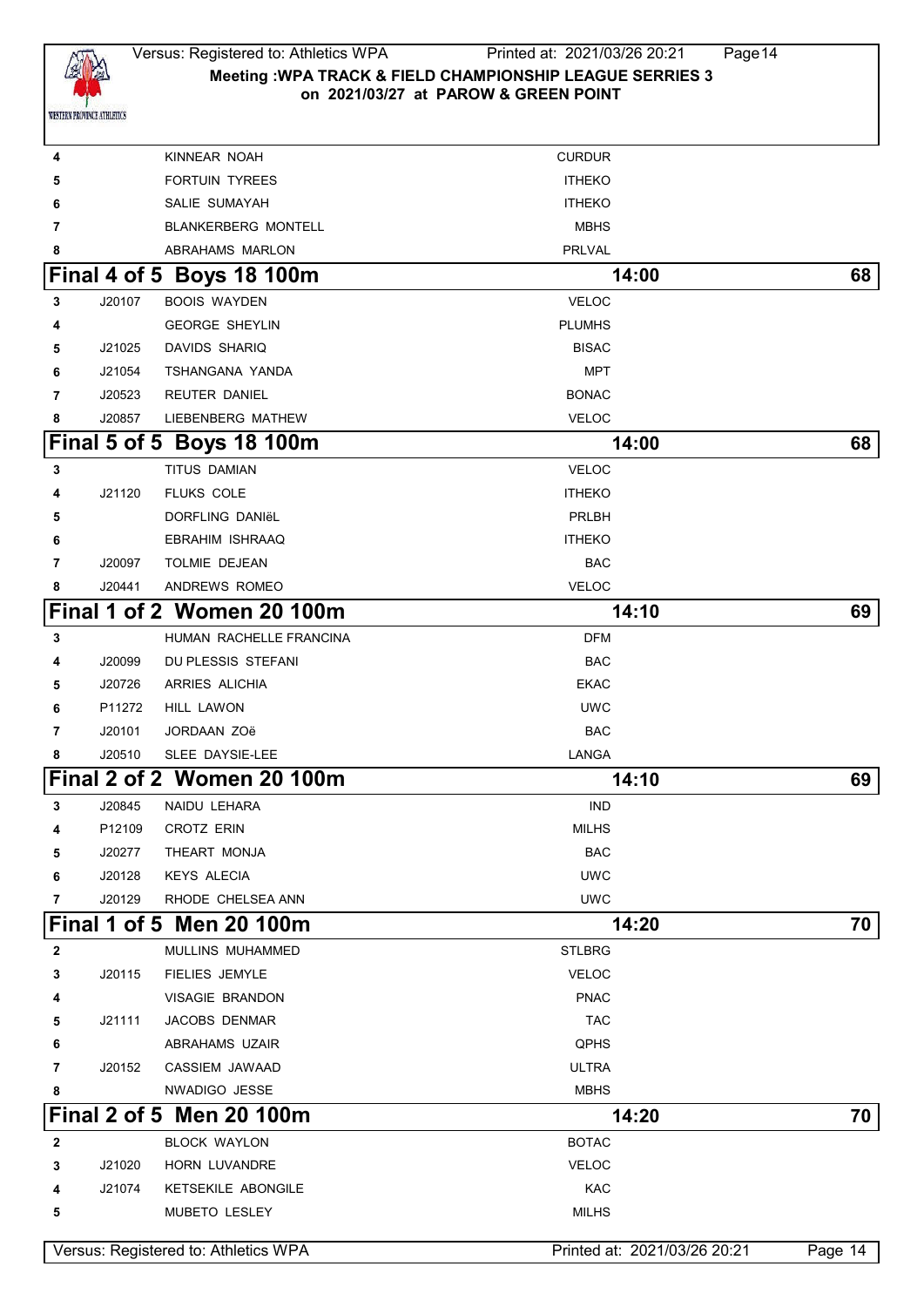

### Versus: Registered to: Athletics WPA Printed at: 2021/03/26 20:21 Page15 **Meeting :WPA TRACK & FIELD CHAMPIONSHIP LEAGUE SERRIES 3 on 2021/03/27 at PAROW & GREEN POINT**

|              |              | Versus: Registered to: Athletics WPA | Printed at: 2021/03/26 20:21 | Page 15 |
|--------------|--------------|--------------------------------------|------------------------------|---------|
|              |              |                                      |                              |         |
| $\mathbf{2}$ |              | SHAAI MACKSON                        | <b>UWC</b>                   |         |
| 1            | P13948       | EWERS JOSHUA                         | <b>TAC</b>                   |         |
|              | Final 1 of 7 | <b>100m Senior Men</b>               | 02:40                        | 72      |
| 8            | J20514       | SNYMAN FATIMA                        | LANGA                        |         |
| 7            |              | LONGDEN HANNAH                       | <b>IND</b>                   |         |
| 6            | P11251       | JONATHAN LAUREN                      | <b>UWC</b>                   |         |
| 5            | P11307       | <b>GROENEWALD TAMZYN</b>             | <b>UWC</b>                   |         |
| 4            | P2196        | <b>SCHWARTZ MIEKE</b>                | <b>MATIES</b>                |         |
| 3            | P11705       | STEVENS TAMSIN                       | <b>ULTRA</b>                 |         |
| $\mathbf{2}$ | P13279       | KOTZE RETHA                          | <b>BAC</b>                   |         |
|              |              | Final 2 of 2 100m Senior Women       | 14:30                        | 71      |
| 8            | J20111       | <b>JOSHAU MELANIE</b>                | <b>VELOC</b>                 |         |
| 7            |              | JEWASKIEWITZ ZENOBEA                 | <b>NWU</b>                   |         |
| 6            |              | SAMUELS CHELSEA-SLOAN                | <b>UWC</b>                   |         |
| 5            | P11249       | <b>KLERK KAYLIN</b>                  | <b>UWC</b>                   |         |
| 4            | P6691        | MISKE MIRJAM                         | <b>TAC</b>                   |         |
| 3            | P12195       | YAZE ZANDILE                         | UCT                          |         |
|              |              | Final 1 of 2 100m Senior Women       | 14:30                        | 71      |
| 8            | P11703       | <b>MAY KURWIN</b>                    | <b>ULTRA</b>                 |         |
| 7            |              | <b>MANASE SAXOLA</b>                 | CAPAC                        |         |
| 6            |              | <b>TAYLOR JOSIAH</b>                 | <b>BAC</b>                   |         |
| 5            | J20126       | ABRAHAMS NICHOLAS                    | <b>UWC</b>                   |         |
| 4            | J20656       | <b>ISMAIL TAURIQ</b>                 | <b>ITHEKO</b>                |         |
| 3            |              | PEDRO LESHLO                         | <b>PNAC</b>                  |         |
| $\mathbf{2}$ | J20147       | <b>TITO ISMA-EEL</b>                 | <b>UWC</b>                   |         |
|              |              | <b>Final 5 of 5 Men 20 100m</b>      | 14:20                        | 70      |
| 8            | J21022       | JOSEPHS LANEY                        | <b>VELOC</b>                 |         |
| 7            |              | JEWASKIEWITZ ZANRU                   | <b>JEWAC</b>                 |         |
| 6            | J20631       | SOLOMON JADÉN                        | <b>BAC</b>                   |         |
| 5            |              | SAMANGA ANGELO S'MANGALISO           | <b>UWC</b>                   |         |
| 4            |              | ALEXANDER RA'EES                     | <b>HCHS</b>                  |         |
| 3            |              | <b>SIMON CAMERON</b>                 | <b>BAC</b>                   |         |
| $\mathbf{2}$ |              | VAN NIEKERK MICHAEL JOHN             | PRLVAL                       |         |
|              |              | Final 4 of 5 Men 20 100m             | 14:20                        | 70      |
| 8            | J20702       | <b>WEASELS JESSE</b>                 | <b>SPAAC</b>                 |         |
| 7            |              | ROSE JODY                            | <b>BAC</b>                   |         |
| 6            |              | ADAMS MUJAAHID                       | <b>BCAC</b>                  |         |
| 5            |              | JANTJIES MILLANO                     | <b>PNAC</b>                  |         |
| 4            |              | VAN DER WESTHUIZEN SCHYLER BRETT     | <b>IND</b>                   |         |
| 3            |              | VAN DER BERG DORIAN                  | <b>STLBRG</b>                |         |
| $\mathbf{2}$ | J21021       | <b>BURGER REECEN</b>                 | <b>MILHS</b>                 |         |
|              |              | <b>Final 3 of 5 Men 20 100m</b>      | 14:20                        | 70      |
| 8            | J20703       | YON DIONDRE                          | <b>SPAAC</b>                 |         |
| 7            |              | ARNOLD ILYAAZ                        | <b>IND</b>                   |         |
| 6            |              | LANDERS JOSH                         | <b>TAC</b>                   |         |
|              |              |                                      |                              |         |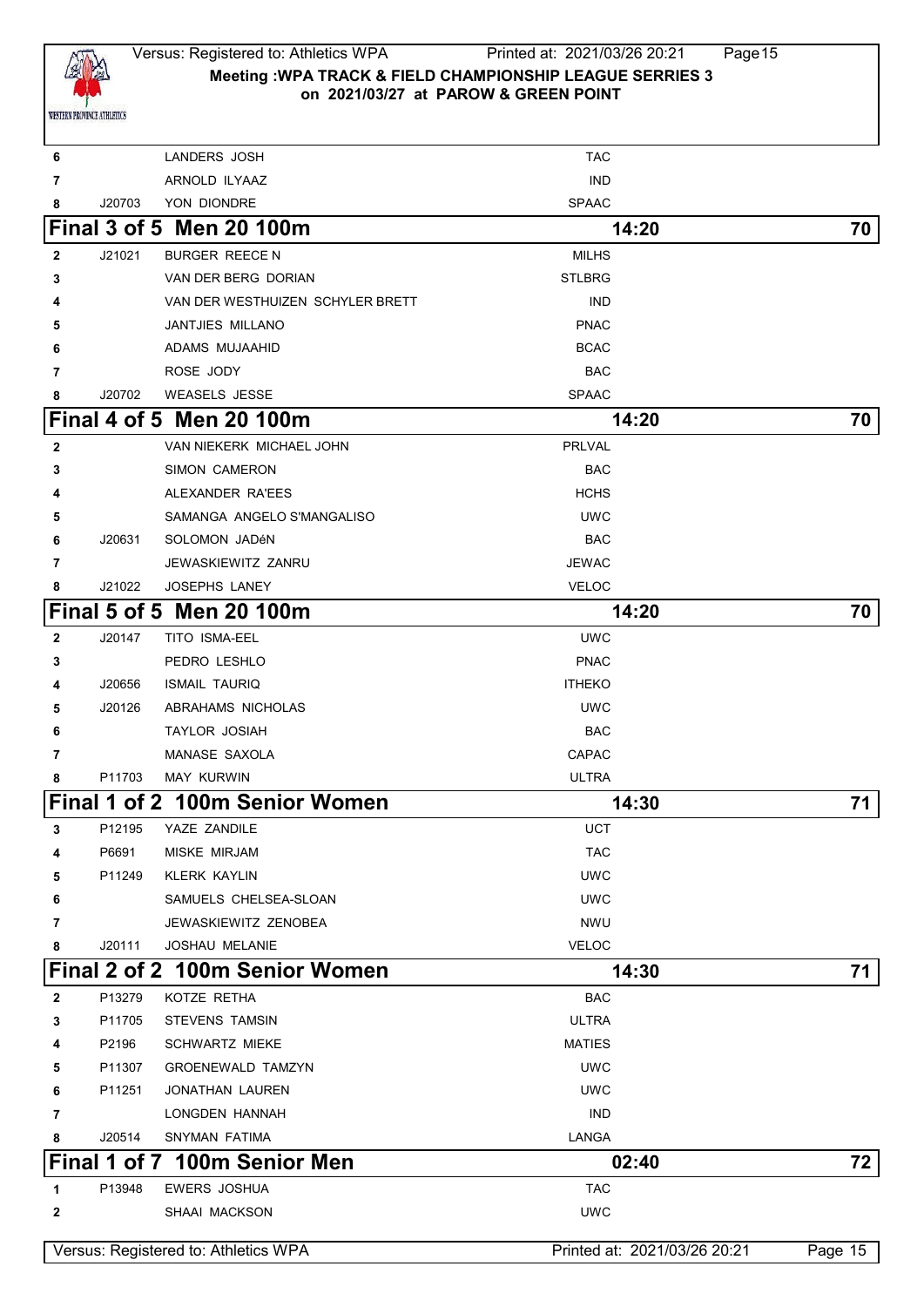

# Versus: Registered to: Athletics WPA Printed at: 2021/03/26 20:21 Page16 **Meeting :WPA TRACK & FIELD CHAMPIONSHIP LEAGUE SERRIES 3 on 2021/03/27 at PAROW & GREEN POINT**

| 3            |        | CLOETE JOHN AUBREY                   | <b>BAC</b>                   |           |
|--------------|--------|--------------------------------------|------------------------------|-----------|
| 4            | P11218 | <b>JOSHUA NURDEEN</b>                | <b>UWC</b>                   |           |
| 5            | P11284 | SEBOGONDI ESROM                      | <b>UWC</b>                   |           |
| 6            | P16713 | LAMARA MUHAYMIN                      | <b>BAC</b>                   |           |
| 7            | P12238 | SONDE HERITIER                       | UCT                          |           |
| 8            | P16712 | LAMARA HAMDAAN                       | <b>BAC</b>                   |           |
|              |        | Final 2 of 7 100m Senior Men         | 02:40                        | 72        |
| 1            |        | <b>NYASHANU NIGEL</b>                | <b>UWC</b>                   |           |
| 2            | P11315 | DE VOS MAC DONALD                    | <b>UWC</b>                   |           |
| 3            | P11305 | <b>KLAASEN CHAD</b>                  | <b>UWC</b>                   |           |
| 4            |        | NDLOVU KATLEGO                       | KAC                          |           |
| 5            |        | ANDREWS GRANT                        | <b>TAC</b>                   |           |
| 6            | P2235  | <b>BURGESS RHEECE</b>                | <b>MATIES</b>                |           |
| 7            |        | <b>CLARKE CHEVAN</b>                 | <b>TAC</b>                   |           |
| 8            | P10586 | <b>DEAN JOHN</b>                     | <b>EKAC</b>                  |           |
|              |        | Final 3 of 7 100m Senior Men         | 02:40                        | 72        |
| 1            |        | <b>MARLOTH HEINRICH</b>              | <b>TAC</b>                   |           |
| $\mathbf{2}$ | P28    | <b>JOSIAS JESSE</b>                  | <b>UWC</b>                   |           |
| 3            |        | <b>MICHAU KEENAN</b>                 | <b>IND</b>                   |           |
| 4            |        | <b>MNISI IAN</b>                     | <b>TYGVAL</b>                |           |
| 5            |        | <b>ENGEL ROSCOE</b>                  | <b>TAC</b>                   |           |
| 6            |        | ALKANA ANTONIO                       | <b>BAC</b>                   |           |
| 7            | P11289 | DAVIDS LUKE                          | <b>UWC</b>                   |           |
| 8            | P13276 | RIDDLES DARREN                       | <b>BAC</b>                   |           |
|              |        | Final 4 of 7 100m Senior Men         | 02:40                        | 72        |
| 1            |        | <b>MTAPE JUSTICE</b>                 | <b>BAC</b>                   |           |
| 2            |        | <b>BRAAF LAYTON</b>                  | <b>UWC</b>                   |           |
| 3            |        | <b>LESCH SHAUN</b>                   | <b>UWC</b>                   |           |
| 4            |        | YOUNG ROSCO                          | <b>PNAC</b>                  |           |
| 5            | P15059 | VAN ROOYEN MITCHELL ALRICH           | <b>UWC</b>                   |           |
| 6            |        | NARE KABOYAMODIMO                    | <b>TAC</b>                   |           |
| 7            |        | VAN DER WESTHUIZEN BRANDON           | <b>IND</b>                   |           |
| 8            | P11270 | <b>MADINI AZILE</b>                  | <b>UWC</b>                   |           |
|              |        | <b>Final 5 of 7 100m Senior Men</b>  | 02:40                        | 72        |
| $\mathbf{2}$ | P74    | JULIUS NOLAN                         | <b>SWLAC</b>                 |           |
| 3            | P6944  | PLAAT CHASRAY                        | LANGA                        |           |
| 4            |        | JEWASKIEWITZ DEON                    | <b>GNAC</b>                  |           |
| 5            |        | <b>NYAKENI NCEDE</b>                 | <b>CAPAC</b>                 |           |
| 6            |        | SIMPSON KOFI                         | <b>IND</b>                   |           |
| 7            |        | <b>ACKERMAN WESLEY</b>               | <b>MBHS</b>                  |           |
|              |        | Final 6 of 7 100m Senior Men         | 02:40                        | 72        |
| 2            | P11221 | PIENAAR MARCELLO                     | <b>UWC</b>                   |           |
| 3            | P15332 | <b>MARAIS DANIEL</b>                 | <b>SPAAC</b>                 |           |
| 4            | P6704  | <b>RUITERS CURT</b>                  | <b>TAC</b>                   |           |
| 5            | J20155 | FIELD JAMIE                          | <b>ULTRA</b>                 |           |
|              |        | Versus: Registered to: Athletics WPA | Printed at: 2021/03/26 20:21 | Page $16$ |
|              |        |                                      |                              |           |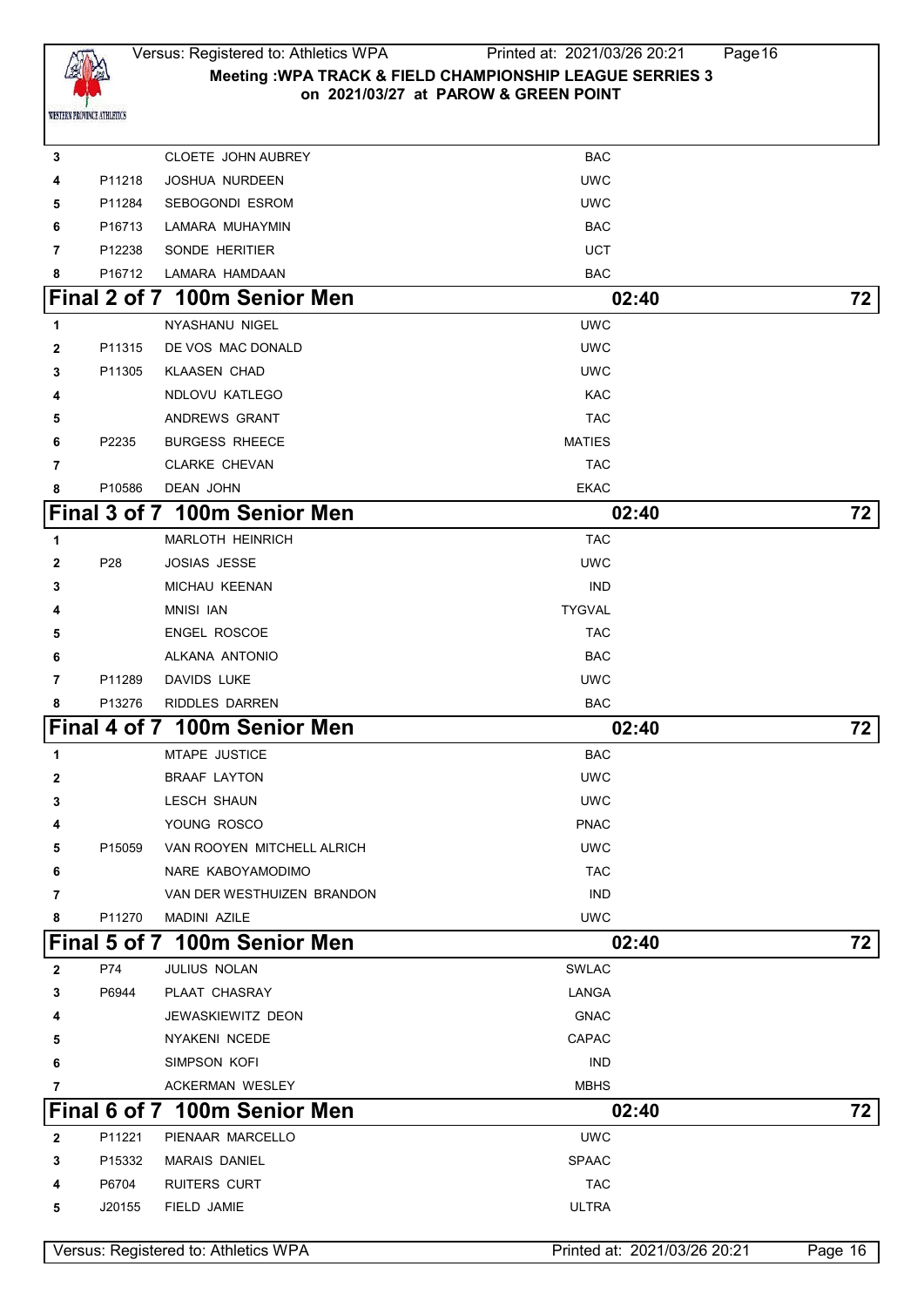

| 6           | P15333         | <b>URION TROY</b>                     | <b>SPAAC</b>                 |         |
|-------------|----------------|---------------------------------------|------------------------------|---------|
| 7           | P15335         | JONES SAFWAAN                         | <b>SPAAC</b>                 |         |
|             |                | Final 7 of 7 100m Senior Men          | 02:40                        | 72      |
| 3           | J20513         | DANIELS GORDON R                      | <b>VELOC</b>                 |         |
| 4           | P <sub>1</sub> | MHLONGO MPUMELELO                     | <b>UWC</b>                   |         |
| 5           | P12259         | BALOYI NEO                            | <b>UCT</b>                   |         |
| 6           | P12160         | KOTSEDI MOTHEO                        | <b>UCT</b>                   |         |
| 7           | P15337         | <b>BENJAMIN VALESCA</b>               | <b>SPAAC</b>                 |         |
|             |                | Final Girls 16 1500m SteepleChase     | 14:50                        | 73      |
|             |                |                                       |                              |         |
|             |                | Final Boys 16 1500m SteepleChase      | 14:50                        | 74      |
|             |                |                                       |                              |         |
|             |                | Final Girls 18 2000m SteepleChase     | 15:00                        | 75      |
| 1           | J20629         | <b>VISSER ANIKA</b>                   | <b>BAC</b>                   |         |
| 2           |                | <b>FELITI SINOKUHLE</b>               | <b>VOB</b>                   |         |
| 3           |                | <b>CILLIERS MARIETJIE</b>             | <b>PRLVAL</b>                |         |
| 4           |                | <b>GELDENHUYS ANELIA</b>              | <b>DFM</b>                   |         |
| 5           | J20952         | <b>NOLAN REBECCA</b>                  | <b>REDDAM</b>                |         |
|             |                | Final Boys 18 2000m SteepleChase      | 15:15                        | 76      |
| 1           | J20387         | MCWABENI AVELA                        | GUGS                         |         |
| 2           | J21145         | MALOYI AYABONGA                       | <b>GUGS</b>                  |         |
|             |                | Final Women 20 3000m SteepleChase     | 15:30                        | 77      |
|             | J20630         | <b>VISSER NADINE</b>                  | <b>BAC</b>                   |         |
|             |                | Final 3000m SteepleChase Senior Women | 15:30                        | 78      |
| $\mathbf 1$ | P11            | NKUMENGE VUYISEKA                     | <b>BOXER</b>                 |         |
|             |                | Final Men 20 3000m SteepleChase       | 15:45                        | 79      |
| 1           | J21184         | BEZUIDENHOUT BYRON                    | <b>RAVAC</b>                 |         |
|             |                | Final 3000m SteepleChase Senior Men   | 15:45                        | 80      |
| 1           | P11304         | SMITH ASHLEY                          | <b>UWC</b>                   |         |
| 2           | P54            | MONNATLALA TUMISANG                   | <b>PTC</b>                   |         |
| 3           | J20603         | NONJIKO MZIWAMADODA                   | <b>CENTRL</b>                |         |
| 4           | P11286         | LINDT DARRYL                          | <b>UWC</b>                   |         |
| 5           | J21213         | <b>WILLIAMS NATHAN</b>                | <b>RAVAC</b>                 |         |
|             |                | <b>Final 1 of 4 Girls 16 200m</b>     | 16:00                        | 81      |
| 1           | J20151         | <b>CROUS QAADIRAH</b>                 | <b>ULTRA</b>                 |         |
| 2           |                | VAN STADEN CHANEL                     | <b>STLBRG</b>                |         |
| 3           | J21019         | SAAL LANNICE                          | <b>VELOC</b>                 |         |
| 4           |                | DU TOIT ANNERI                        | <b>STLBRG</b>                |         |
| 5           | J20274         | <b>BEST NALA</b>                      | <b>BAC</b>                   |         |
| 6           |                | * TAILYN                              | <b>MILHS</b>                 |         |
| 7           |                | CORBETT SAADIQAH                      | <b>BAC</b>                   |         |
| 8           | J20078         | HARTZENBERG TAMZYNE                   | <b>UWC</b>                   |         |
|             |                | <b>Final 2 of 4 Girls 16 200m</b>     | 16:00                        | 81      |
| 1           |                | <b>FOURIE MIECKE</b>                  | <b>PRLVAL</b>                |         |
|             |                | Versus: Registered to: Athletics WPA  | Printed at: 2021/03/26 20:21 | Page 17 |
|             |                |                                       |                              |         |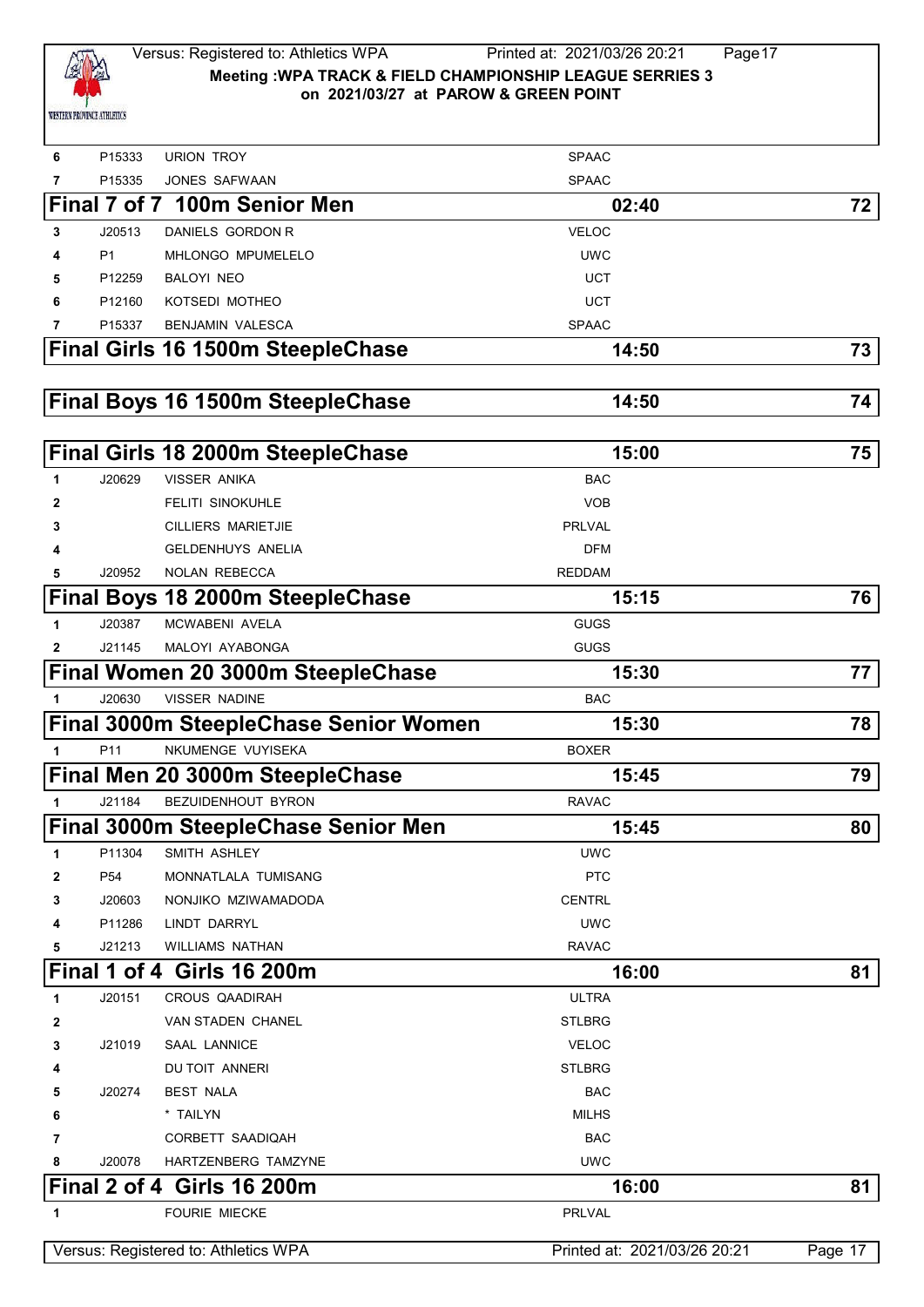

## Versus: Registered to: Athletics WPA Printed at: 2021/03/26 20:21 Page18 **Meeting :WPA TRACK & FIELD CHAMPIONSHIP LEAGUE SERRIES 3 on 2021/03/27 at PAROW & GREEN POINT**

| 2            |        | MANHANGA AMARNA            | <b>BOXFAR</b> |    |
|--------------|--------|----------------------------|---------------|----|
| 3            |        | SLABBERT LIZAAN            | PRLVAL        |    |
| 4            |        | JAFTHA CARENECHIA ROWENA   | <b>BCAC</b>   |    |
| 5            |        | <b>GERTENBACH AIMEE</b>    | <b>BAC</b>    |    |
| 6            |        | <b>BRENNER ZAINUP</b>      | <b>TAC</b>    |    |
| 7            |        | MAGGOTT SHANA              | <b>STLBRG</b> |    |
| 8            |        | MILLIGAN NATASHA           | <b>MBHS</b>   |    |
|              |        | Final 3 of 4 Girls 16 200m | 16:00         | 81 |
| $\mathbf{2}$ |        | WHITTAKER LAUREN           | <b>TAC</b>    |    |
| 3            | J21044 | <b>WALKER TAYLIAH</b>      | <b>ITHEKO</b> |    |
| 4            |        | <b>HENDRICKS SHAKIRA</b>   | <b>BAC</b>    |    |
| 5            | J20893 | KARRIEM NABOEWEYAH         | <b>ITHEKO</b> |    |
| 6            |        | DAVIDS BRIDGET             | <b>BOTAC</b>  |    |
| 7            |        | OKONKWO ANIKA              | <b>UWC</b>    |    |
| 8            |        | OSONDO EBERECHUKWU         | <b>MILHS</b>  |    |
|              |        | Final 4 of 4 Girls 16 200m | 16:00         | 81 |
| $\mathbf{2}$ |        | EDROSS JALEELA             | <b>ITHEKO</b> |    |
| 3            | J21021 | <b>GOERGE TERESKE</b>      | <b>VELOC</b>  |    |
| 4            | J20953 | <b>WELCOME JAMIA</b>       | <b>ITHEKO</b> |    |
| 5            | J20753 | KAMISH SAARAH              | <b>ITHEKO</b> |    |
| 6            | J20774 | <b>BYMAN LAURE</b>         | <b>UWC</b>    |    |
| 7            |        | <b>VELDSMAN KIARAH</b>     | <b>ITHEKO</b> |    |
| 8            | J20729 | <b>KLEIN PHOEBE</b>        | EKAC          |    |
|              |        |                            |               |    |
|              |        | Final 1 of 4 Boys 16 200m  | 16:10         | 82 |
| 3            |        | <b>CERES ABDUL QAADIER</b> | <b>ITHEKO</b> |    |
| 4            |        | <b>HENDRICKS NA'EEM</b>    | <b>PLUMHS</b> |    |
| 5            |        | BOTHMA BRANDON-LEIGH       | <b>UWC</b>    |    |
| 6            | J20109 | <b>CEASER DUWAYNE</b>      | <b>VELOC</b>  |    |
| 7            |        | JACK NAEEM                 | <b>ITHEKO</b> |    |
| 8            | J20162 | <b>ISAACS ZAYD</b>         | <b>ULTRA</b>  |    |
|              |        | Final 2 of 4 Boys 16 200m  | 16:10         | 82 |
| 3            |        | JACOBS JUDE                | <b>MILHS</b>  |    |
| 4            | J20108 | PETERSEN KEERACO           | <b>VELOC</b>  |    |
| 5            | J20618 | LEHMENSICH CHRISTIAAN      | <b>BAC</b>    |    |
| 6            |        | SAMUELS WADE               | <b>TYGHS</b>  |    |
| 7            | J20945 | RYAN KIRON                 | <b>TAC</b>    |    |
| 8            | J20177 | HAJWANI YAASEEN            | <b>ULTRA</b>  |    |
|              |        | Final 3 of 4 Boys 16 200m  | 16:10         | 82 |
| 3            |        | LA VIGRE AIDAN             | <b>TYGHS</b>  |    |
| 4            |        | APPEL DANTE                | <b>PNAC</b>   |    |
| 5            |        | ARNOSTER CHAD              | <b>STLBRG</b> |    |
| 6            | J20150 | JACOBS FURQAAN             | <b>ULTRA</b>  |    |
| 7            | J20674 | WILLIAMS COHEN             | <b>UWC</b>    |    |
| 8            |        | DE JAGER DAVID             | PRLVAL        |    |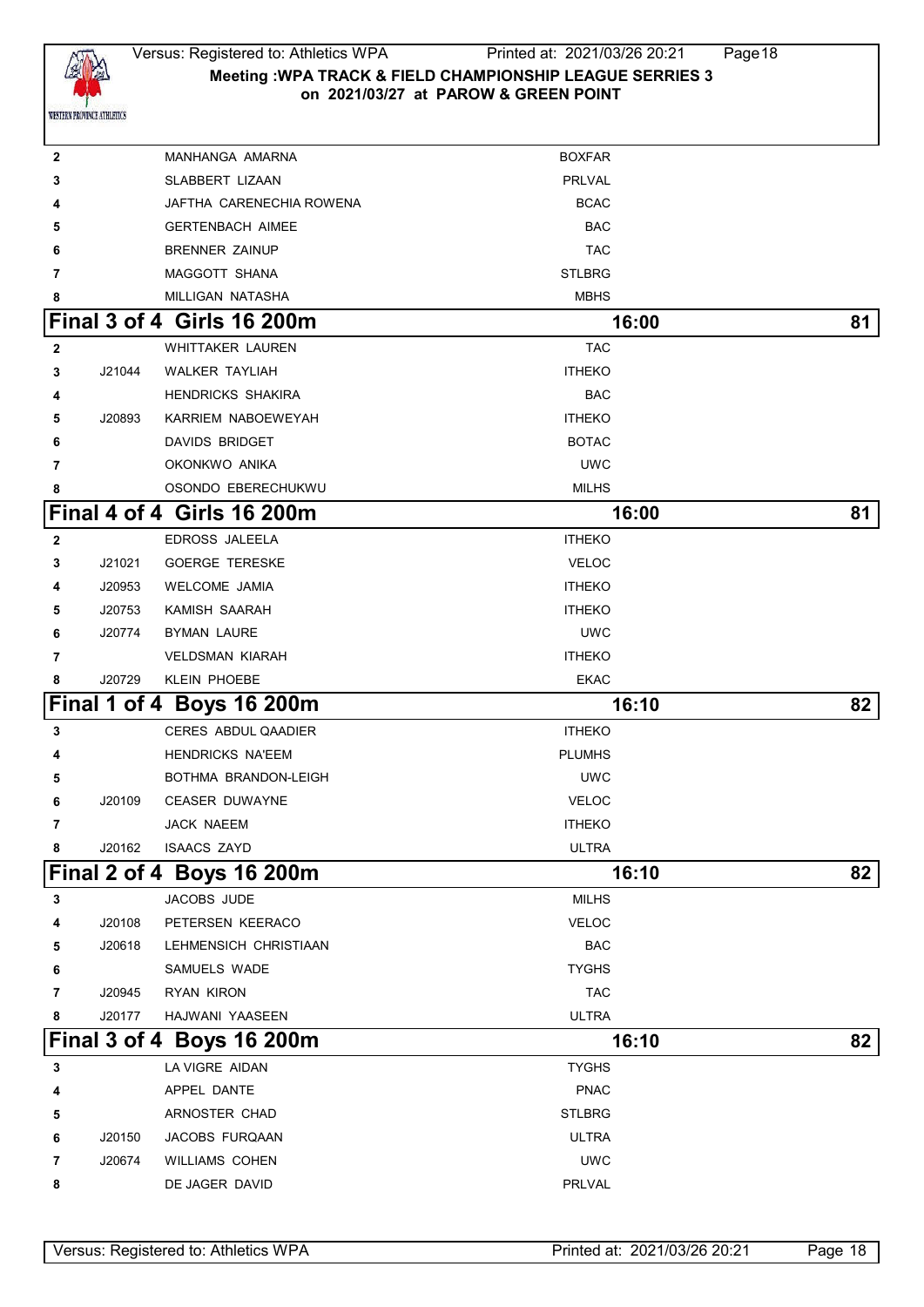

#### Versus: Registered to: Athletics WPA Printed at: 2021/03/26 20:21 Page19 **Meeting :WPA TRACK & FIELD CHAMPIONSHIP LEAGUE SERRIES 3 on 2021/03/27 at PAROW & GREEN POINT**

**Final 4 of 4 Boys 16 200m 16:10 82**

| $\mathbf{2}$ | J20157 | MALLUM SAEED                      | <b>ULTRA</b>  |    |
|--------------|--------|-----------------------------------|---------------|----|
| 3            |        | SIMON HILTON                      | <b>BOTAC</b>  |    |
| 4            |        | <b>FISHER GERSHOM</b>             | <b>BCAC</b>   |    |
| 5            | J20891 | JACOBS SOHAIL                     | <b>ITHEKO</b> |    |
| 6            |        | HART JOSHUA                       | <b>BOXFAR</b> |    |
| 7            | J20754 | SOLOMONS JADEN                    | <b>ITHEKO</b> |    |
| 8            |        | PETERSEN RIYAAZ                   | <b>ITHEKO</b> |    |
|              |        | <b>Final 1 of 3 Girls 18 200m</b> | 16:20         | 83 |
| 1            |        | DREYDEN CHARNA-LEE                | <b>TYGHS</b>  |    |
| $\mathbf 2$  |        | <b>CUPIDO KYRA</b>                | <b>UWC</b>    |    |
| 3            |        | YOUNG THUHENIA                    | <b>PNAC</b>   |    |
| 4            | J20270 | VAN DER MERWE ISOBELLA            | <b>BAC</b>    |    |
| 5            | J20095 | THERON ALET                       | <b>BAC</b>    |    |
| 6            |        | <b>SCHOLTZ STEPHANIE</b>          | <b>BAC</b>    |    |
| 7            | J20679 | STEPHENS HANNAH                   | <b>TAC</b>    |    |
| 8            | J21034 | <b>CUPIDO MORGAN</b>              | <b>MILHS</b>  |    |
|              |        | <b>Final 2 of 3 Girls 18 200m</b> | 16:20         | 83 |
| 1            |        | VAN DEN BERG LANEL                | <b>STLBRG</b> |    |
| 2            |        | <b>BULCKE MIANCA</b>              | <b>MBHS</b>   |    |
| 3            |        | <b>CLOETE REIGN-ANTOINETTE</b>    | <b>PNAC</b>   |    |
| 4            |        | OLIVER TIFFANY                    | MILHS         |    |
| 5            | J20737 | LOUW CELEST                       | <b>EKAC</b>   |    |
| 6            | J20273 | <b>BEST NOEL DESIRE</b>           | <b>BAC</b>    |    |
| 7            | J20541 | LINKS DZITKA                      | <b>TAC</b>    |    |
| 8            |        | SHUMANE SOMILA EMIHLE             | <b>MILHS</b>  |    |
|              |        | <b>Final 3 of 3 Girls 18 200m</b> | 16:20         | 83 |
| 1            |        | <b>GILBERT KIM</b>                | <b>PLUMHS</b> |    |
| $\mathbf{2}$ | J20797 | <b>JOHNSON EMMA</b>               | <b>BAC</b>    |    |
| 3            |        | <b>MARTIN TRINITY</b>             | <b>MILHS</b>  |    |
| 4            |        | GALANT NABEELAH                   | <b>ITHEKO</b> |    |
| 5            |        | <b>BOSMAN ANKIA</b>               | <b>BAC</b>    |    |
| 6            |        | ARUM NAZLEY                       | <b>PNAC</b>   |    |
| 7            | J20163 | BOLTMAN JADE                      | <b>ULTRA</b>  |    |
| 8            |        | JONATHAN AMY                      | <b>TAC</b>    |    |
|              |        | Final 1 of 5 Boys 18 200m         | 16:30         | 84 |
| $\mathbf{2}$ | J20694 | RUITERS JADEN                     | <b>SPAAC</b>  |    |
| 3            | J20068 | PAGE EUGENE                       | EAC           |    |
| 4            |        | CHADWICK LUKE                     | <b>SACS</b>   |    |
| 5            | J20890 | <b>GABIER LUQMAAN</b>             | <b>ITHEKO</b> |    |
| 6            |        | STEYN LU-WYK                      | <b>JVRHS</b>  |    |
| 7            |        | <b>JURD REECE</b>                 | <b>TYGHS</b>  |    |

# **Final 2 of 5 Boys 18 200m** 16:30 **84** THOMAS DANIEL BOXFAR

J20533 WILLIAMS XAVIER UWC

Versus: Registered to: Athletics WPA Printed at: 2021/03/26 20:21 Page 19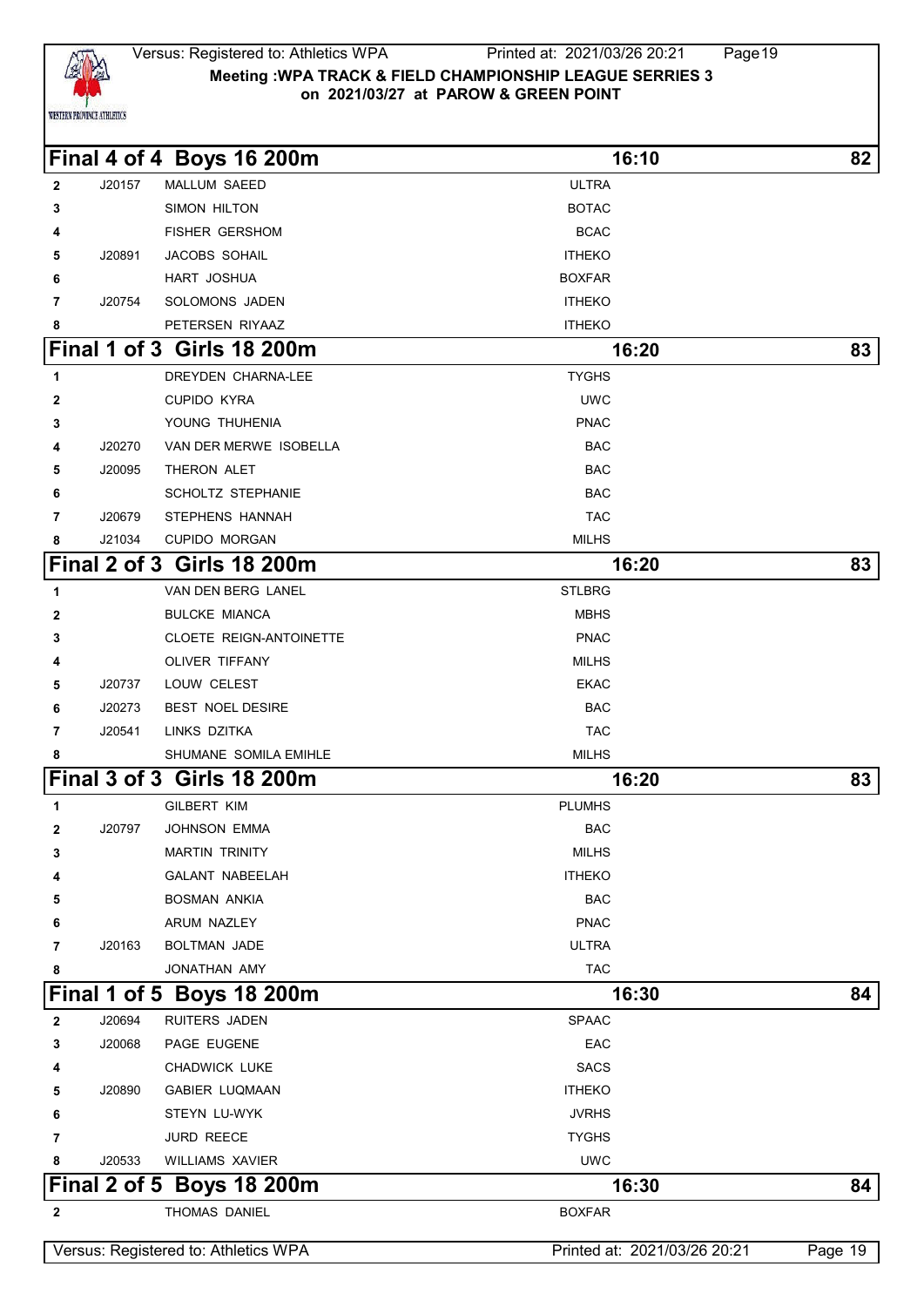

 KAHUYA MUANZA **CAPAC** CAPAC SALIE SUMAYAH **ITHEKO**  J21054 TSHANGANA YANDA MPT **EBRAHIM ISHRAAQ ITHEKO**  J20870 JACOBS CHADLIN VELOC J21048 LOMBAART DUWAYNE UWC **Final 3 of 5 Boys 18 200m** 16:30 **84**  ABRAHAMS MARLON **PRLVAL**  J20107 BOOIS WAYDEN VELOC J20768 DAVIDS DIEGO UWC J20145 BUCK LIAM UWC DANIELS JERONCIO ARSENIO **BRACCIO ESCAC**  THOMAS JOSHUA BACK **THOMAS JOSHUA**  KOTZE WARRICK **MBHS Final 4 of 5 Boys 18 200m** 16:30 **84**  J20447 LIEBENBERG ZHUAN P VELOC J20733 EIMAN LATHAM EKAC DORFLING DANIëL **PRLBH**  MWAPE GEDEON PLUMHS J20441 ANDREWS ROMEO **VELOC**  J20097 TOLMIE DEJEAN **BAC Final 5 of 5 Boys 18 200m** 16:30 **84**  TITUS DAMIAN **VELOC**  WALTERS ZANE BAC **GEORGE SHEYLIN CONSTRUCTER SHEYLIN**  J21025 DAVIDS SHARIQ **BISAC**  OTITOOLA FIKAYO MPT J20857 LIEBENBERG MATHEW VELOC **Final 1 of 2 Women 20 200m 16:40 85** J20129 RHODE CHELSEA ANN UWC J20128 KEYS ALECIA UWC J20277 THEART MONJA BAC P12109 CROTZ ERIN **MILHS**  J20389 MALOYI LESEDI GUGS **Final 2 of 2 Women 20 200m 16:40 85** J20948 SCHIPPERS STEPHANIE BAC J20099 DU PLESSIS STEFANI BAC J20845 NAIDU LEHARA **INDEPENDENT OF A SEXUAL EXAM**  P11272 HILL LAWON UWC J20510 SLEE DAYSIE-LEE **LANGA Final 1 of 2 200m Senior Women 16:50 86 3** JEWASKIEWITZ ZENOBEA **NWU**  SAMUELS CHELSEA-SLOAN UWC P11251 JONATHAN LAUREN UWC P11249 KLERK KAYLIN UWC Versus: Registered to: Athletics WPA **Printed at: 2021/03/26 20:21** Page 20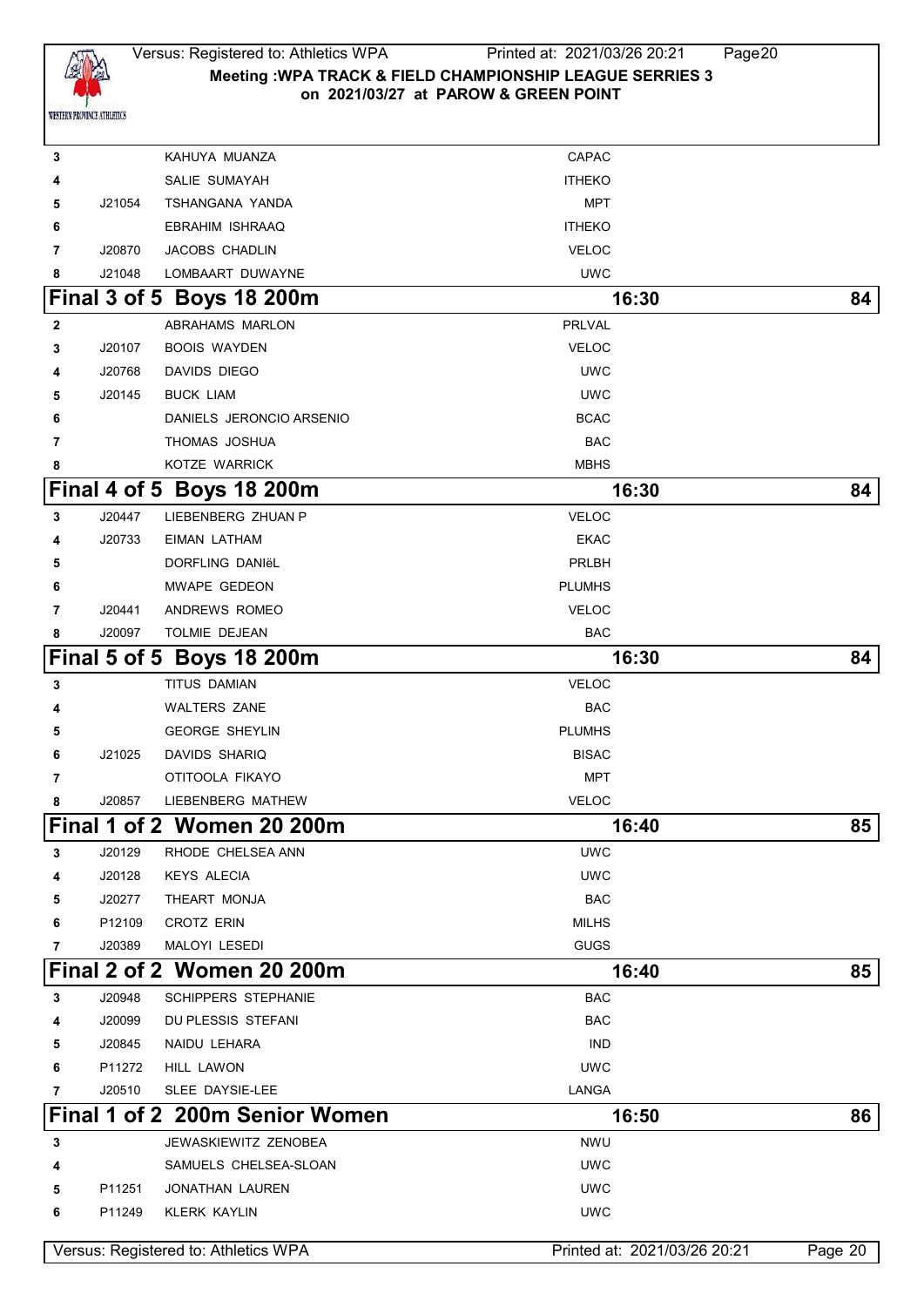

| 7            | J20514 | SNYMAN FATIMA                        | LANGA                        |         |
|--------------|--------|--------------------------------------|------------------------------|---------|
|              |        | Final 2 of 2 200m Senior Women       | 16:50                        | 86      |
| 3            |        | LONGDEN HANNAH                       | <b>IND</b>                   |         |
| 4            | P6691  | <b>MISKE MIRJAM</b>                  | <b>TAC</b>                   |         |
| 5            | P11307 | <b>GROENEWALD TAMZYN</b>             | <b>UWC</b>                   |         |
| 6            | P11705 | <b>STEVENS TAMSIN</b>                | ULTRA                        |         |
| 7            | J20130 | DONOUGH AMEERAH                      | <b>UWC</b>                   |         |
| 8            | P13279 | KOTZE RETHA                          | <b>BAC</b>                   |         |
|              |        | Final 1 of 3 Men 20 200m             | 17:00                        | 87      |
| 1            |        | MULLINS MUHAMMED                     | <b>STLBRG</b>                |         |
| 2            |        | NWADIGO JESSE                        | <b>MBHS</b>                  |         |
| 3            |        | PEDRO LESHLO                         | <b>PNAC</b>                  |         |
| 4            | J20656 | <b>ISMAIL TAURIQ</b>                 | <b>ITHEKO</b>                |         |
| 5            | J21046 | <b>CUMMINGS WASHINGTON</b>           | <b>ITHEKO</b>                |         |
| 6            |        | <b>VISAGIE BRANDON</b>               | <b>PNAC</b>                  |         |
| 7            |        | ALEXANDER RA'EES                     | <b>HCHS</b>                  |         |
| 8            |        | VAN DER BERG DORIAN                  | <b>STLBRG</b>                |         |
|              |        | <b>Final 2 of 3 Men 20 200m</b>      | 17:00                        | 87      |
| $\mathbf{2}$ | J20147 | TITO ISMA-EEL                        | <b>UWC</b>                   |         |
| 3            | J21074 | <b>KETSEKILE ABONGILE</b>            | KAC                          |         |
| 4            |        | VAN NIEKERK MICHAEL JOHN             | <b>PRLVAL</b>                |         |
| 5            |        | ABRAHAMS UZAIR                       | <b>QPHS</b>                  |         |
| 6            |        | KOOPMAN KEAUNO                       | <b>HCHS</b>                  |         |
| 7            |        | RUDOLPH ROWIN MARTIN                 | <b>BCAC</b>                  |         |
| 8            | J21020 | HORN LUVANDRE                        | <b>VELOC</b>                 |         |
|              |        | Final 3 of 3 Men 20 200m             | 17:00                        | 87      |
| $\mathbf{2}$ | P11703 | <b>MAY KURWIN</b>                    | ULTRA                        |         |
| 3            |        | <b>TAYLOR JOSIAH</b>                 | <b>BAC</b>                   |         |
| 4            | J20126 | ABRAHAMS NICHOLAS                    | <b>UWC</b>                   |         |
| 5            |        | <b>JANTJIES MILLANO</b>              | <b>PNAC</b>                  |         |
| 6            |        | <b>SIMON CAMERON</b>                 | <b>BAC</b>                   |         |
| 7            |        | ADAMS MUJAAHID                       | <b>BCAC</b>                  |         |
| 8            | J20115 | FIELIES JEMYLE                       | <b>VELOC</b>                 |         |
|              |        | Final 1 of 4 200m Senior Men         | 17:10                        | 88      |
| 1            |        | NDLOVU KATLEGO                       | <b>KAC</b>                   |         |
| 2            | P6704  | <b>RUITERS CURT</b>                  | <b>TAC</b>                   |         |
| 3            | P15059 | VAN ROOYEN MITCHELL ALRICH           | <b>UWC</b>                   |         |
| 4            | P2235  | <b>BURGESS RHEECE</b>                | <b>MATIES</b>                |         |
| 5            |        | NYASHANU NIGEL                       | <b>UWC</b>                   |         |
| 6            | P11305 | <b>KLAASEN CHAD</b>                  | <b>UWC</b>                   |         |
| 7            |        | MTAPE JUSTICE                        | <b>BAC</b>                   |         |
| 8            |        | YOUNG ROSCO                          | <b>PNAC</b>                  |         |
|              |        | Final 2 of 4 200m Senior Men         | 17:10                        | 88      |
| 1            | P207   | NDAMANE MANFRED                      | <b>PRLAC</b>                 |         |
| 2            |        | * SIPHOSETHU                         | <b>CURDUR</b>                |         |
|              |        | Versus: Registered to: Athletics WPA | Printed at: 2021/03/26 20:21 | Page 21 |
|              |        |                                      |                              |         |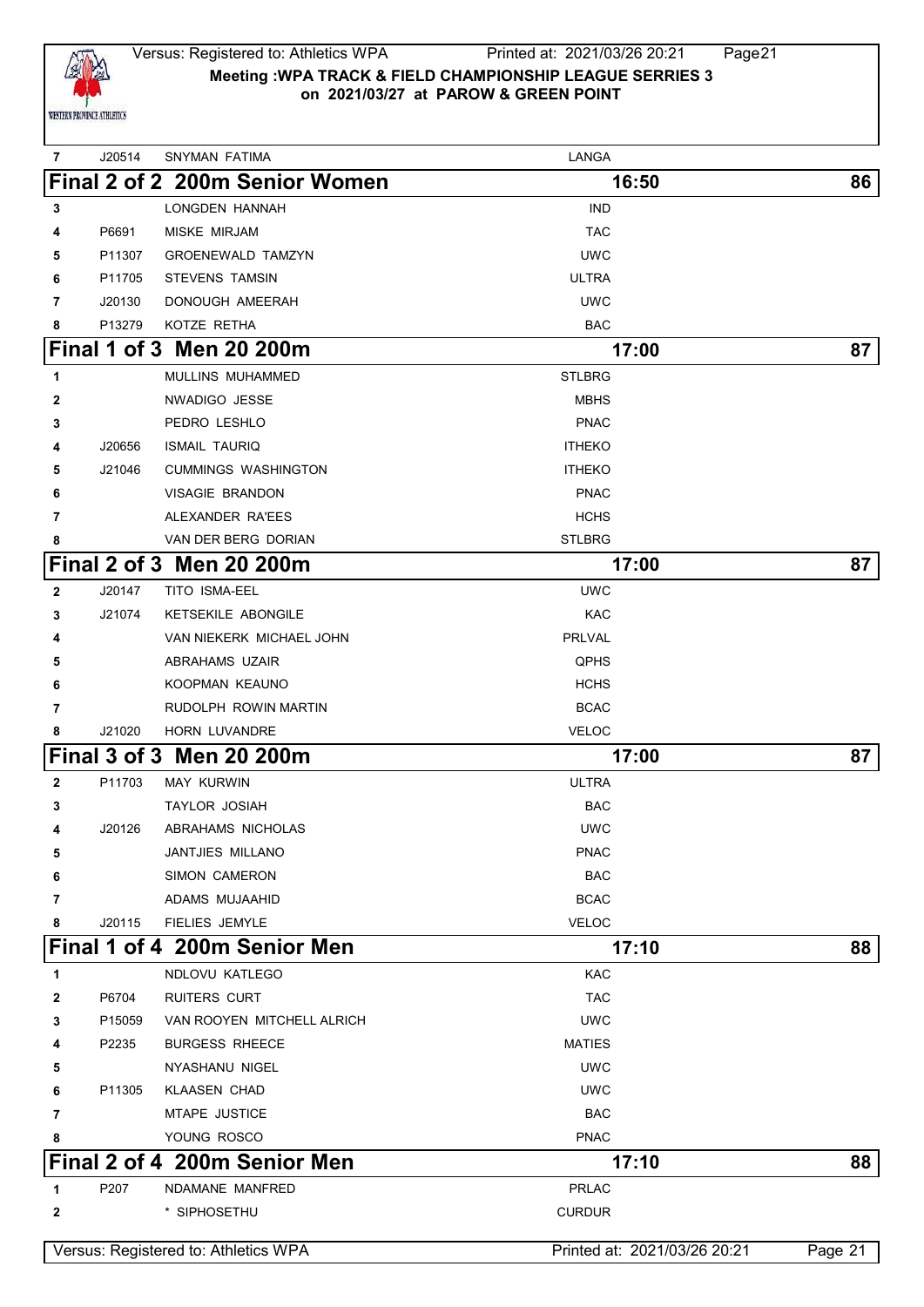

| 3  | P16668             | VAN DER MERWE KEEGAN                                    | <b>ITHEKO</b>                                 |         |
|----|--------------------|---------------------------------------------------------|-----------------------------------------------|---------|
| 4  | P11282             | PEDDY GIANNO                                            | <b>UWC</b>                                    |         |
| 5  | P11289             | DAVIDS LUKE                                             | <b>UWC</b>                                    |         |
| 6  |                    | <b>MNISI IAN</b>                                        | <b>TYGVAL</b>                                 |         |
| 7  | P <sub>28</sub>    | <b>JOSIAS JESSE</b>                                     | <b>UWC</b>                                    |         |
| 8  |                    | <b>MARLOTH HEINRICH</b>                                 | <b>TAC</b>                                    |         |
|    |                    | Final 3 of 4 200m Senior Men                            | 17:10                                         | 88      |
| 1  | P74                | JULIUS NOLAN                                            | <b>SWLAC</b>                                  |         |
| 2  | J20513             | DANIELS GORDON R                                        | <b>VELOC</b>                                  |         |
| 3  |                    | <b>LESCH SHAUN</b>                                      | <b>UWC</b>                                    |         |
| 4  |                    | NTSHANGASE MTHOKOZISI                                   | <b>UCT</b>                                    |         |
| 5  | P16712             | LAMARA HAMDAAN                                          | <b>BAC</b>                                    |         |
| 6  | P11270             | <b>MADINI AZILE</b>                                     | <b>UWC</b>                                    |         |
| 7  | P <sub>15576</sub> | VAN SCHALKWYK JEAN-JACQUES                              | <b>BAC</b>                                    |         |
| 8  | P12259             | BALOYI NEO                                              | <b>UCT</b>                                    |         |
|    |                    | Final 4 of 4 200m Senior Men                            | 17:10                                         | 88      |
| 1  | P12160             | KOTSEDI MOTHEO                                          | <b>UCT</b>                                    |         |
| 2  | P11284             | <b>SEBOGONDI ESROM</b>                                  | <b>UWC</b>                                    |         |
| 3  | P16713             | LAMARA MUHAYMIN                                         | <b>BAC</b>                                    |         |
| 4  | P11285             | JELWANA JEREMIAH                                        | <b>UWC</b>                                    |         |
| 5  | P15688             | <b>WELCOME TAHRIQ</b>                                   | <b>ITHEKO</b>                                 |         |
| 6  | P11315             | DE VOS MAC DONALD                                       | <b>UWC</b>                                    |         |
| 7  | P6944              | PLAAT CHASRAY                                           | LANGA                                         |         |
| 8  |                    | <b>ACKERMAN WESLEY</b>                                  | <b>MBHS</b>                                   |         |
|    |                    | Final Girls 16 1500m                                    | 17:20                                         | 89      |
|    |                    |                                                         |                                               |         |
| 1  |                    | LAWSON JOLE                                             | <b>SPEDS</b>                                  |         |
| 2  | J20278             | <b>SCHOLTZ MEGAN</b>                                    | <b>BAC</b>                                    |         |
| 3  | J20346             | <b>CHARLES RACHEL</b>                                   | SS                                            |         |
| 4  | J21247             | <b>GALANT SAMA</b>                                      | <b>VOB</b>                                    |         |
| 5  |                    | TULIS LEONA                                             | <b>PRLVAL</b>                                 |         |
| 6  | J21249             | <b>BESTER ABIGAIL</b>                                   | <b>VOB</b>                                    |         |
| 7  |                    | QUMBA AKHILE                                            | <b>UWC</b>                                    |         |
|    |                    | Final Girls 18 1500m                                    | 17:20                                         | 90      |
| 1  |                    | GELDENHUYS ANELIA                                       | <b>DFM</b>                                    |         |
| 2  | P11095             | MCHARDY ZOE                                             | <b>BOXFAR</b>                                 |         |
| 3  |                    | THERON LIZA                                             | <b>DFM</b>                                    |         |
| 4  |                    | MC BEAN SKYLA FAITH                                     | <b>SETHS</b>                                  |         |
| 5  |                    | KOHLER JENNA                                            | <b>JVRHS</b>                                  |         |
| 6  | J20396             | MRWEBI NANDE                                            | <b>GUGS</b>                                   |         |
| 7  |                    | GROBBELAAR ZANE                                         | <b>MBHS</b>                                   |         |
| 8  |                    | <b>OLSEN NADIA</b>                                      | <b>BOXSTE</b>                                 |         |
| 9  | J20697             | JIRI ANGELINA                                           | SPAAC                                         |         |
| 10 | J20292             | O'CUINNEAGAIN CAITLIN                                   | <b>VOB</b>                                    |         |
| 11 |                    | FELITI SINOKUHLE                                        | <b>VOB</b>                                    |         |
| 12 |                    | CAMPBELL MARNE                                          | <b>BOXRED</b>                                 |         |
| 13 |                    | OOSTHUIZEN EDEN<br>Versus: Registered to: Athletics WPA | <b>BOXFAR</b><br>Printed at: 2021/03/26 20:21 | Page 22 |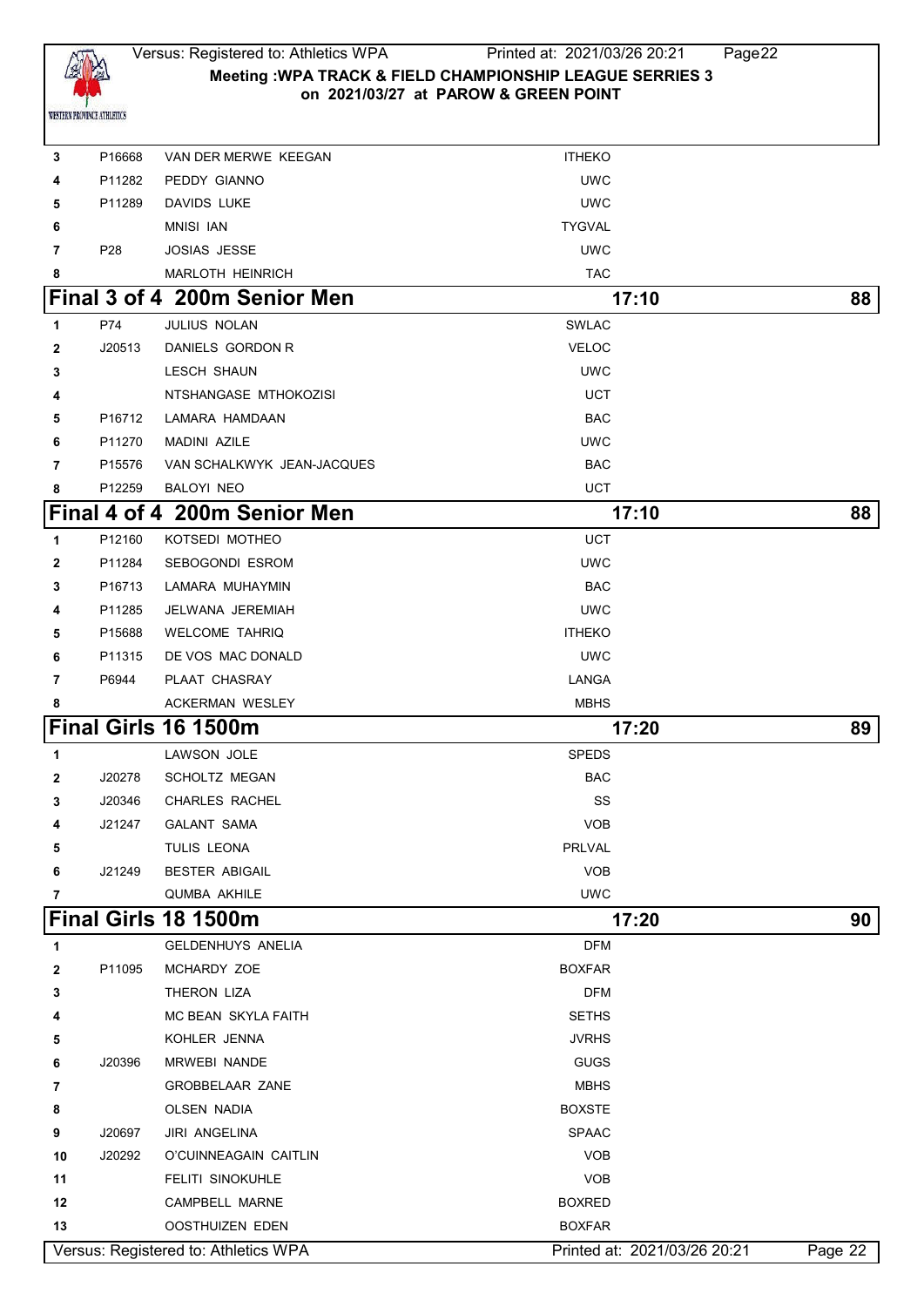

### Versus: Registered to: Athletics WPA Printed at: 2021/03/26 20:21 Page23 **Meeting :WPA TRACK & FIELD CHAMPIONSHIP LEAGUE SERRIES 3 on 2021/03/27 at PAROW & GREEN POINT**

| 14           |        | PHILLIPPS KATIE                      | <b>BOXFAR</b>                |         |
|--------------|--------|--------------------------------------|------------------------------|---------|
|              |        | Final Women 20 1500m                 | 17:30                        | 91      |
| 1            | J21149 | HENRY PAIGE DOUGLAS                  | <b>BOXFAR</b>                |         |
| 2            | J20283 | ABOUZAID LAILA                       | <b>NEDBNK</b>                |         |
| 3            |        | <b>HOUGH CAITLYN</b>                 | <b>BOXFAR</b>                |         |
| 4            |        | <b>VROON MANDY</b>                   | <b>BOXFAR</b>                |         |
| 5            |        | DU PLESSIS LIZE                      | <b>BOXFAR</b>                |         |
|              |        | <b>Final 1500m Senior Women</b>      | 17:30                        | 92      |
| 1            | P6848  | MATIWANE BUSISIWE                    | LANGA                        |         |
| $\mathbf{2}$ | P11283 | ROBINSON ASSNIQUE                    | <b>UWC</b>                   |         |
| 3            |        | <b>WILLEMSE LEE-SHAY</b>             | <b>VELOC</b>                 |         |
| 4            | P6850  | MTHETHO NOCWAKA                      | LANGA                        |         |
| 5            | P11042 | JACOBS (VAN GRAAN) KYLA              | M&R                          |         |
| 6            | P2911  | SUNDERLAND (NEL) SHARON              | <b>NEDBNK</b>                |         |
| 7            | P2919  | SCHUTTE ROLANDI                      | <b>NEDBNK</b>                |         |
|              |        | Final Boys 16 1500m                  | 17:40                        | 93      |
| 1            | J21030 | <b>MBATSA INAM</b>                   | <b>VOB</b>                   |         |
| 2            |        | <b>HENDRIKS VENTINO</b>              | EAC                          |         |
| 3            |        | <b>HURLING MJ</b>                    | <b>BOXFAR</b>                |         |
| 4            |        | HENDRIKS VENCHINO                    | EAC                          |         |
| 5            | J20864 | PEARCE RENALDO                       | <b>MAC</b>                   |         |
| 6            |        | <b>JOHNSON JAMIAL</b>                | PRLVAL                       |         |
| 7            | J20863 | <b>BARENDS JOHNWIN</b>               | <b>MAC</b>                   |         |
| 8            |        | KNOTT GARETH                         | <b>RALSS</b>                 |         |
| 9            |        | CORNELIUS ROWALDO                    | <b>BOTAC</b>                 |         |
| 10           |        | ANEMA TOMAS                          | <b>VOB</b>                   |         |
| 11           | J21144 | NQAYI THABISO                        | <b>GUGS</b>                  |         |
| 12           | J20399 | NAM CWANGCO                          | <b>GUGS</b>                  |         |
|              |        | Final Boys 18 1500m                  | 17:40                        | 94      |
| 1            |        | AFRIKA ZANDRE                        | <b>UWC</b>                   |         |
| 2            | J20984 | DANIELS KEAGAN                       | <b>DURAC</b>                 |         |
| 3            |        | VAN DER WERF LEO                     | <b>BOXPBH</b>                |         |
| 4            |        | JAFTA CHARLTON                       | <b>BOTAC</b>                 |         |
| 5            |        | TITUS CHARLTON                       | <b>MPT</b>                   |         |
| 6            | J20159 | KERBELKER ABDUL KAREEM               | <b>VOB</b>                   |         |
| 7            | J21145 | MALOYI AYABONGA                      | <b>GUGS</b>                  |         |
| 8            |        | WILLIAMS UGANDRIC                    | <b>BOTAC</b>                 |         |
| 9            |        | SASSMAN CAMERON                      | <b>MPT</b>                   |         |
| 10           | J20290 | MAKHONXA UZUKHANYE                   | <b>VOB</b>                   |         |
| 11           | J20345 | <b>CHARLES THOMAS</b>                | SS                           |         |
| 12           |        | MALIWA NHLAHLA                       | <b>GUGS</b>                  |         |
| 13           |        | DIEDERICKS ALBERT                    | <b>CURDUR</b>                |         |
| 14           | J21150 | J VAN RENSBURG XANDER                | <b>BOXFAR</b>                |         |
| 15           |        | STRYDOM PAUL                         | PRLVAL                       |         |
| 16           | J20956 | DAVIDS MUBAARIK                      | <b>ITHEKO</b>                |         |
| 17           | J21233 | MARUWE TADUWANASHE                   | CAPAC                        |         |
|              |        | Versus: Registered to: Athletics WPA | Printed at: 2021/03/26 20:21 | Page 23 |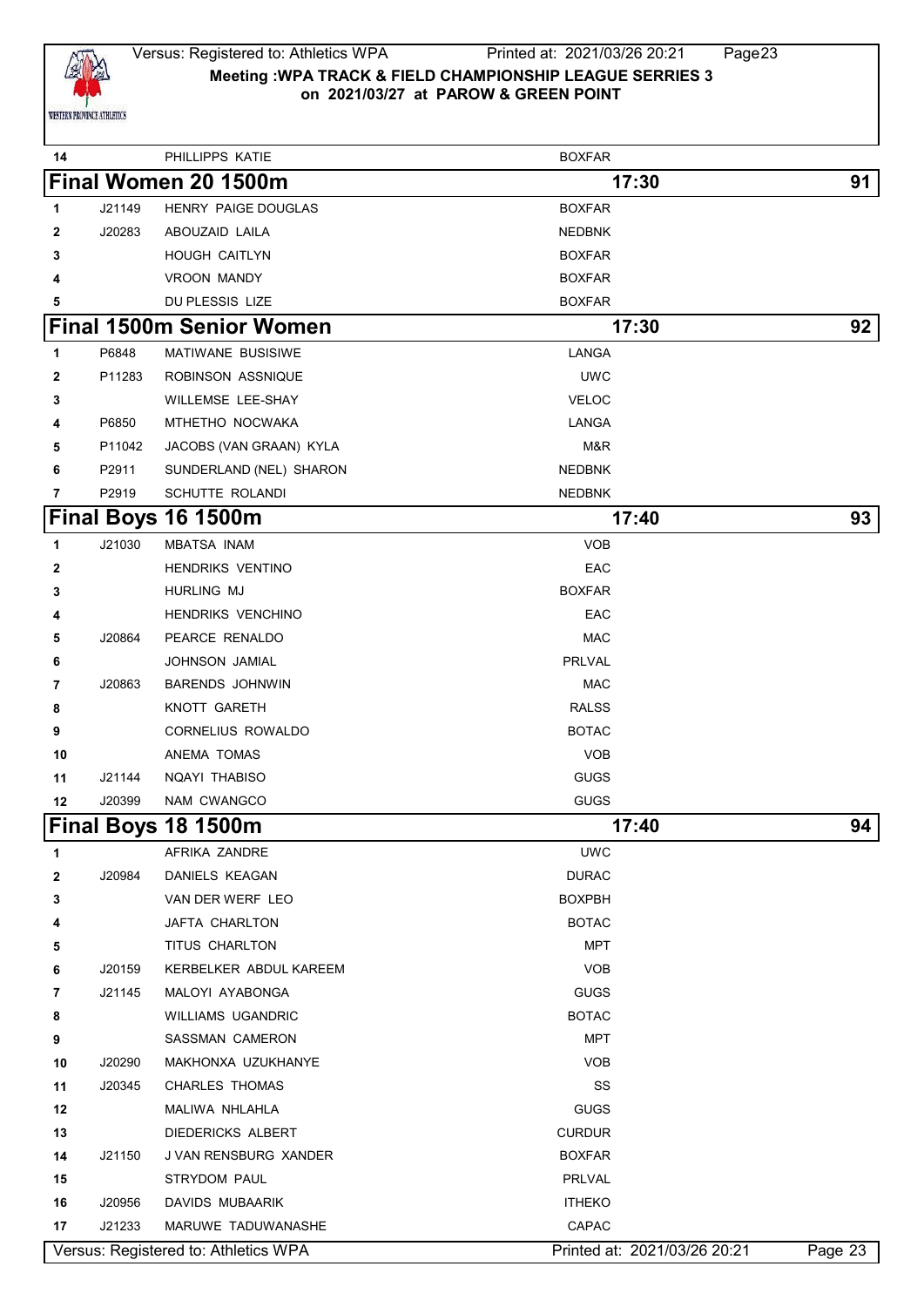

### Versus: Registered to: Athletics WPA Printed at: 2021/03/26 20:21 Page24 **Meeting :WPA TRACK & FIELD CHAMPIONSHIP LEAGUE SERRIES 3 on 2021/03/27 at PAROW & GREEN POINT**

| 18           | J20261          | <b>KARSTEN LUCA</b>                | <b>VELOC</b>  |    |
|--------------|-----------------|------------------------------------|---------------|----|
| 19           | J20397          | NDABAMBI SISONKE                   | <b>GUGS</b>   |    |
|              |                 | <b>Final Men 20 1500m</b>          | 17:50         | 95 |
| 1            | J20785          | RUDOLPH DYLAN                      | <b>VOB</b>    |    |
| 2            | J20382          | AYYOUB ELYAS                       | <b>VOB</b>    |    |
| 3            |                 | ZAKEYO LEON                        | MPT           |    |
| 4            | J20631          | SOLOMON JADéN                      | <b>BAC</b>    |    |
| 5            |                 | ABRAHAMS COLE                      | <b>WBHS</b>   |    |
| 6            | P11108          | LOESCH KEENAN                      | <b>BOXFAR</b> |    |
| 7            | P12117          | ADAMS CHANDON                      | <b>CPUT</b>   |    |
| 8            |                 | JANSEN JOHAGEN                     | <b>HELHAR</b> |    |
| 9            | J20527          | <b>FORTUIN ADIEL</b>               | <b>ITHEKO</b> |    |
| 10           | J20294          | SWARTZ JORDI                       | <b>VOB</b>    |    |
| 11           | J20508          | <b>WALDIEN XAVIER</b>              | LANGA         |    |
|              |                 | <b>Final 1500m Senior Men</b>      | 17:50         | 96 |
| 1            | P2918           | VAN STADEN GERSHWIN                | <b>NEDBNK</b> |    |
| $\mathbf{2}$ | P5792           | MASHIMBYE THEODORE                 | SANDF         |    |
| 3            |                 | <b>MNISI IAN</b>                   | <b>TYGVAL</b> |    |
| 4            | J20174          | MANASSA MIKHAIL                    | <b>ULTRA</b>  |    |
| 5            | J20477          | MUSAMBIDZI COSTODIO                | <b>MPT</b>    |    |
| 6            | P873            | <b>MUNNIK LUAN</b>                 | <b>NWU</b>    |    |
| 7            | J20603          | NONJIKO MZIWAMADODA                | <b>CENTRL</b> |    |
| 8            |                 | CLOETE DONVEITHO                   | <b>HELHAR</b> |    |
| 9            | P <sub>19</sub> | <b>FLINK CARLO</b>                 | <b>ITHEKO</b> |    |
| 10           | P1635           | LOTT KEATON                        | <b>ITHEKO</b> |    |
| 11           | P11273          | <b>RYK HEINRICH</b>                | <b>UWC</b>    |    |
| 12           | P785            | VAN ROOYEN DILLAN                  | <b>NWU</b>    |    |
| 13           | P1649           | PHILANDER TOBIAS                   | <b>ITHEKO</b> |    |
| 14           | P11250          | <b>WILLIAMS ALEX</b>               | <b>UWC</b>    |    |
| 15           | P54             | MONNATLALA TUMISANG                | <b>PTC</b>    |    |
| 16           | J20526          | <b>BOOYSEN CURTIS</b>              | <b>ITHEKO</b> |    |
| 17           | P6004           | <b>NEL MARIUS</b>                  | <b>WCAC</b>   |    |
| 18           | P1209           | MOTSAU JERRY                       | <b>PTC</b>    |    |
|              |                 | Final Boys 16 300m Hurdles         | 18:00         | 97 |
| 3            |                 | HASSEN NIYAZ                       | <b>TAC</b>    |    |
|              |                 | BOTHMA BRANDON-LEIGH               | <b>UWC</b>    |    |
| 5            |                 | JACK NAEEM                         | <b>ITHEKO</b> |    |
| 6            |                 | <b>GERTSE LIAM</b>                 | <b>ITHEKO</b> |    |
|              |                 | <b>Final Girls 16 300m Hurdles</b> | 18:10         | 98 |
| 3            |                 | KOEN CAMERON                       | <b>MBHS</b>   |    |
| 4            |                 | <b>GROBLER LEANDRA</b>             | <b>BAC</b>    |    |
| 5            |                 | TEN CATE AMY                       | <b>BAC</b>    |    |
| 6            |                 | ROSE NINA                          | <b>STLBRG</b> |    |
| 7            |                 | SLABBERT LIZAAN                    | PRLVAL        |    |
|              |                 |                                    |               |    |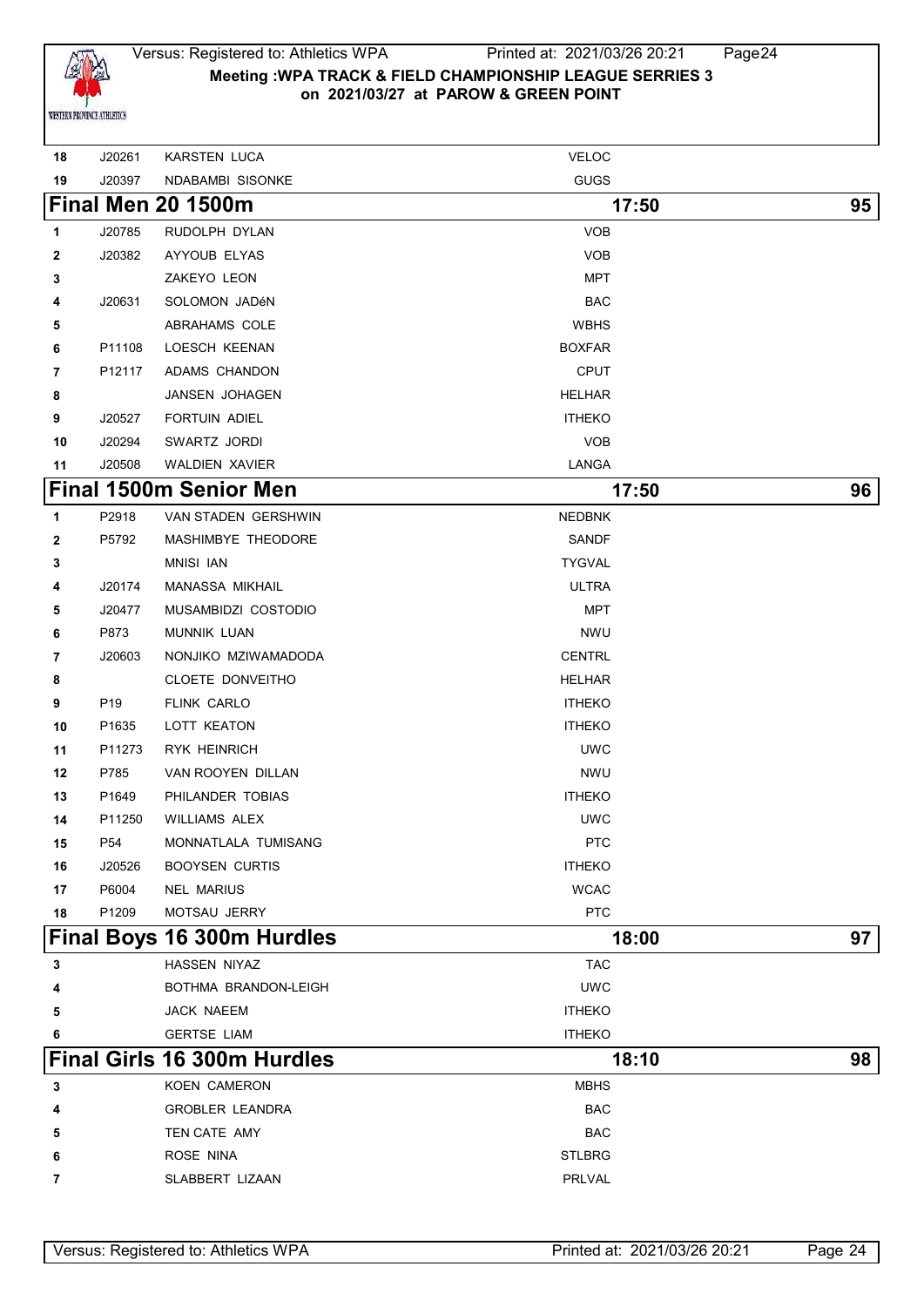

|              |        | <b>Final Girls 18 400m Hurdles</b>     | 18:20         | 99  |
|--------------|--------|----------------------------------------|---------------|-----|
| 4            |        | <b>AGENBAG JANE</b>                    | <b>STLBRG</b> |     |
| 5            | J20095 | THERON ALET                            | <b>BAC</b>    |     |
|              |        | <b>Final Women 20 400m Hurdles</b>     | 18:20         | 100 |
| 4            | J20092 | <b>CROUS TIA</b>                       | <b>BAC</b>    |     |
| 5            | J20948 | <b>SCHIPPERS STEPHANIE</b>             | <b>BAC</b>    |     |
|              |        | <b>Final 400m Hurdles Senior Women</b> | 18:20         | 101 |
|              |        | <b>Final Boys 18 400m Hurdles</b>      | 18:30         | 102 |
| 4            | J21048 | LOMBAART DUWAYNE                       | <b>UWC</b>    |     |
| 5            |        | FIPAZA MVELO                           | <b>TAC</b>    |     |
| 6            | J21082 | KOTZE ETHAN                            | <b>TAC</b>    |     |
|              |        | Final Men 20 400m Hurdles              | 18:40         | 103 |
|              |        |                                        |               |     |
|              |        | <b>Final 400m Hurdles Senior Men</b>   | 18:40         | 104 |
| 4            | P15576 | VAN SCHALKWYK JEAN-JACQUES             | <b>BAC</b>    |     |
| 5            |        | KANNEMEYER REINHOLDT                   | <b>HELHAR</b> |     |
| 6            |        | KANNEMEYER BERNARD                     | <b>UWC</b>    |     |
|              |        | <b>Final 5000m Senior Women</b>        | 18:50         | 105 |
| 1            | P11042 | JACOBS (VAN GRAAN) KYLA                | M&R           |     |
| 2            | P6848  | <b>MATIWANE BUSISIWE</b>               | LANGA         |     |
| 3            | P11047 | TERBLANCHE ANEL                        | <b>NEDBNK</b> |     |
| 4            | P6850  | MTHETHO NOCWAKA                        | LANGA         |     |
| 5            | P11090 | SIMAE BULELWA                          | <b>BOXER</b>  |     |
| 6            | P2911  | SUNDERLAND (NEL) SHARON                | <b>NEDBNK</b> |     |
|              |        | Final Women 20 5000m                   | 18:50         | 106 |
|              | J20283 | ABOUZAID LAILA                         | <b>NEDBNK</b> |     |
|              |        | <b>Final 5000m Senior Men</b>          | 19:15         | 107 |
| 1            | J20603 | NONJIKO MZIWAMADODA                    | <b>CENTRL</b> |     |
| $\mathbf{2}$ |        | SWARTZ DILLEN                          | <b>NEDBNK</b> |     |
| 3            | P2900  | <b>CALOTHI GREG</b>                    | <b>NEDBNK</b> |     |
| 4            | P13334 | <b>BROERS NEIL</b>                     | <b>CMC</b>    |     |
| 5            | P11052 | MQHELE SITHEMBISO                      | M&R           |     |
| 6            | P2918  | VAN STADEN GERSHWIN                    | <b>NEDBNK</b> |     |
| 7            | P9951  | RHODAS ENVOR                           | <b>EKAC</b>   |     |
| 8            | P6004  | <b>NEL MARIUS</b>                      | <b>WCAC</b>   |     |
| 9            |        | WAGENAAR BRANDON                       | <b>ITHEKO</b> |     |
| 10           |        | CLOETE DONVEITHO                       | <b>HELHAR</b> |     |
| 11           | P5136  | <b>GALLISPIE LAWRENCE</b>              | <b>TAC</b>    |     |
| 12           | P11111 | VAN ROOYEN CHRISTO                     | <b>BOXER</b>  |     |
| 13           | P10002 | KAMMIES MORNé                          | SANLAM        |     |
| 14           | P10005 | BELILLIE ALANTINO                      | SANLAM        |     |
| 15           | J20415 | CETYWAYO LETHU                         | <b>VOB</b>    |     |
| 16           | P10178 | VAN DER WALT TJAART                    | AAC           |     |
|              |        |                                        |               |     |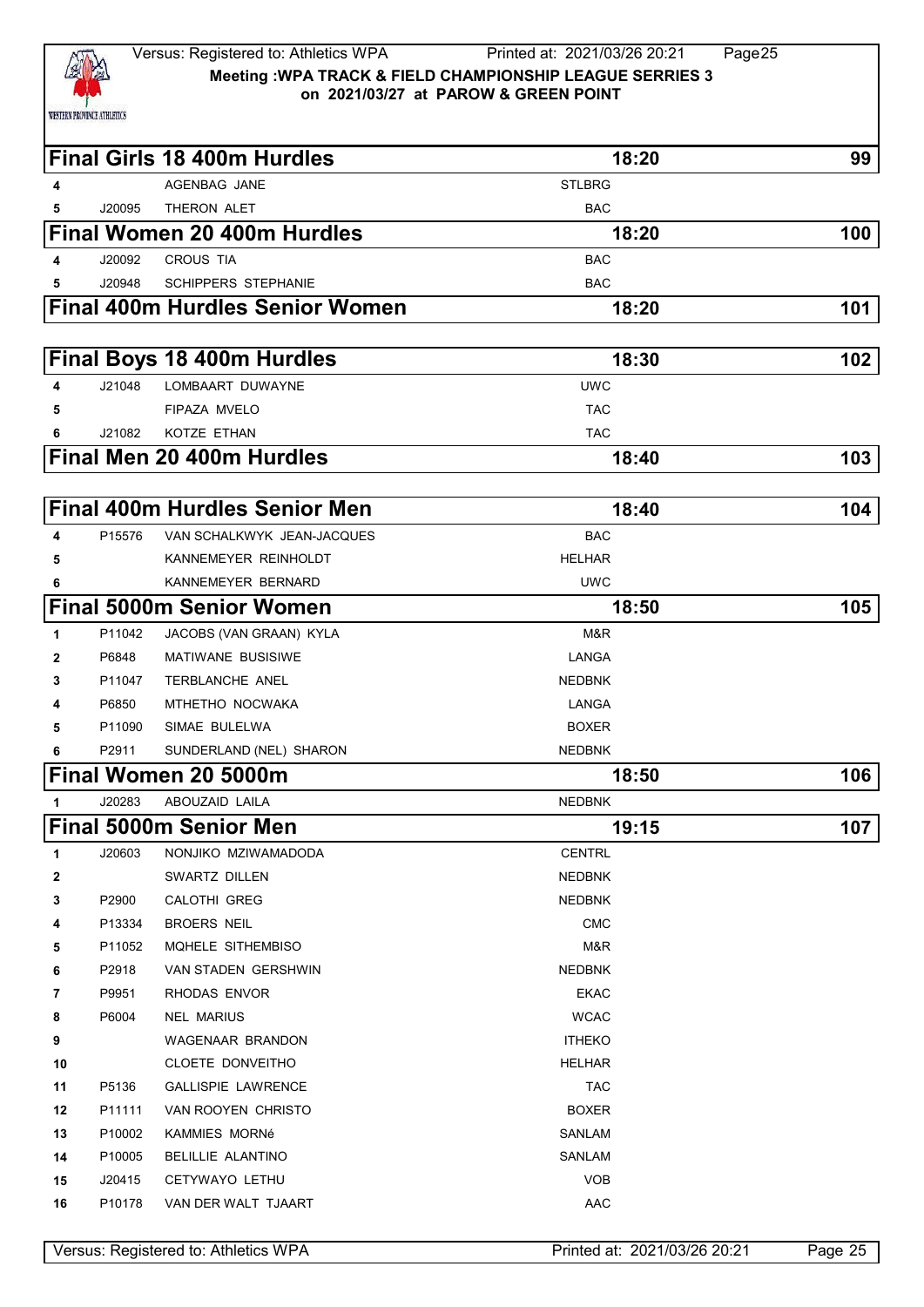

#### Versus: Registered to: Athletics WPA Printed at: 2021/03/26 20:21 Page26 **Meeting :WPA TRACK & FIELD CHAMPIONSHIP LEAGUE SERRIES 3 on 2021/03/27 at PAROW & GREEN POINT**

|              |        | <b>Final Men 20 5000m</b>         | 19:15         |     | 108 |
|--------------|--------|-----------------------------------|---------------|-----|-----|
| 1            |        | <b>JOOSTE SHERWIN</b>             | <b>UWC</b>    |     |     |
| 2            |        | JANSEN JOHAGEN                    | <b>HELHAR</b> |     |     |
|              |        | <b>Final Girls 16 Shotput</b>     | 08:00         | 3kg | 109 |
| 1            |        | RUDOLPH OLIVIA                    | <b>FARH</b>   |     |     |
| 2            | J20102 | <b>GOUWS ANJA</b>                 | <b>BAC</b>    |     |     |
| 3            | J20549 | SERROTTI CHLOE                    | <b>TAC</b>    |     |     |
| 4            | J71    | ENGELBRECHT UANITA                | <b>IND</b>    |     |     |
| 5            |        | JONES TAYLIA                      | <b>FARH</b>   |     |     |
| 6            |        | LAKAY TYLA                        | <b>MILHS</b>  |     |     |
| 7            | J20632 | SOLOMON JESSE                     | <b>BAC</b>    |     |     |
|              |        | <b>Final Girls 18 Shotput</b>     | 08:00         |     | 110 |
| 1            |        | PROUDFOOT KRISTIN                 | <b>FARH</b>   |     |     |
| 2            |        | ABBOTT LEA                        | <b>CURDUR</b> |     |     |
| 3            |        | MAQASHO APHIWE AVIERY             | <b>STLBRG</b> |     |     |
| 4            | J20269 | CRONJE CHARLOTTE                  | <b>BAC</b>    |     |     |
|              |        | <b>Final Women 20 Shotput</b>     | 08:00         |     | 111 |
| 1            |        | <b>DAVIDS THARWAH</b>             | <b>MPT</b>    |     |     |
| $\mathbf{2}$ | J20626 | ABRAHAMS KELSEY                   | <b>BAC</b>    |     |     |
| 3            | J20101 | JORDAAN ZOë                       | <b>BAC</b>    |     |     |
|              |        | <b>Final Shotput Senior Women</b> | 08:00         |     | 112 |
| 1            |        | STEENKAMP RIHANNA                 | <b>TAC</b>    |     |     |
| $\mathbf{2}$ | P11460 | LA GRANGE RACHELLE                | <b>BAC</b>    |     |     |
| 3            |        | <b>GERSTNER ANNELINE</b>          | <b>TAC</b>    |     |     |
| 4            | P6709  | <b>GERSTNER JUANITA</b>           | <b>TAC</b>    |     |     |
|              |        | <b>Final Boys 16 Shotput</b>      | 08:00         | 5kg | 113 |
| 1            | J20393 | SOPHILE MBULELO JUNIOR            | <b>GUGS</b>   |     |     |
| 2            | J484   | VAN ROOYEN LIAM                   | <b>PRLAC</b>  |     |     |
|              |        | <b>Final Boys 18 Shotput</b>      | 08:00         |     | 114 |
| 1            |        | <b>BURGESS JORDAN</b>             | <b>TYGHS</b>  |     |     |
| 2            |        | RANFT JUSTIN                      | <b>VELOC</b>  |     |     |
| 3            |        | <b>SASSMAN CAMERON</b>            | <b>MPT</b>    |     |     |
| 4            | J20164 | ARENDSE JARRED                    | <b>ULTRA</b>  |     |     |
| 5            | J20950 | <b>GELDENHUYS NICO</b>            | <b>BAC</b>    |     |     |
| 6            |        | SOEKOE PIETER DIRK                | <b>BAC</b>    |     |     |
|              |        | <b>Final Men 20 Shotput</b>       | 08:00         |     | 115 |
| 1            |        | <b>MARX EUGENE</b>                | <b>BAC</b>    |     |     |
| 2            |        | LEWIS DYLAN                       | <b>FARH</b>   |     |     |
| 3            |        | ZAKEYO LEON                       | <b>MPT</b>    |     |     |
|              |        | <b>Final Shotput Senior Men</b>   | 08:00         |     | 116 |
| 1            | P3244  | WIENER SHUKRI                     | <b>PINEAC</b> |     |     |
| 2            | J20477 | MUSAMBIDZI COSTODIO               | <b>MPT</b>    |     |     |
|              |        | <b>Final Boys 16 Hammer</b>       | 09:30         | 5kg | 117 |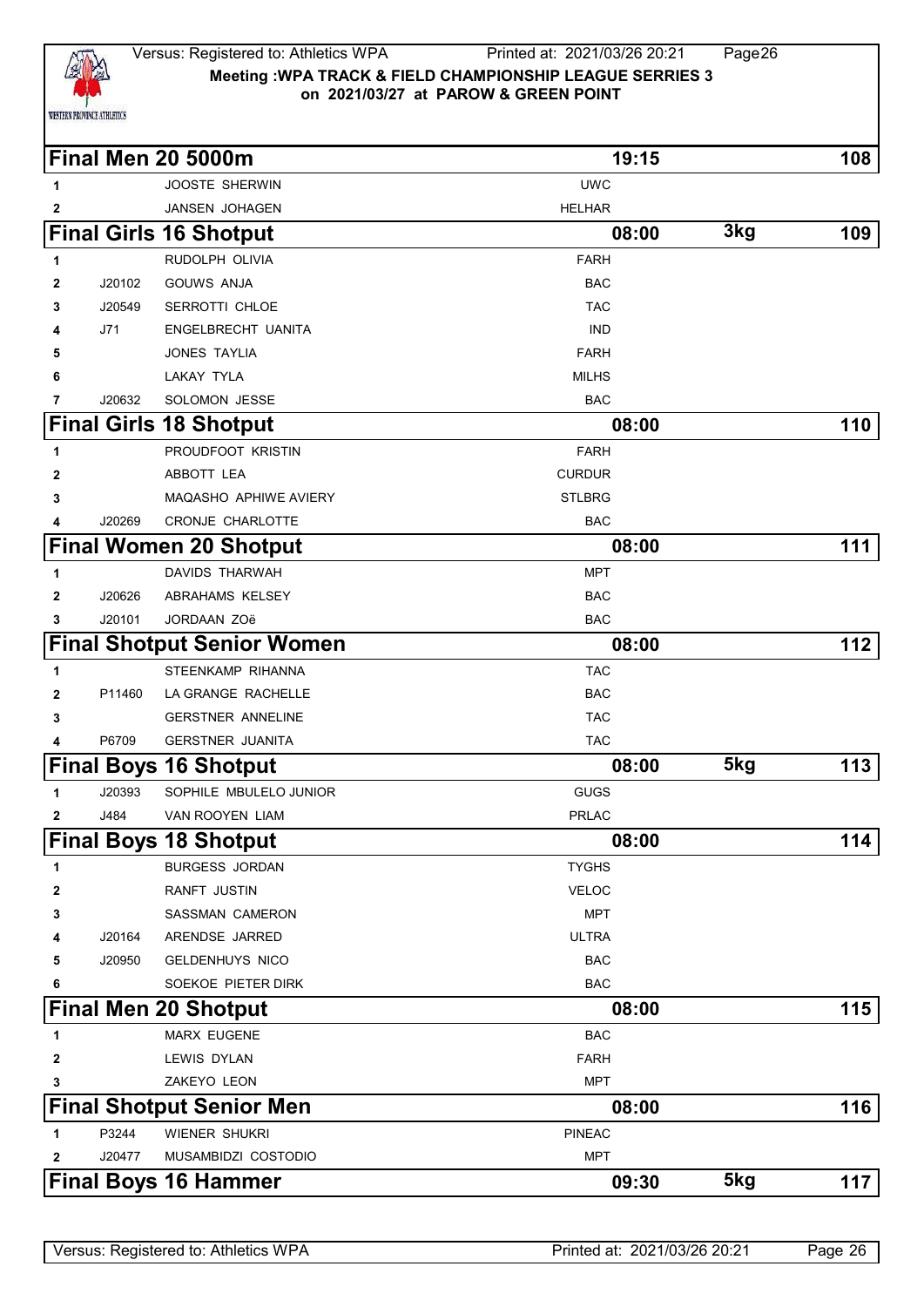

### Versus: Registered to: Athletics WPA Printed at: 2021/03/26 20:21 Page27 **Meeting :WPA TRACK & FIELD CHAMPIONSHIP LEAGUE SERRIES 3 on 2021/03/27 at PAROW & GREEN POINT**

|              |        | <b>Final Boys 18 Hammer</b>       | 09:30         |      | 118 |
|--------------|--------|-----------------------------------|---------------|------|-----|
| 1            | J20282 | LOUW CHARL                        | <b>BAC</b>    |      |     |
|              |        | <b>Final Men 20 Hammer</b>        | 09:30         |      | 119 |
| 1.           | P31    | VAN DER MERWE CAREL               | <b>BAC</b>    |      |     |
| 2            | J21237 | PISTORIUS MICHAEL                 | <b>BAC</b>    |      |     |
|              |        | <b>Final Hammer Senior Men</b>    | 09:30         |      | 120 |
| 1            | P11454 | OLIVIER JAUNU                     | <b>BAC</b>    |      |     |
|              |        | <b>Final Girls 16 Javelin</b>     | 09:30         | 500g | 121 |
| 1            | J71    | ENGELBRECHT UANITA                | <b>IND</b>    |      |     |
| 2            |        | <b>JONES TAYLIA</b>               | <b>FARH</b>   |      |     |
| 3            |        | <b>ROSS MEGAN</b>                 | <b>STLBRG</b> |      |     |
| 4            | J21239 | <b>BESTER CARA</b>                | <b>BAC</b>    |      |     |
|              |        | <b>Final Girls 18 Javelin</b>     | 09:30         |      | 122 |
| 1            |        | MAQASHO APHIWE AVIERY             | <b>STLBRG</b> |      |     |
|              |        | <b>Final Women 20 Javelin</b>     | 09:30         |      | 123 |
|              |        |                                   |               |      |     |
|              |        | <b>Final Javelin Senior Women</b> | 09:30         |      | 124 |
| 1            |        | STEENKAMP RIHANNA                 | <b>TAC</b>    |      |     |
| $\mathbf{2}$ | P11460 | LA GRANGE RACHELLE                | <b>BAC</b>    |      |     |
| 3            | P6709  | <b>GERSTNER JUANITA</b>           | <b>TAC</b>    |      |     |
|              |        | <b>Final Girls 16 Discus</b>      | 11:00         | 1kg  | 125 |
| 1            | J20549 | SERROTTI CHLOE                    | <b>TAC</b>    |      |     |
| $\mathbf{2}$ | J71    | ENGELBRECHT UANITA                | <b>IND</b>    |      |     |
| 3            | J20102 | <b>GOUWS ANJA</b>                 | <b>BAC</b>    |      |     |
| 4            | J20632 | SOLOMON JESSE                     | <b>BAC</b>    |      |     |
|              |        | <b>Final Girls 18 Discus</b>      | 11:00         |      | 126 |
| 1            |        | PROUDFOOT KRISTIN                 | <b>FARH</b>   |      |     |
| 2            |        | ABBOTT LEA                        | <b>CURDUR</b> |      |     |
| 3            |        | MOOREHOUSE MEGAN                  | <b>BOXFAR</b> |      |     |
| 4            |        | MAQASHO APHIWE AVIERY             | <b>STLBRG</b> |      |     |
| 5            | J20269 | CRONJE CHARLOTTE                  | <b>BAC</b>    |      |     |
| 6            | J20104 | PIETERSE KANYA                    | <b>BAC</b>    |      |     |
|              |        | <b>Final Women 20 Discus</b>      | 11:00         |      | 127 |
| 1            |        | DAVIDS THARWAH                    | <b>MPT</b>    |      |     |
| 2            | J20409 | SOPHILE SIBULELE                  | <b>GUGS</b>   |      |     |
| 3            | J20626 | ABRAHAMS KELSEY                   | <b>BAC</b>    |      |     |
| 4            | J20101 | JORDAAN ZOë                       | <b>BAC</b>    |      |     |
|              |        | <b>Final Discus Senior Women</b>  | 11:00         |      | 128 |
| 1            | P11460 | LA GRANGE RACHELLE                | <b>BAC</b>    |      |     |
| 2            | P6709  | <b>GERSTNER JUANITA</b>           | <b>TAC</b>    |      |     |
| 3            |        | <b>GERSTNER ANNELINE</b>          | <b>TAC</b>    |      |     |
|              |        | <b>Final Boys 16 Polevault</b>    | 11:00         |      | 129 |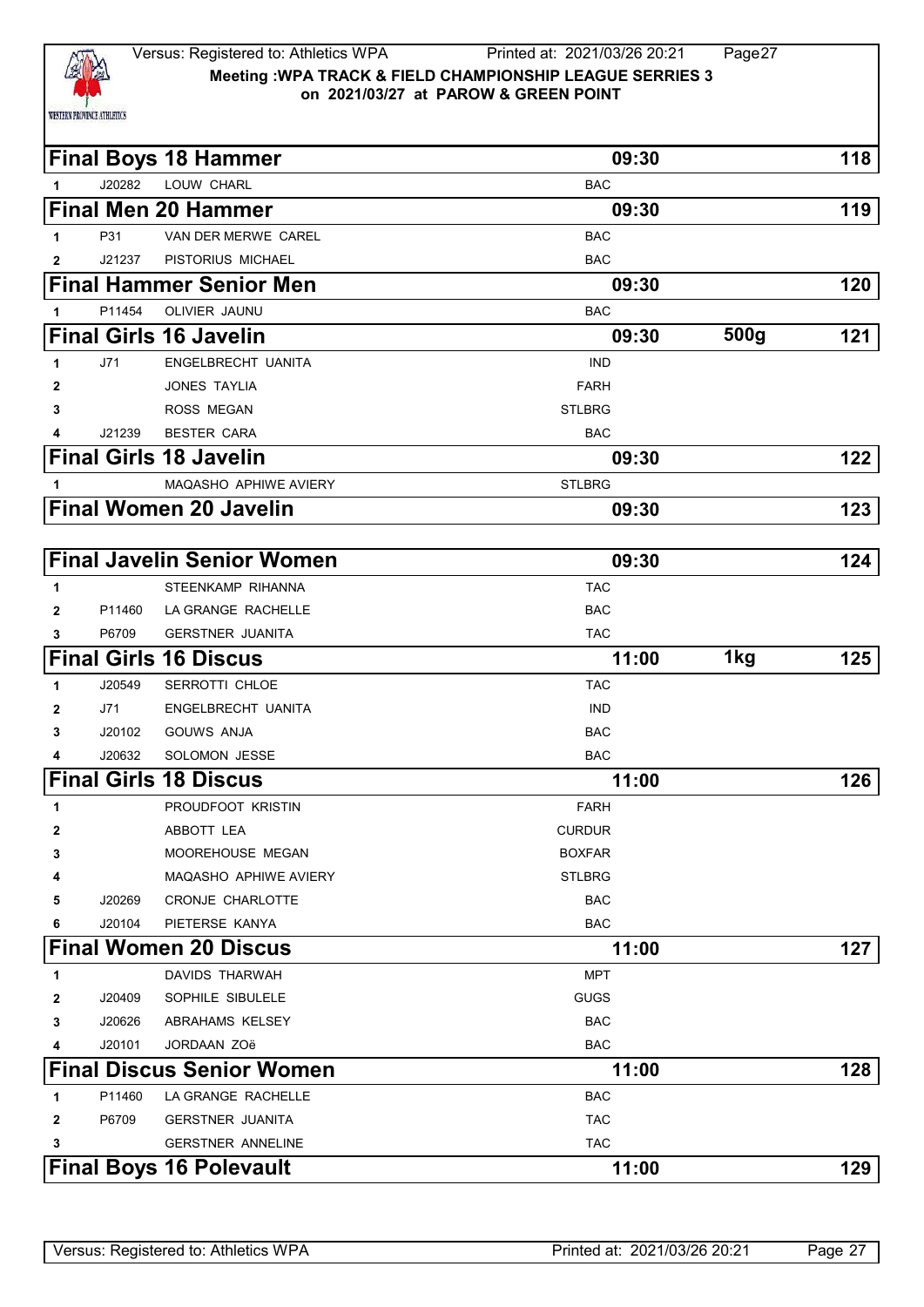

|              |        | <b>Final Boys 18 Polevault</b>       | 11:00                        |       | 130     |
|--------------|--------|--------------------------------------|------------------------------|-------|---------|
| 1            |        | <b>SASSMAN CAMERON</b>               | <b>MPT</b>                   |       |         |
|              |        | <b>Final Men 20 Polevault</b>        | 11:00                        |       | 131     |
| 1            |        | ZAKEYO LEON                          | <b>MPT</b>                   |       |         |
|              |        | <b>Final Polevault Senior Men</b>    | 11:00                        |       | 132     |
| 1            | J20477 | MUSAMBIDZI COSTODIO                  | <b>MPT</b>                   |       |         |
| 2            | J20174 | MANASSA MIKHAIL                      | ULTRA                        |       |         |
| 3            |        | DE JAGER MARCELLE                    | <b>CPUT</b>                  |       |         |
| 4            | P126   | <b>RIX ANDRE</b>                     | <b>MPT</b>                   |       |         |
|              |        | <b>Final Boys 16 Discus</b>          | 12:30                        | 1.5kg | 133     |
| 1            | J21241 | JOUBERT MIGAEL                       | <b>BAC</b>                   |       |         |
| 2            | J484   | VAN ROOYEN LIAM                      | <b>PRLAC</b>                 |       |         |
| 3            |        | DE BEER CHRISTIAAN                   | <b>MBHS</b>                  |       |         |
| 4            |        | <b>KRUGER REUBEN</b>                 | <b>DURHS</b>                 |       |         |
|              |        | <b>Final Boys 18 Discus</b>          | 12:30                        |       | 134     |
| 1            |        | <b>RANFT JUSTIN</b>                  | <b>VELOC</b>                 |       |         |
| 2            |        | <b>BURGESS JORDAN</b>                | <b>TYGHS</b>                 |       |         |
| 3            | P20490 | <b>JOUBERT WESSEL</b>                | <b>BAC</b>                   |       |         |
| 4            |        | <b>SASSMAN CAMERON</b>               | <b>MPT</b>                   |       |         |
| 5            |        | PHEIFFER ROBIN                       | <b>BOXFAR</b>                |       |         |
| 6            | J20164 | ARENDSE JARRED                       | <b>ULTRA</b>                 |       |         |
| 7            |        | SOEKOE PIETER DIRK                   | <b>BAC</b>                   |       |         |
|              |        | <b>Final Men 20 Discus</b>           | 12:30                        |       | 135     |
| 1            |        | ZAKEYO LEON                          | <b>MPT</b>                   |       |         |
| $\mathbf{2}$ | J20430 | NELSON HENDRIK DANIEL (NIEL)         | <b>BAC</b>                   |       |         |
|              |        | <b>Final Discus Senior Men</b>       | 12:30                        |       | 136     |
| 1            | P3244  | <b>WIENER SHUKRI</b>                 | <b>PINEAC</b>                |       |         |
| 2            | J20477 | MUSAMBIDZI COSTODIO                  | <b>MPT</b>                   |       |         |
| 3            | P16710 | BESTER DAVID J                       | <b>BAC</b>                   |       |         |
| 4            |        | VAN DER WESTHUIZEN EDWILL            | <b>BAC</b>                   |       |         |
| 5            |        | DE JAGER MARCELLE                    | CPUT                         |       |         |
|              |        | <b>Final Girls 16 Hammer</b>         | 01:00                        | 3kg   | 137     |
| 1            | J20549 | SERROTTI CHLOE                       | <b>TAC</b>                   |       |         |
|              |        | <b>Final Girls 18 Hammer</b>         | 01:00                        |       | 138     |
| 1            | J20269 | CRONJE CHARLOTTE                     | <b>BAC</b>                   |       |         |
| 2            | J21242 | <b>SMIT CARLI</b>                    | BAC                          |       |         |
| 3            | J20426 | OOSTHUIZEN ANJA                      | <b>BAC</b>                   |       |         |
|              |        | <b>Final Women 20 Hammer</b>         | 01:00                        |       | 139     |
| 1            | J21240 | HICKMAN MIKAYLA                      | <b>BAC</b>                   |       |         |
| 2            | J310   | PRINS ANJA                           | <b>BAC</b>                   |       |         |
|              |        | <b>Final Hammer Senior Women</b>     | 01:00                        |       | 140     |
| 1            | P21    | <b>SMIT KAYLA</b>                    | <b>BAC</b>                   |       |         |
|              |        | <b>Final Boys 16 Javelin</b>         | 02:00                        | 700g  | 141     |
| 1            |        | <b>NIKLAUS ESA</b>                   | <b>MANBRG</b>                |       |         |
|              |        | Versus: Registered to: Athletics WPA | Printed at: 2021/03/26 20:21 |       | Page 28 |